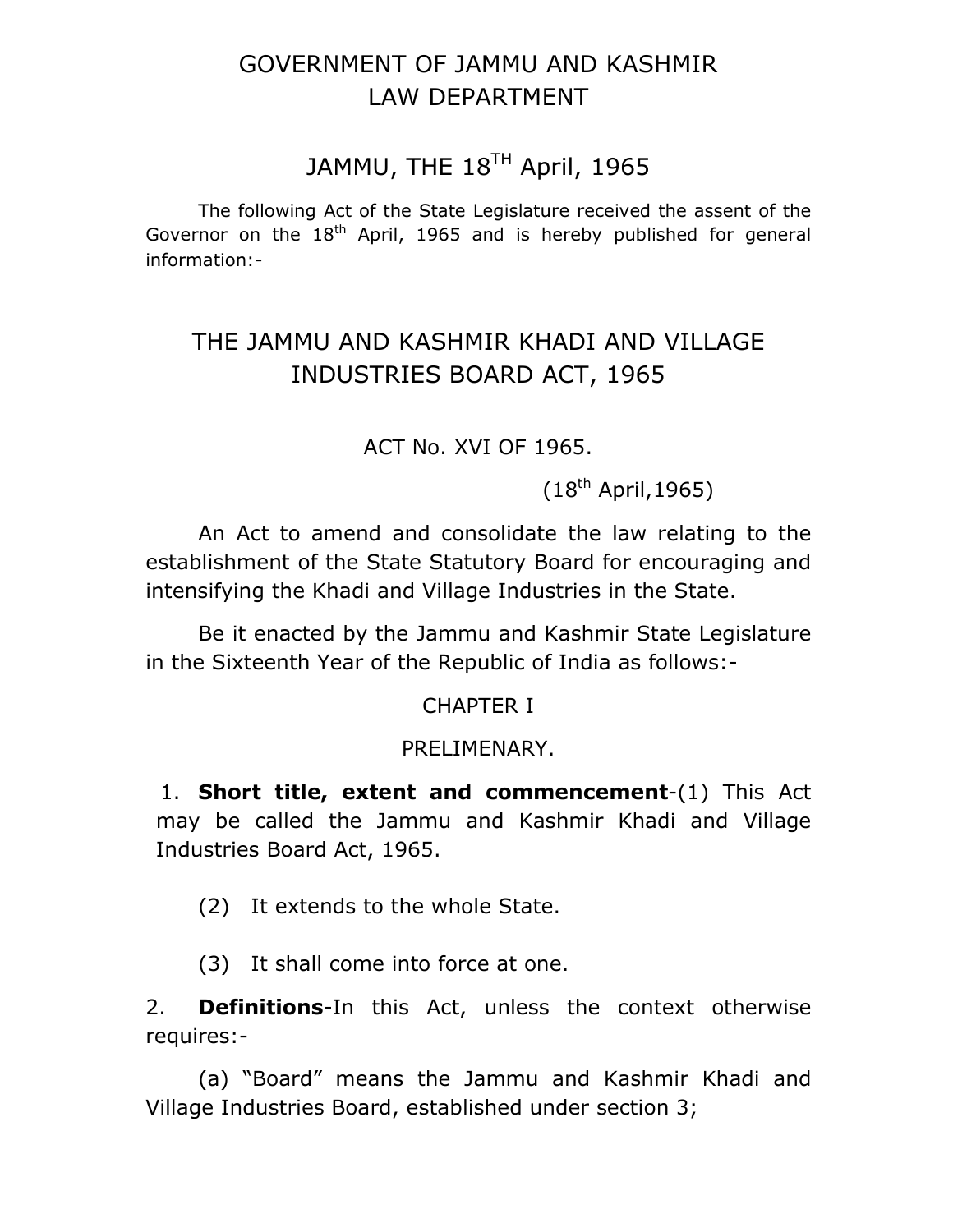(b) 'Commission" means the Khadi and Village Industries Commission established under section 4 of the Khadi and Village Industries Commission Act, 1956 (Central Act 61 of 1956) ;

 (c) "Khadi" means any cloth woven on handlooms in India from cotton, silk or woollen yarn handspun in India or from a mixture of any two or all of such yarns, and includes readymade garments made out of such cloth;

(d) "Village" Industries" means-

- (i) all or any the industries specified in the Schedule to the Khadi and Village Industries Commission Act, 1956 (Central Act 61 of 1956) and includes any other industry deemed to be specified in the said Schedule by reason of a notification issued by the Central Government under section 3 of the said Act ; and
- (ii) any other industry specified in this behalf by the Government by notification in the Government Gazette in consultation with the Commission and the Board ;

(e) "Prescribed" means prescribed by rules made under this Act;

(f) "Regulations" means regulations made by the Board under this Act;

(g) "Chairman" means Chairman of the Board;

- (h) "Vice Chairman" means Vice-Chairman of the Board;
- (i) "Member" means member of the Board.

# CHAPTER II

\_\_\_\_\_\_

# THE KHADI AND VILLAGE INDUSTRIES BOARD

3. **Establishment and incorporation of Board**-With effect from such date as the Government may, by notification, fix in this behalf, there shall be established a Board to be called the Jammu and Kashmir Khadi and Village Industries Board. It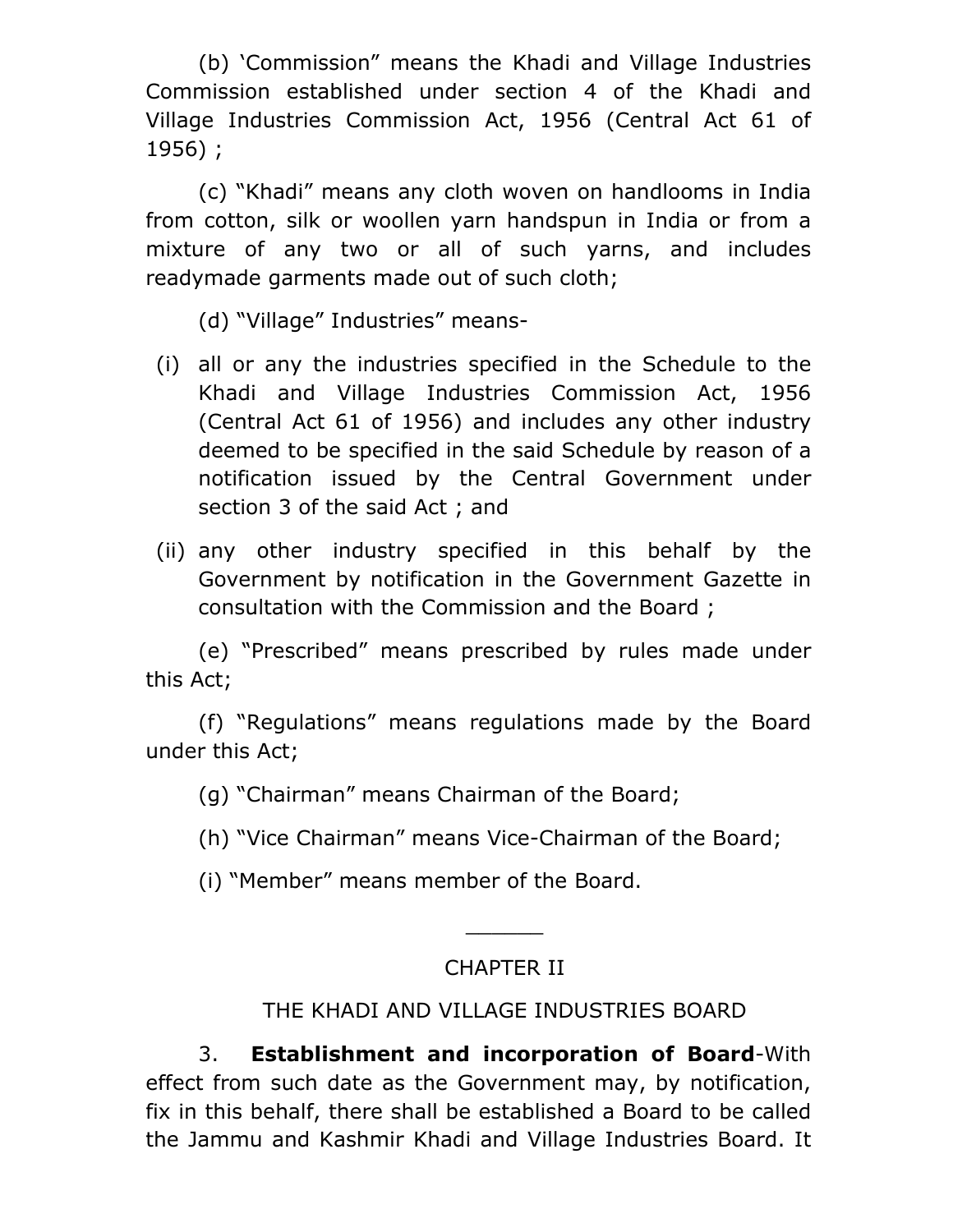shall be a body corporate having perpetual succession and a common seal with power to acquire, hold and dispose of property and to contract and may, by the said name, sue and be sued.

4. Constitution of Board- The Board shall consist of not more than fifteen members and not less than nine members appointed by the Government from time to time.  $3/4<sup>th</sup>$  of the members including the Chairman and Vice-Chairman shall be non-officials, who are interested in the constructive activities and who have abiding interest in the Khadi and Village Industries programmes. From amongst the official members of the Board the Development Commissioner, Registrar Cooperative Societies and Director of Industries and Commerce shall be **ex-officio** members of the Board.

(2) One of the members of the Board shall be appointed by Government as the Chairman of the Board.

(3) The Government may appoint one of the other members as the Vice-Chairman who shall exercise such of the powers and perform such of the duties of the Chairman as may be prescribed or as may be delegated to him by the Chairman.

(4) The Government shall after consultation with the Board appoint a member other than the Chairman and Vice-Chairman to be the Secretary of the Board.

(5) The appointment of members and Chairman, Vice Chairman and Secretary of the Board may be made in consultation with the Commission.

(6) In the event of any vacancy in the office of a member of the Board by reason of death, resignation or removal, such vacancy shall be filled in by appointment by the Government and the members appointed in such vacancy shall hold office for the un-expired term of his predecessor.

(7) The Chairman, Vice-Chairman, Secretary and other members of the Board shall receive such allowances as may be prescribed and all such allowances shall be paid from the funds of the Board.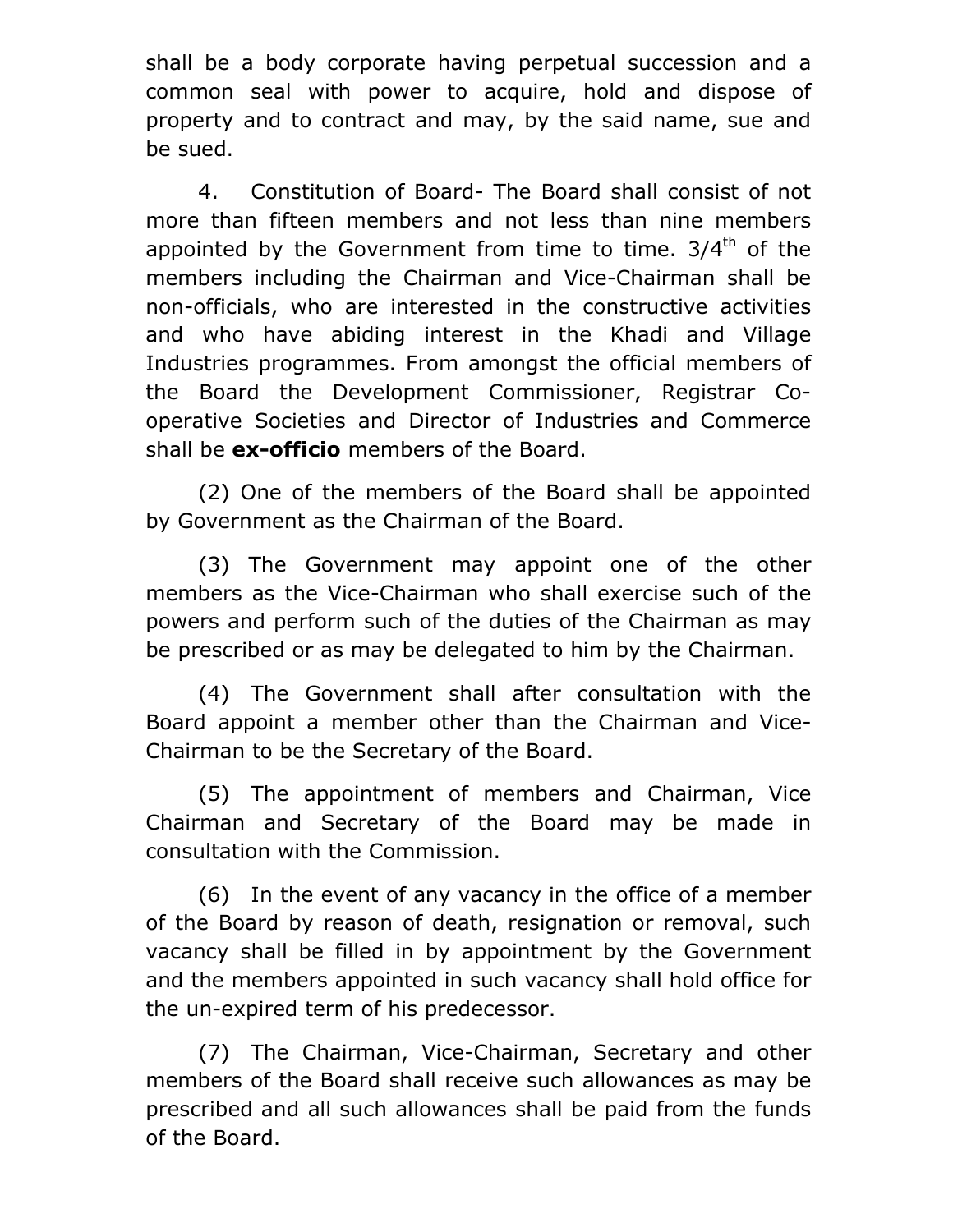5. **Financial Adviser of the Board**- (1) The Government shall appoint a person not being a member to be the Financial Adviser of the Board. The Financial Adviser may also function as the Chief Accounts Officer.

(2) Such appointment as well as the term of office, the condition of service and the functions of the Financial Adviser shall be such as may be prescribed in consultation with the Board.

6. **Resignation of office of members**.- Any member may resign his office by giving notice in writing to the Government and on such resignation being notified in the Government Gazette by the Government shall be deemed to have vacated his office.

7. **Proceedings presumed to be good and valid**.- No act or proceeding of the Board shall be questioned or invalidated merely by reason of any vacancy in its membership or on account of resignation, death or otherwise or by reason of any defect in the constitution thereof.

8. **Temporary association of persons with the Board for particular purposes**. (1) The Board may associate with itself in such manner and for such purposes as may be determined by regulations made under this Act any person whose assistance or advice it may desire in complying with any of the provisions of this Act.

(2) A person associated with the Board under sub-section (1) for any purpose shall have the right to take part in the discussions of the Board relevant to that purpose, but shall not have the right to vote shall not be a member for any other purpose.

(3) The Government may, by order, depute one or more officers of the Government to attend any meeting of the Board and to take part in the discussions of the Board but such officer or officers shall not have the right to vote.

9. **Meetings of the Board**- The Board shall meet at such and places and shall, subject to the provisions of sub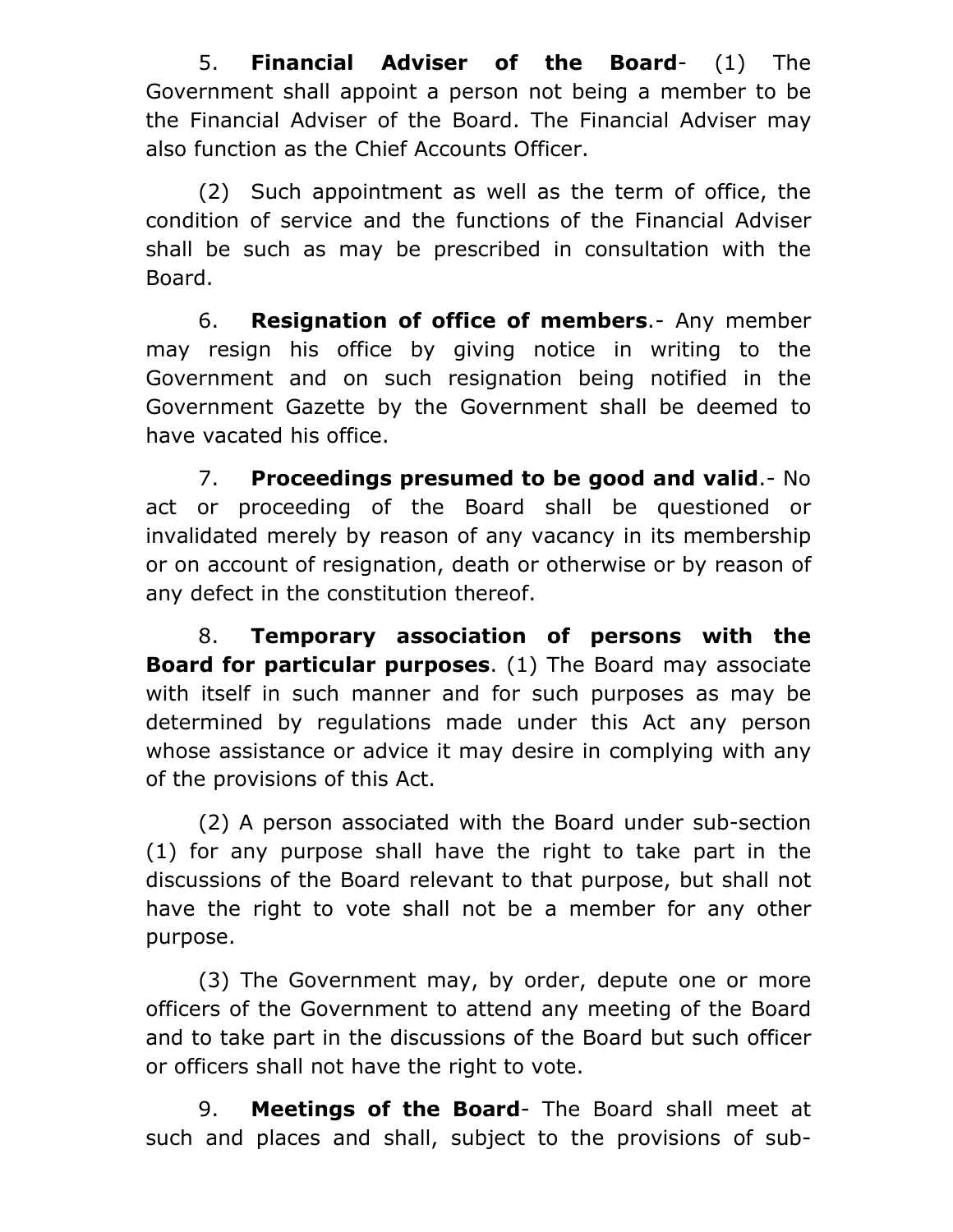sections (2 to 4) observe such rules of procedure in regard to transaction of business at its meetings (including the quorum at meetings) as may be provided by regulations made by the Board under this Act. Provided that the Board shall meet at least once in every two months.

(2) The Chairman may, whenever he thinks fit, call special meetings of the Board.

(3) The Chairman or in his absence the Vice-Chairman or if he is also absent, such member as may be chosen by the members present from among themselves shall preside at a meeting of the Board.

(4) All questions at a meeting of the Board shall be decided by the majority of the votes of the members present and voting and in the case of an equality of votes, the Chairman, or in his absence the person presiding, shall have a second or casting vote.

(5) The proceedings of the meeting of the Board shall be forwarded to the Government and the Commission within fifteen days of every meeting.

10. **Terms of office and other conditions of service of Chairman, Vice-Chairman, Secretary and other members of the Board**- The term of office and the terms and conditions of service of the Chairman, the Vice-Chairman, the Secretary and other members of the Board shall be such as may be prescribed.

11. **Powers and duties of the Secretary**- The Secretary shall exercise such powers and discharge such duties as may be prescribed as may, from time to time, be delegated to him by the Government or by the Chairman.

12. **Officers and servants of Board and conditions of their service-** (1) (a) The Board shall appoint an Executive Officer to manage the affairs of the Board.

(b) The functions, duties and powers of the Executive Officer shall be such as may be fixed by the Board, with the prior approval of the Government.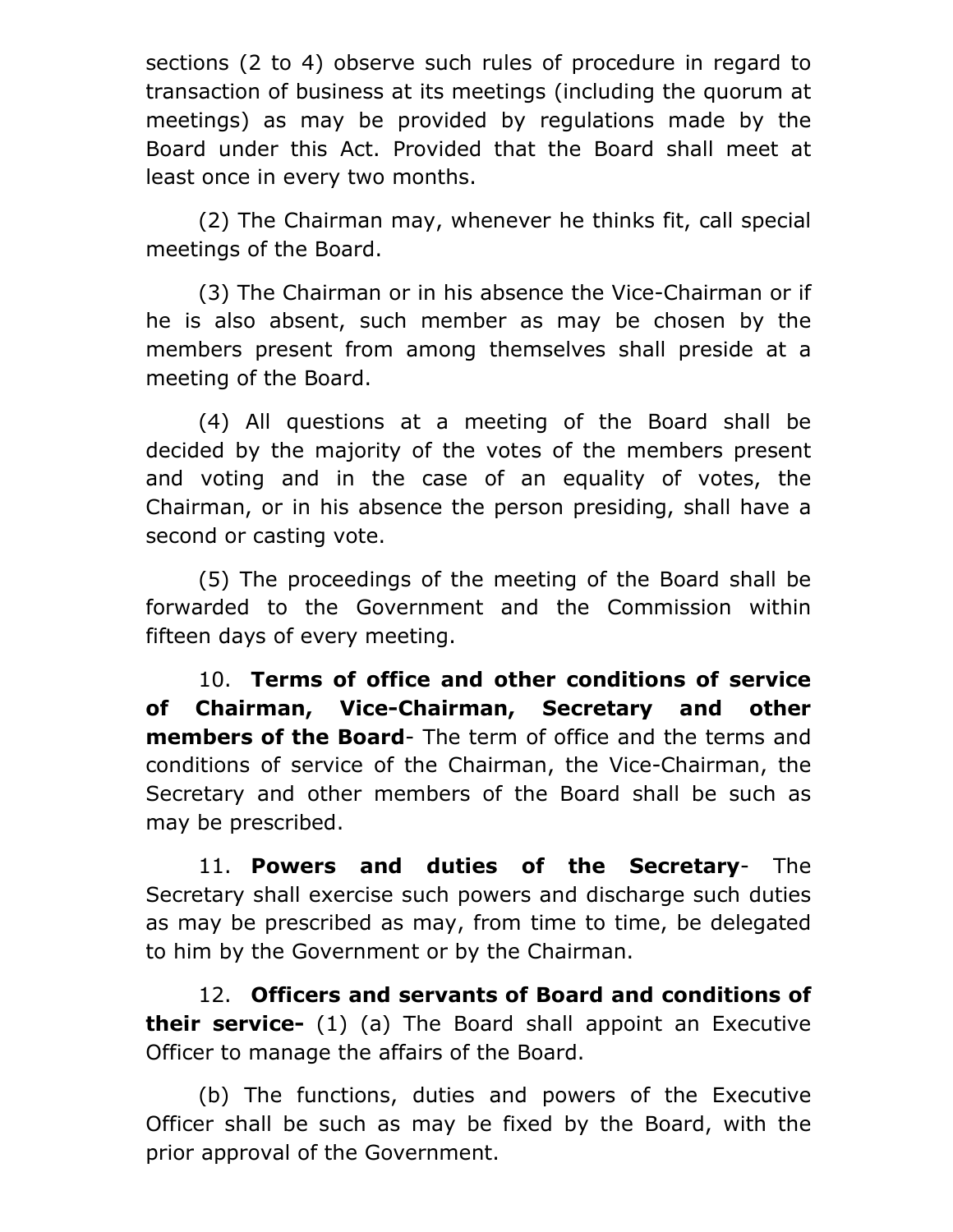(c) The Executive Officer may be a Government servant whose services are placed at the disposal of the Board by the Government and if he is a Government servant his remuneration, allowances and other conditions of service shall be such as may be fixed by the Government.

(2) The Board may appoint such other officers and servants as it may consider necessary for the efficient discharge of its functions :

Provided that the Board may delegate its powers in this behalf to the Chairman or other members or officers of the Board.

(3) Subject to the provisions of clause (c) of sub section (1) the remuneration, allowances and other conditions of service of the officers and servants of the Board shall be such as may be determined by regulations.

13. **Standing Finance Committee**- The Board may constitute from among the members of the Board a Standing Finance Committee to exercise such powers and perform such functions relating to finance of the Board is may be laid down by regulations made by the Board.

14. **Appointment of other Committees**.- Subject to any rules made in this behalf, the Board may, from time to time, appoint one or more Committees for the purposes of securing the efficient discharge of its functions and in particular for the purpose of securing that the functions are discharged, with due regard to the circumstances and requirements of Khadi or any particular Village Industry. Such Committees may be appointed for any particular areas.

## **CHAPTER III**

\_\_\_\_\_\_\_\_\_\_\_\_\_\_

# **FUNCTIONS AND POWERS OF THE BOARD**

15. Functions of Board:- It shall be the duty of the Board to encourage, organise, develop and regulate Khadi and village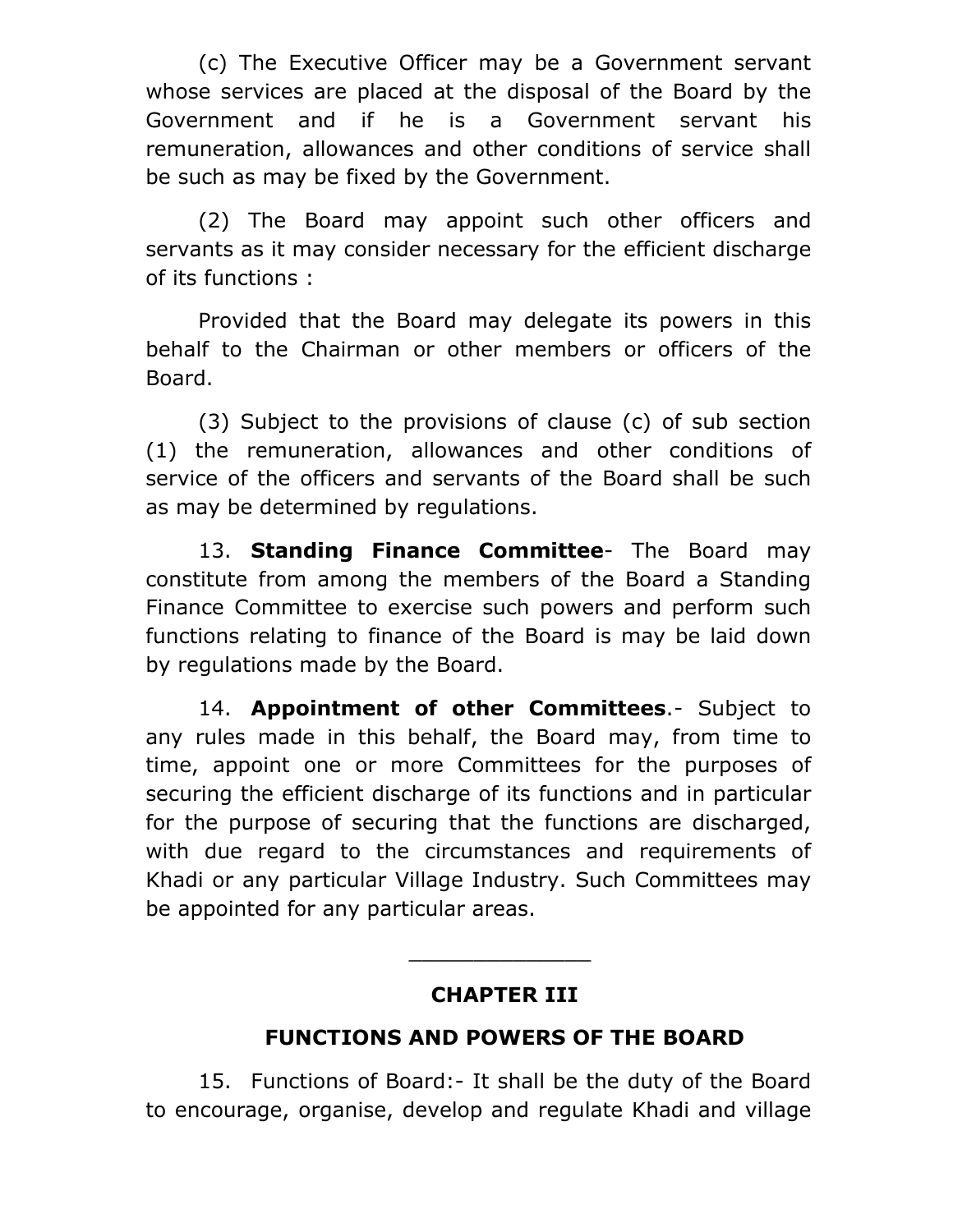industries and perform such functions as the Government may prescribe from time to time.

(2) Without prejudice to the generality of the provisions of sub-section (1), the Board shall also in particular discharge and perform all or any of the following duties and functions, namely:-

- (a) to start, encourage, assist and carry on khadi and village industries and to carry on trade or business in such industries and in the matters incidental to such trade or business ;
- (b) to help the people by providing them with work in their homes and to given loans and other form of monetary help to individuals or societies or institutions on such terms as may be prescribed ;
- (c) to encourage establishment of co-operative societies for khadi and village industries ;
- (d) to conduct training centres and to train people there at with a view to equipping them with the necessary knowledge for starting or carrying on khadi and village industries ;
- (e) (i) to manufacture tools and implements required for carrying on khadi and village industries and to manufacture the products of such industries ;

 (ii) to arrange for the supply of raw materials and tools and implements required for the said purchases ; and

 (iii) to sell and to arrange for the sale of the products of the said industries ;

- (f) to arrange for publicity and popularising of finished products of khadi and village industries by opening stores, shops, emporiums or exhibitions and to take similar measures for the purpose;
- (g) to endeavour to educate public opinion and to impress upon the public the advantages of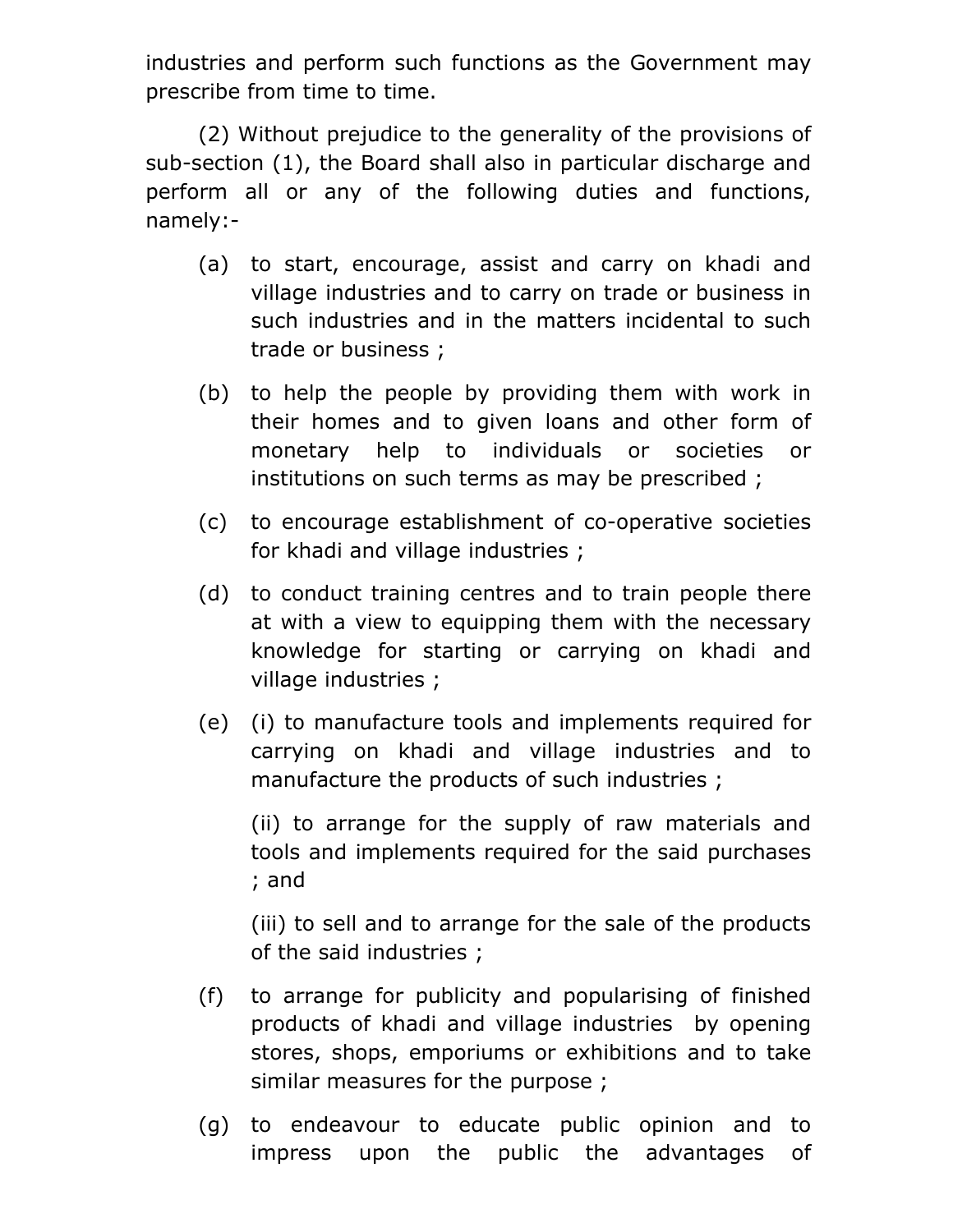patronising the products of khadi and village industries ;

- (h) to seek and obtain advice and guidance of experts in khadi and village industries ;
- (i) to undertake and encourage research work in connection with khadi and village industries and to carry on such activities, as are incidental and conductive to the objects of this Act ;
- (j) to discharge such other duties and to perform such other functions as the Government may direct for the purpose of carrying out the objects of this Act.
- 16. **General powers of the Board**:- The Board shall for the purpose of carrying out its functions under this Act have the following powers, namely:-

 (a) to acquire and hold such moveable and immovable property as it deems necessary and to lease, sell or otherwise transfer any such property :

 Provided that any lease, sale or other transfer to any person or authority of any immovable property belonging to the Board shall be null and void unless it is sanctioned by the Government;

(b) to incur expenditure and undertake any work in any area in the State for the framing and creation of such schemes as it may consider necessary for the purpose of carrying out the provisions of this Act or as may be entrusted to it by the Government.

17. **Powers of make contract**:- (1) The Board may enter into and perform all such contracts as it may consider necessary or expedient for carrying out any of the purposes of this Act.

(2) Every contract shall be made on behalf of the Board by its Chairman, provided that the Chairman may by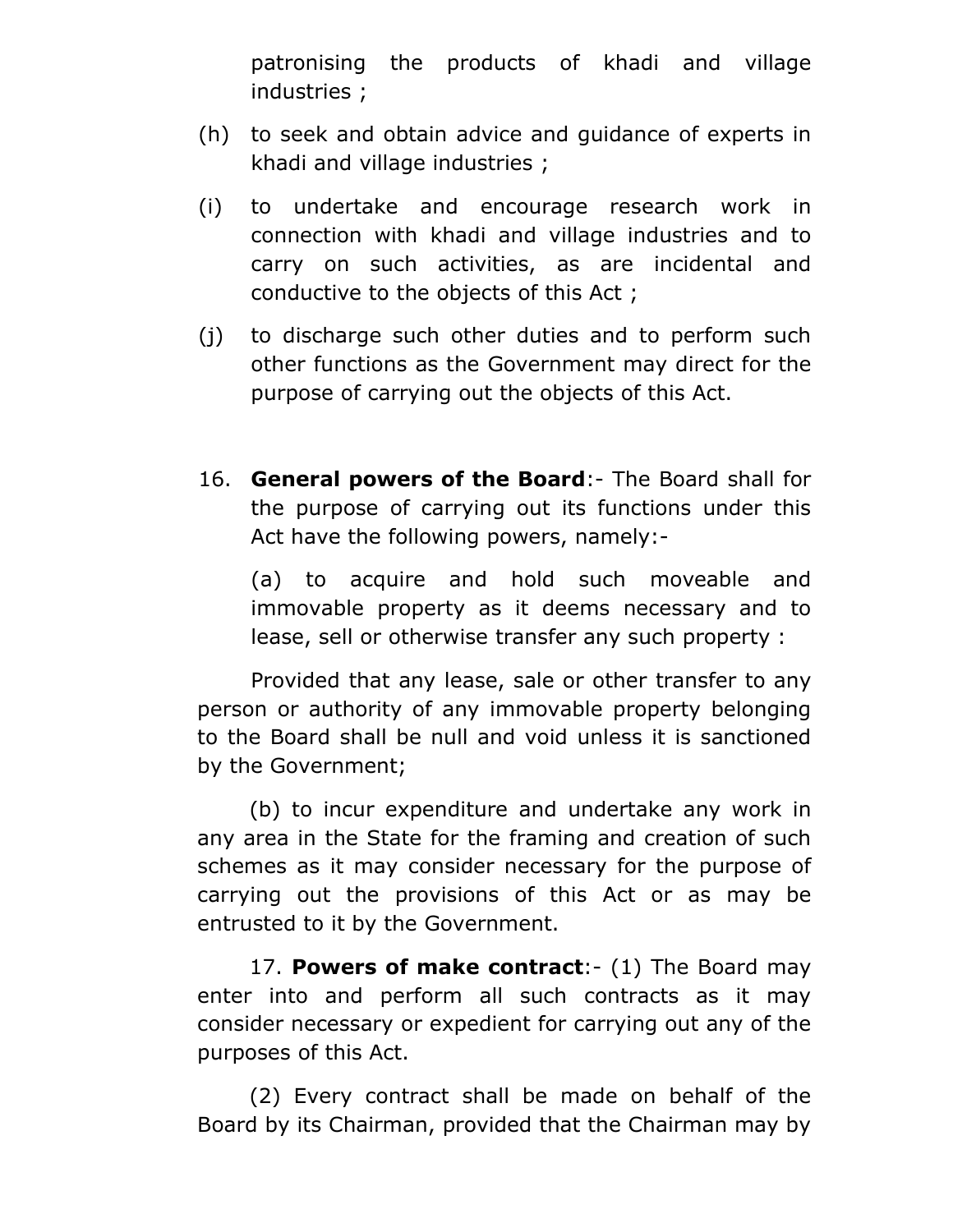an order in writing delegate his powers in this behalf to the Vice-Chairman or to the Secretary of the Board.

(3) Every contract made on behalf of the board shall, subject to the provisions of this section, be entered into in such manner and form as may be prescribed.

(4) A contract not executed in the manner provided in this section and the rules made thereunder, shall not be binding on the Board.

18. **Powers of the Commission to give directions**:- In the performance of its functions under this Act, the Board shall be bound by such directions as the Commission may give to it from time to time.

### **CHAPTER IV**

\_\_\_\_\_\_\_\_\_

PREPARATION AND SUBMISSION OF PROGRAMME

19. **Preparation and submission of programme:**- (1) In each year, on such date as may be fixed by the Government, the Board shall prepare and forward to the Government a programme of work.

- (2) The programmes shall contain:-
- (a) particular of the scheme which the Board proposes to execute whether in part or whole during the next year ;
- (b) Particulars of any work or undertaking which the Board proposes to execute during the next year for the purposes of carrying out its functions under this Act, and
- (c) such other particulars as may be prescribed.

20. **Sanction of programme**:- The Government may in consultation with the Commission approve and sanction the programme in whole or with such modification as it deems fit.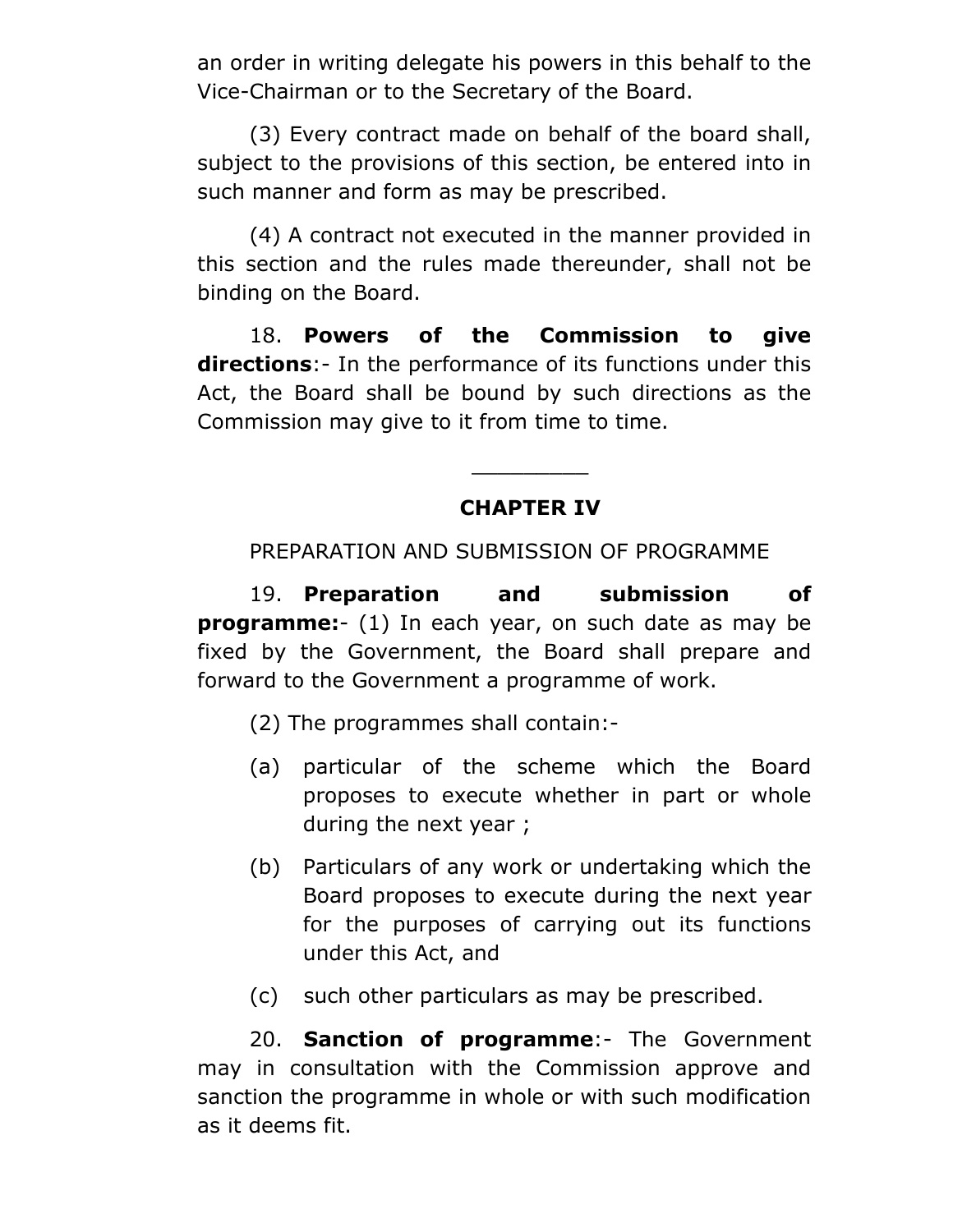21. **Supplementary Programme**:- The Board may prepare and forward a supplementary programme for the sanction of the Government in such form and before such date as the Government may prescribe and the provision of section 19 shall apply to such supplementary programme.

22. **Powers of Board to alter schemes**:- The Board may, with the previous approval of the Commission, make any alteration in any scheme so long as the aggregate amount sanctioned for the scheme is not exceeded. A report of the alteration shall be sent to the Government in such form and within such time as may be prescribed.

# **CHAPTER V.**

\_\_\_\_\_\_\_\_\_\_\_

FINANCE, ACCOUNTS, AUDIT AND REPORTS.

23. **Transfer of property:**- The Government may transfer to the Board buildings, land or any other property, whether moveable or immovable for use and management by the Board on such conditions and limitations as the Government may deem fit for the purpose of this Act.

24. **Funds of the Board**:-(1) The Board shall have its own fund and all receipts of the Board shall be credited thereto and all payments by the Board shall be met therefrom.

(2) The Board may accept grants, subventions, donations and gifts and receive loans from the Government or a local authority or any body or association whether incorporated or not, or an individual for all or any of the purposes of this Act.

(3) All moneys belonging to the fund of the Board shall be deposited in the State Bank of India or with the agents of the State Bank of India or where there is neither an office of the State Bank of India nor an agent of the State Bank of India, in a Government Treasury or be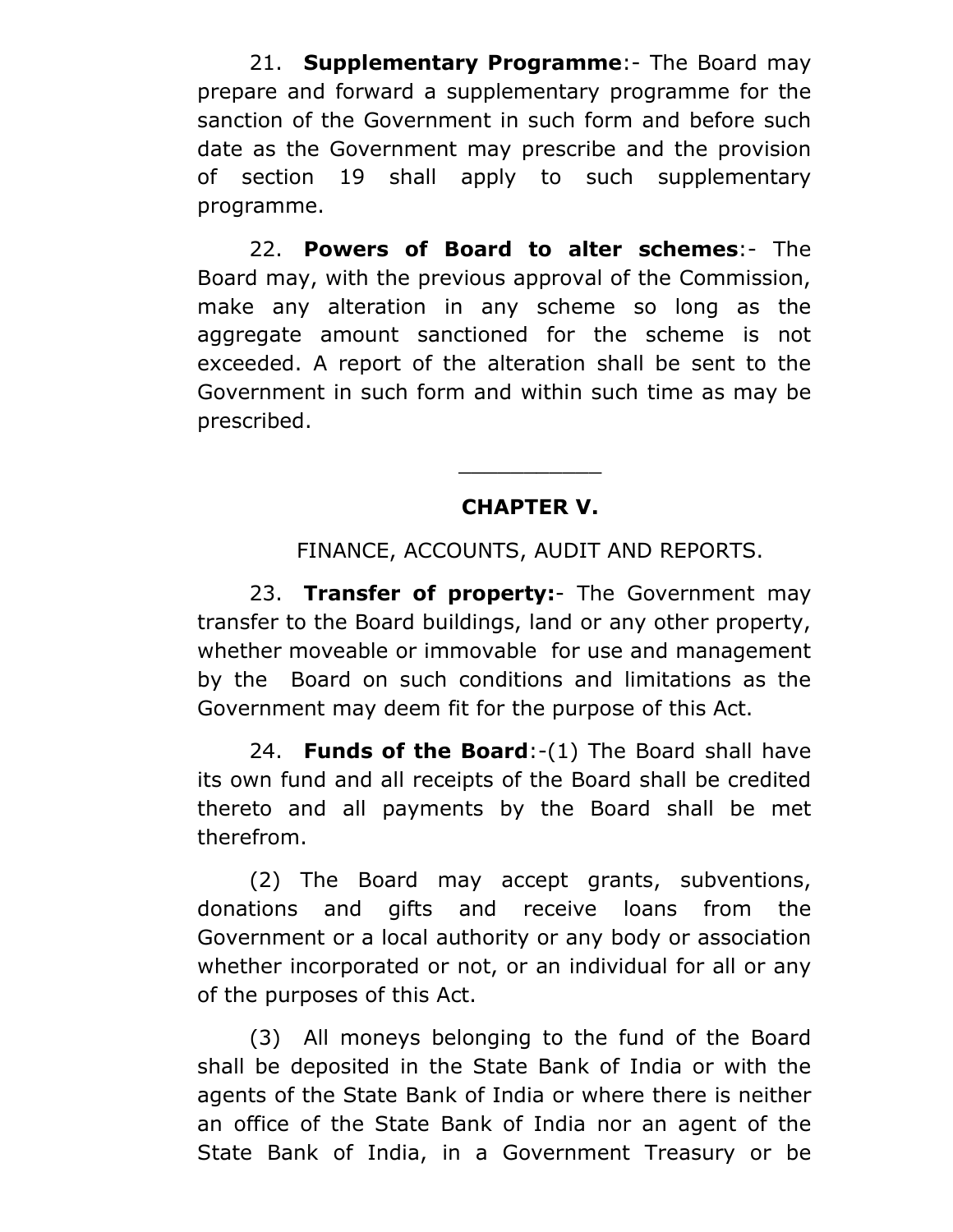invested in such securities as may be approved by the Government.

(4) The accounts of the Board shall be operated upon by officers jointly or individually as may be authorised by the Board.

25. **Application of fund and property**:- All property, fund and other assets of the Board shall be held and applied by it subject to the provisions and for the purposes of this Act.

26. **Subventions and loans to the Board**:- The Government may, from time to time, make subventions and grants to the Board for the purpose of this Act on such terms and conditions as the Government may determine in each case.

(2) The Board may, from time to time, with the previous sanction of the Government and subject to the provisions of this Act and such conditions as the Government may determine, borrow any sum required for the purposes of this Act:

Provided that the previous sanction of the Government shall not be necessary to borrow any sum from the Commission.

27. **Budget**:-(1) The Board shall, by such date in each year as may be prescribed, prepare and submit to the Government for approval the budget in the prescribed form for the next financial year showing the estimated receipts and expenditure in respect of khadi and village industries respectively during that financial year. The Board shall forward a copy of the budget to the Commission for information and remarks, if any.

(2) Subject to the provisions of sub-sections (3) and (4), no sum shall be expended by or on behalf of the Board unless such expenditure is covered by a specific provision in the budget approved by the Government,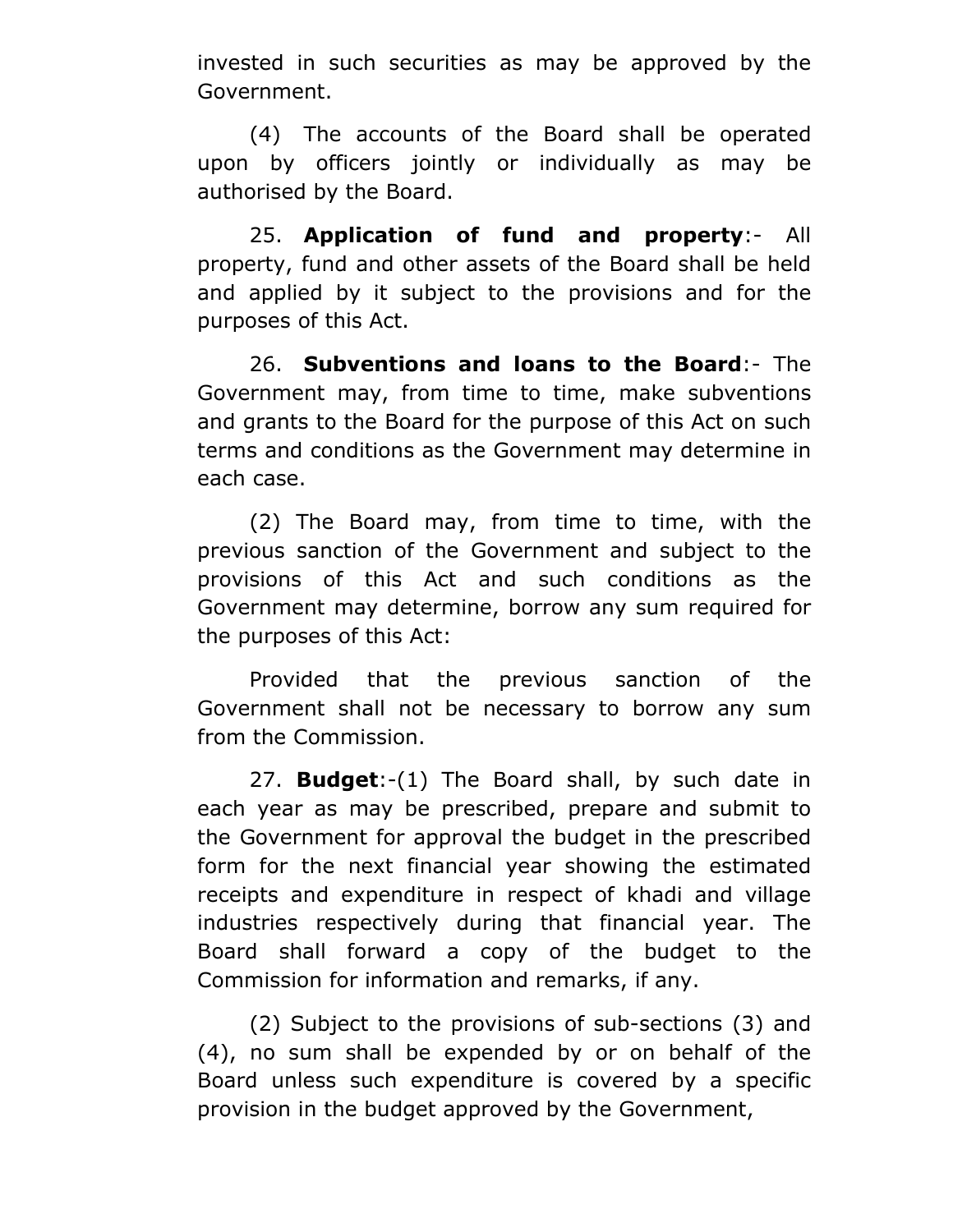(3) The Board may, within the respective limits of the budget, sanction any re-appropriation from one head of expenditure to an other or from a provision made for one scheme to that in respect of another:

Provided that no re-appropriation from the head 'loan' to any other head or expenditure and **vice versa** in the budget shall be sanctioned by the Board except with the previous approval of the Government and the Commission.

(4) The Board may within such limits and subject to such conditions as may be prescribed incur expenditure in excess of the limit provided in the budget approved by the Government under any head of expenditure or in connection with any particular scheme so long as the aggregate amount in either budget approved by the Government is not exceeded.

**Supplementary budget**:- The Board may submit a supplementary budget for the sanction of the Government in such form and before such date as the Government may prescribe and the provisions of section 27 shall apply to such supplementary budget.

29. **Annual Report:-** (1) The Board shall prepare and forward to the Government in such manner as may be prescribed an annual report within three months from the end of the financial year giving a complete account of its activities during the previous financial year along with a copy of the annual statement of accounts referred to in section 31.

(2) The Board shall prepare and forward to the Commission an annual report within three months from the end of the financial year giving a complete account of the funds received by the Board from the Commission and the activities carried on by the Board from and out of such fund during the previous financial year.

(3) The report received by the Government under sub-section (1) shall be laid before both the Houses of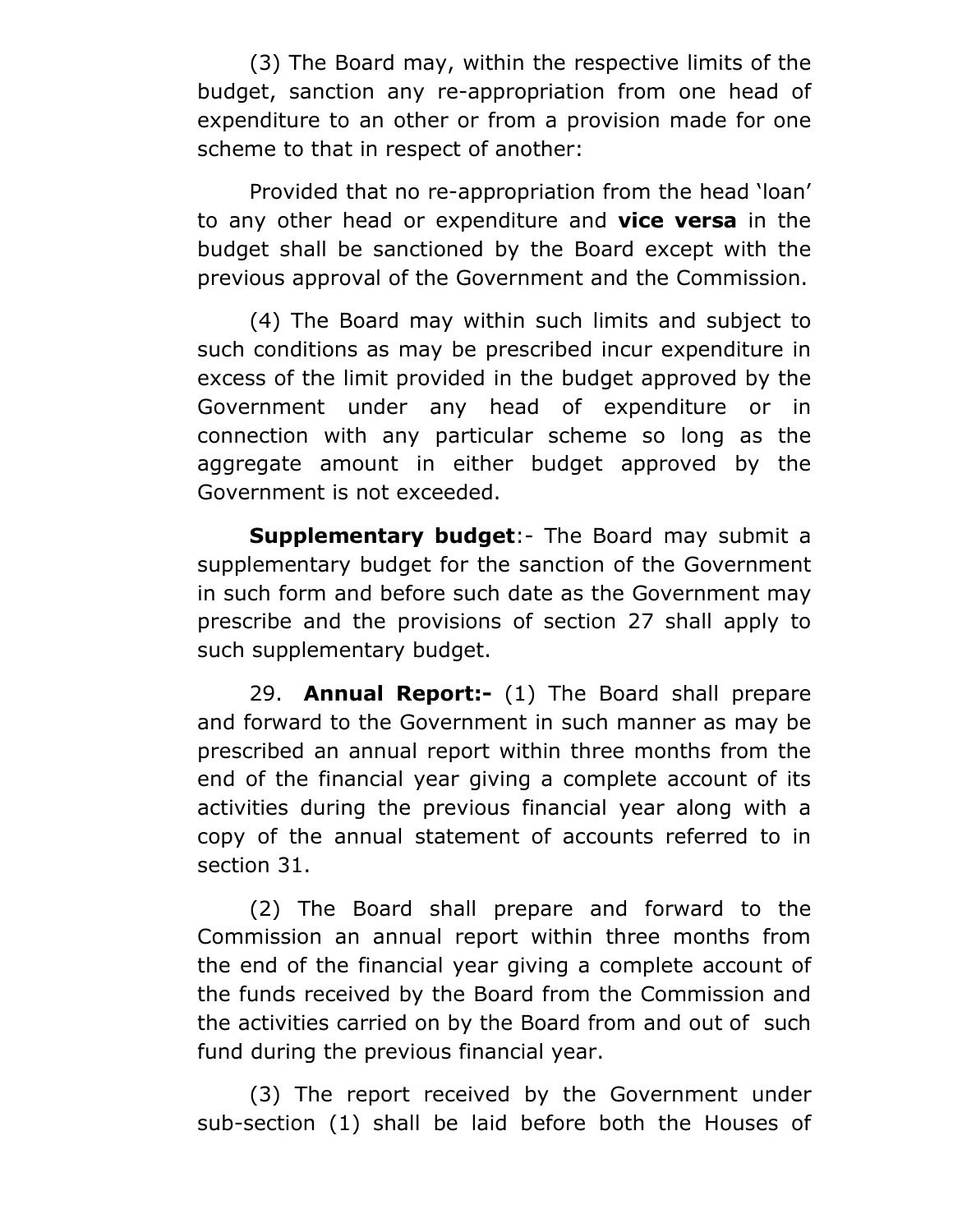Legislature as soon as may be after it is received by the Government.

30. **Returns and Reports:-** The Board shall furnish to the Government and the Commission at such time and in such form and manner as may be prescribed or as the Government or the Commission may direct, such returns and statements and such particulars in regard to proposed or existing programme for the promotion and development of khadi and village industries as the Government may, from time to time, require.

(2) Without prejudice to the provisions of sub-section (1), the Board shall, as soon as possible after the end of each financial year, submit to the Government a report in such form and before such date as may be prescribed, giving a true and full account of its activities, policy and programme during the previous financial year.

(3) All returns, statements and particulars furnished by the Board to the Government under sub-section (1) shall, as soon as possible after they are so furnished, be placed on the Table of both the houses of the Legislature.

31. **Accounts and Audit:**- (1) The Board shall maintain proper accounts and the relevant records and prepare an annual statement of accounts including the profit and loss account and the balance sheets in such form as may be prescribed.

(2) The accounts of the Board shall be audited by such persons as the Government may appoint in this behalf.

(3) The Auditors appointed by the Commission shall have the right to audit and inspect the accounts of the Board pertaining to the funds advanced by the Commission.

(4) The person appointed under sub-sections (2) and (3) shall, in connection with such audit have such rights, privilege and authority, as may be prescribed and in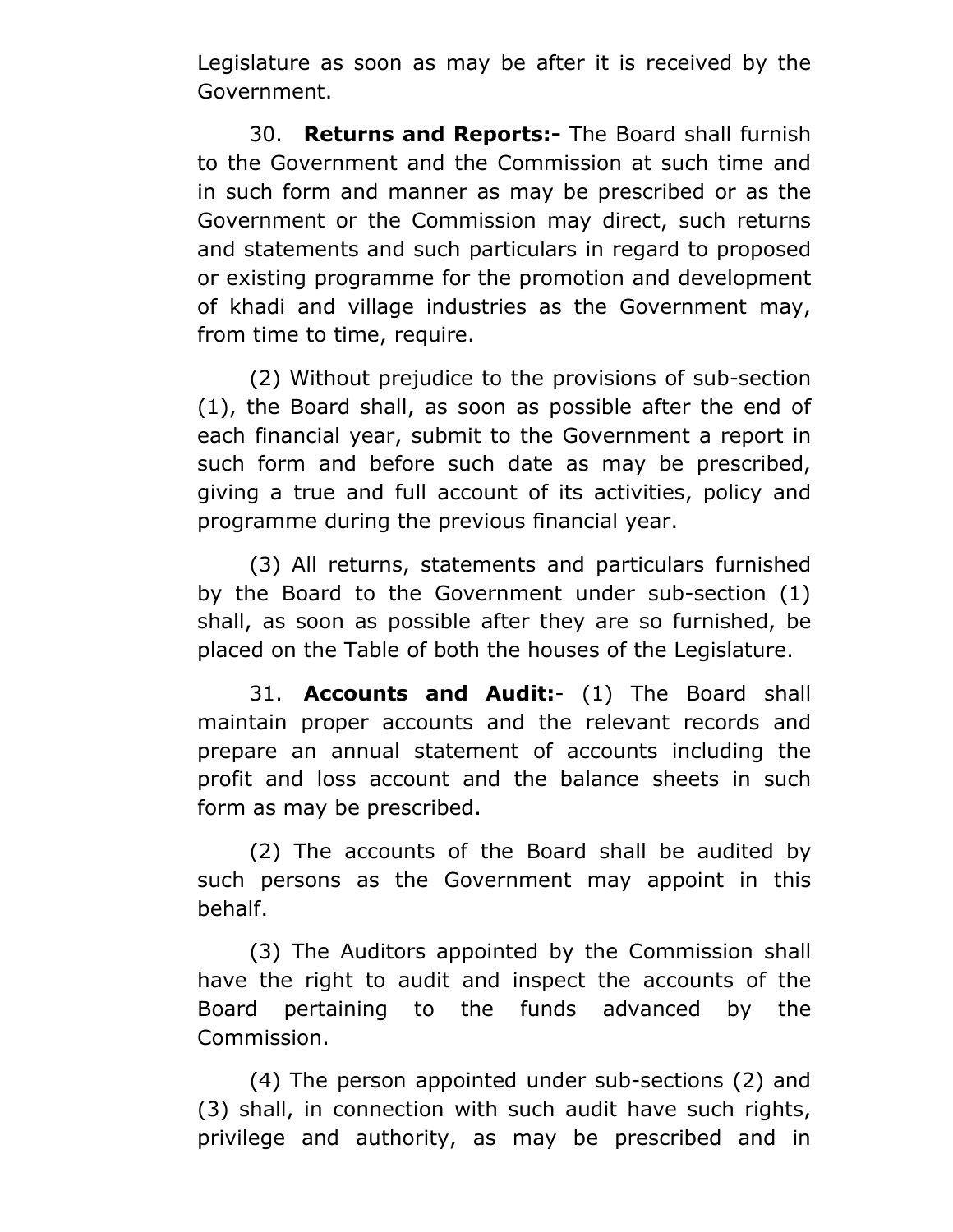particular, such auditor shall have the right to demand the production of books, accounts, connected vouchers and other documents and to inspect any of the offices of the Board.

(5) The accounts of the Board as certified by such auditor together with the audit report thereon shall be forwarded annually to the Government and the Commission before such date as the Government may specify in this behalf.

(6) The Board shall comply with such directions as the Government may, after perusal of the report of the auditor, think fit to issue.

# **CHAPTER VI**

\_\_\_\_\_\_\_

### **MISCELLANEOUS**

32. **Members of the Board and officers and servants of the Board to the public servants**:- Members of the Board and officers and servants of the Board shall be deemed when acting or purporting to act in pursuance of any of the provisions of this Act to be public servants within the meaning of section 21 of the Jammu and Kashmir State Ranbir Penal Code, Samvat 1989.

33. **Protection of action takeb under this Act**:- No suit, prosecution or other legal proceedings shall lie against any person for anything which is in good faith done or purported to be done under this Act.

34. **Power to make rules**:- The Government may, by, notification, make rules to give effect to the provisions of this Act.

(2) In particular and without prejudice to the generality of the foregoing power, such rules may provide for all or any of the following matters, namely :-

(a) the place at which the office of the Board shall be located;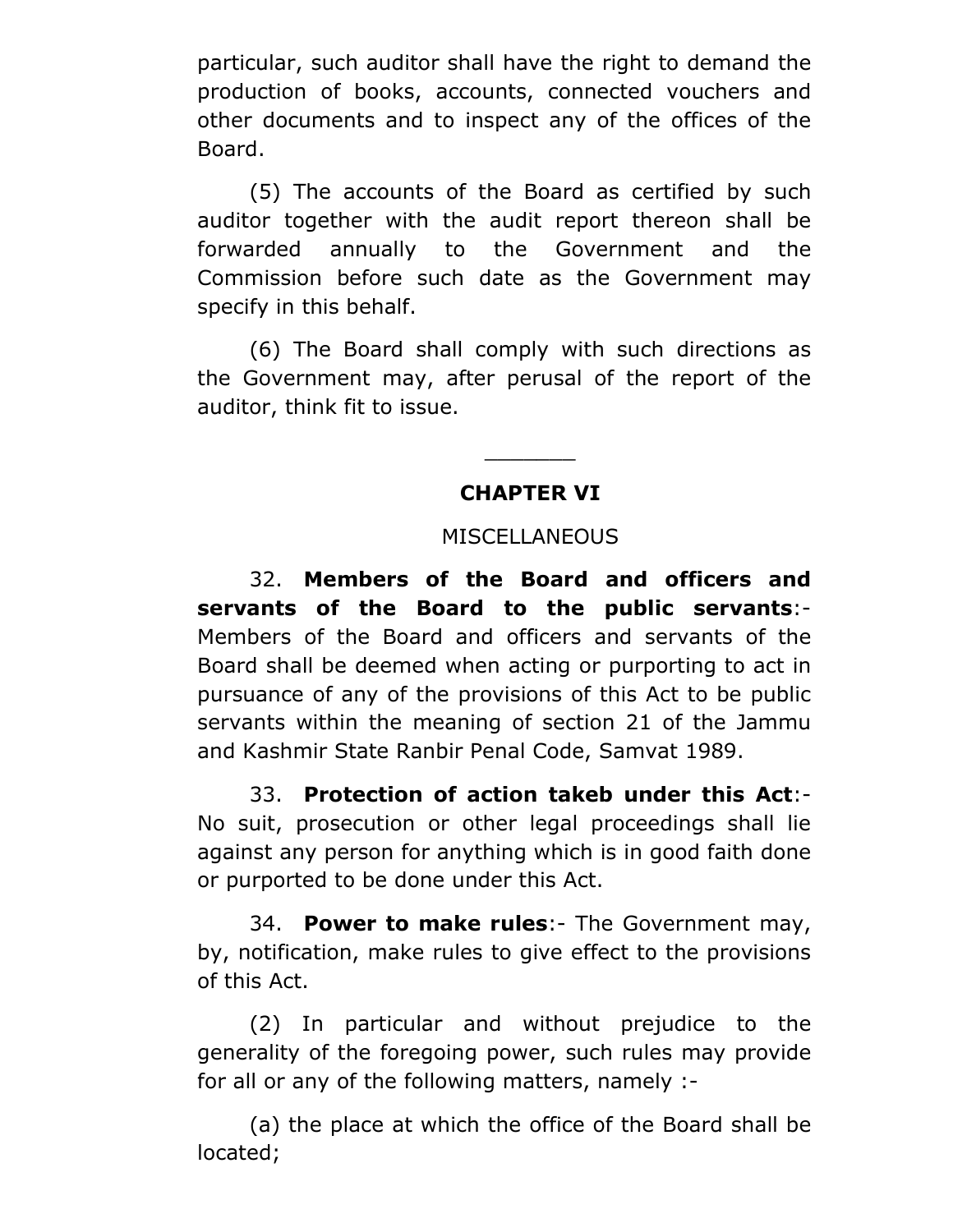(b) the term of office of, and the manner of filling, casual vacancies among the members of the Board and the terms and conditions of service of the Chairman, Vice-Chairman, the Secretary and the other members of the Board including the salaries and allowances to be paid to them and travelling and daily allowances to be drawn by them;

(c) the disqualifications for membership of the Board and the procedure to be followed for removing a member who is or becomes subject to any disqualification ;

(d) powers and duties to be exercised and performed by the Chairman and the Vice-Chairman ;

(e) the conditions subject to which and the mode in which contracts may be entered into by or on behalf of the Board ;

(f) constitution of the Standing Finance Committee ;

(g) the procedure to be followed in the performance of the functions by members of the Board ;

(h) the powers and duties to be exercised and discharged by the Secretary, the Financial Advisor, the Executive officer and any other officer of the Board ;

(i) the date by which and the form in which the budget and the supplementary budget shall be prepared and submitted in each year under sections 27 and 28 ;

(j) the procedure to be followed for placing the Board in possession of funds ;

(k) the procedure to be followed and the conditions to be observed in borrowing moneys and in granting loans ;

(l) the form and manner in which the accounts of the Board shall be maintained under section 31 ;

(m) the form and manner in which the returns, reports or statements shall be submitted under section 33 ; and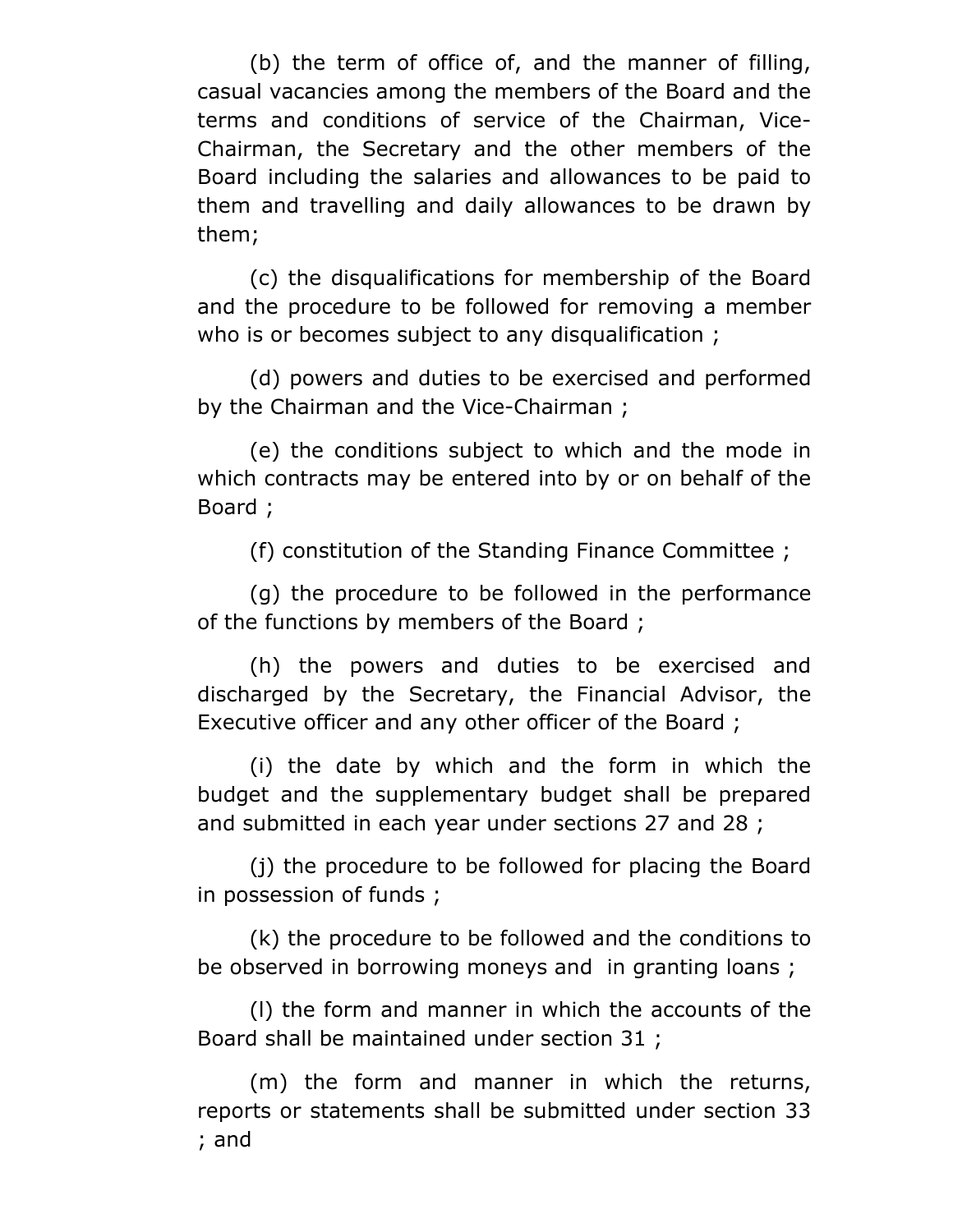(n) any other matter which has to be, or may be, prescribed.

(3) All rules made and all notifications issued under this Act shall, as soon as possible after they are made or issued, be placed on the Table of both the Houses of the State Legislature and shall be subject to such modification by way of amendment or repeal as the Legislature may make either in the same session or in the next session.

35. **Power to make regulations**:- (1) The Board may with the previous sanction of the Government by notification, make regulations not inconsistent with this Act and the rules made thereunder for enabling it to perform its functions under this Act.

(2) In particular and without prejudice to the generality of the foregoing power, such regulations may provide for all or any of the following matters namely.

(a) the terms and conditions of appointment and service and the scales of pay of officers and servants of the Board other than Secretary including the payment of travelling and daily allowances in respect of journeys undertaken by such officers and servants for the purposes of this Act ;

(b) the time and place of meeting of the Board, the procedure to be followed in regard to transaction of business at such meetings and the quorum necessary for the transaction of such business at a meeting ;

(c) functions of committees and the procedure to be followed by such committees in the discharge of their functions ;

(d) the delegation of powers and duties to the Standing Finance Committee, Secretary or any employee of the Board ;

(e) the maintenance of minutes of meeting of the Board and transmission of copies thereof to the Government and the Commission ;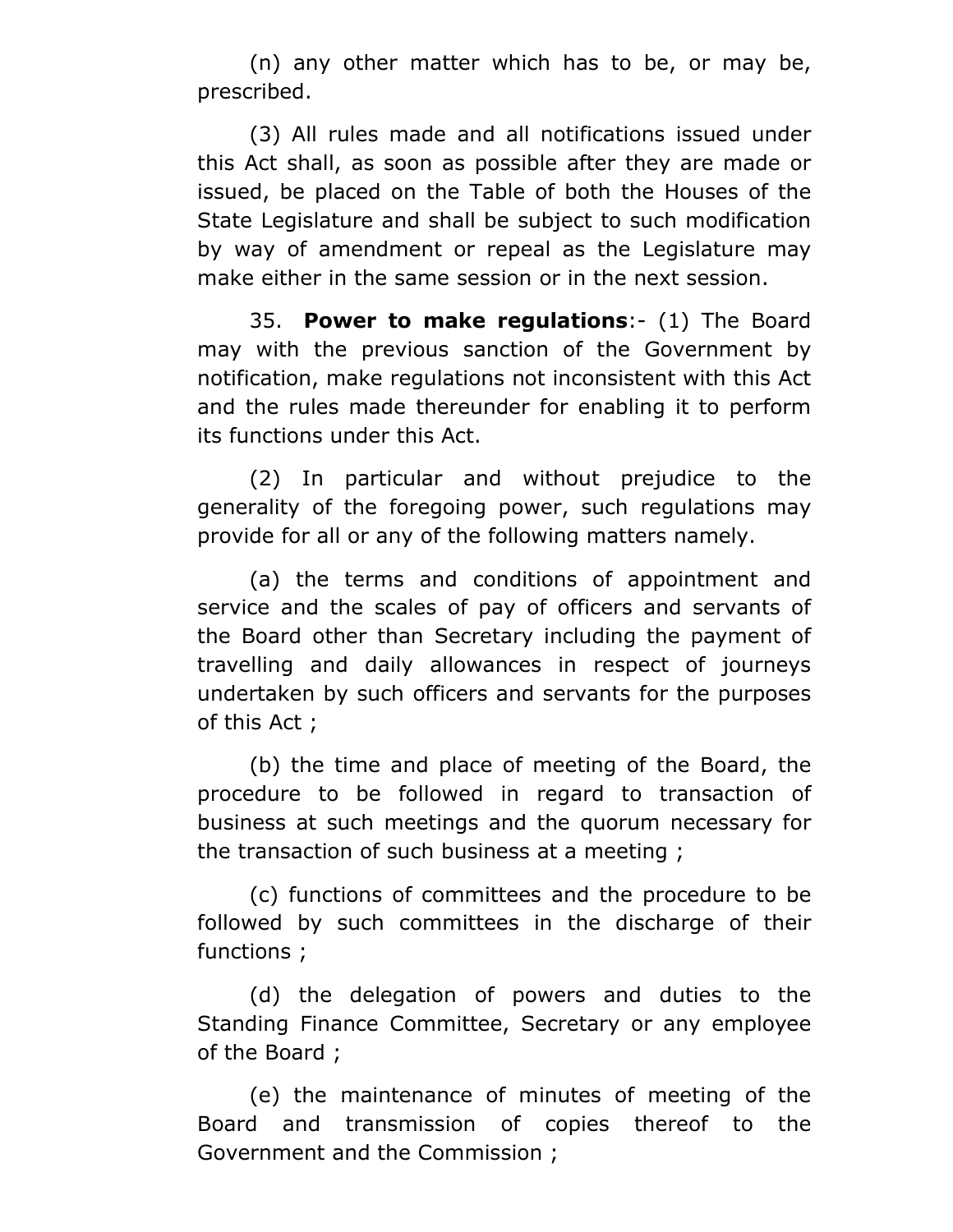(f) the persons by whom and the manner in which payments, deposits and investments may be made on behalf of the Board ;

(g) the custody of moneys required for the current expenditure of the Board and investment of moneys not so required;

(h) the maintenance of accounts

(3) The Government may by notification recind any regulation made under this section and thereupon the regulation shall cease to have effect.

36. **Dissolution of the Board**:- (1) If at any time the Government is satisfied that :-

(a) the Board has, without reasonable cause or excuse, made default in the discharge of its duties or in the performance of its functions, imposed or entrusted by or under this Act, or exceeds or abused its powers ; or

(b) circumstances have so arisen that the Board is rendered unable, or may be rendered unable, to discharge its duties or perform its functions under this Act ; or

(c) it is otherwise expedient or necessary to dissolve the Board ;

The Government may, by notification, dissolve the Board for such period as may be specified in the notification and declare that the duties, powers and functions of the board shall during the period of its dissolution be discharged, exercised and performed by such person or authority, as may be specified in the notification :

Provided that the Government shall, before dissolving the Board, give a reasonable opportunity to it to show cause against the proposed action.

(2) The Government shall before the expiration of the period of dissolution, reconstitute the Board in accordance with the provisions of sections 3 and 4.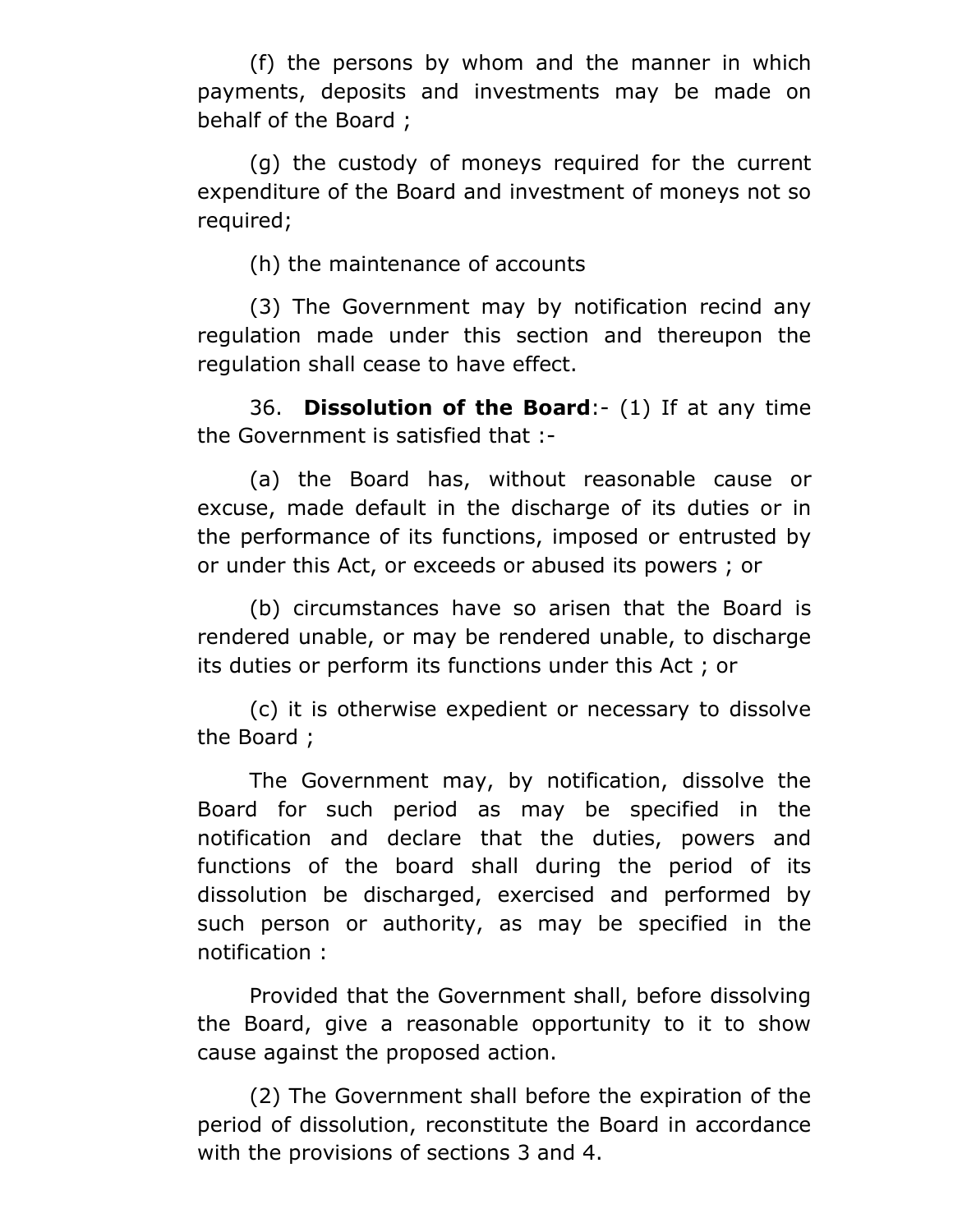(3) The Government may make such incidental and consequential provisions as may appear to them to be necessary for giving effect to provisions of this section.

(4) Any notification issued or order made by the Government under this section shall not be questioned in any Civil Court.

(5) On the Board being dissolved under sub-section  $(1)$ -

(a) all funds and other properties vested in the Board shall vest in the Government ; and

(b) all liabilities legally subsisting and enforceable against the Board shall be enforceable against the Government to the extent of the funds and properties vested in the Government under clause (a).

37. **Recovery of arrears**:- If any amount due to the Board in accordance with the terms of a contract or otherwise or any sum payable in connection therewith has not been paid, the Board may without prejudice to any other remedy provided by law, recover such amount or sum as arrears of land revenue.

38. **Power to write-off losses**:-The Board shall be competent to write-off losses up to rupees five hundred in individual cases and not exceeding rupees five thousand in the aggregate in any financial year in cases falling under any or all of the following categories :-

(a) loss of irrecoverable value of stores or of public money due to theft, fraud or such other causes ;

(b) loss of irrecoverable advance other than loans ; and

(c) deficiency and depreciation in the value of stores.

39. **Repeal and saving:**- The Jammu and Kashmir Khadi and Village Industries Board Ordinance, 1965 (II of 1965) is hereby repealed.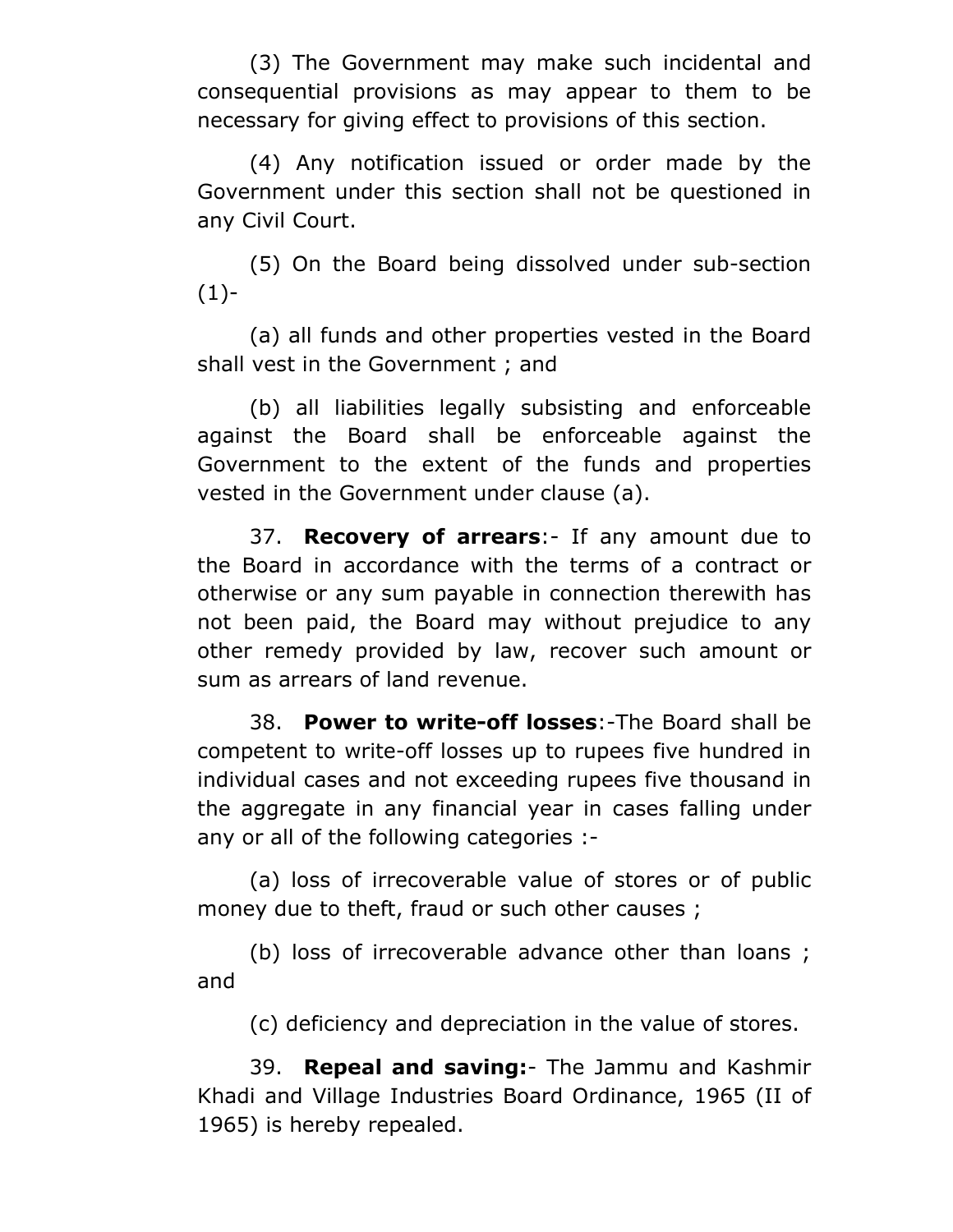Notwithstanding such repeal anything done or any action taken (including any appointment made or Board established) under the said Ordinance shall be deemed to have been done or taken under this Act.

Ghulam Shah,

Deputy Secretary to the Government,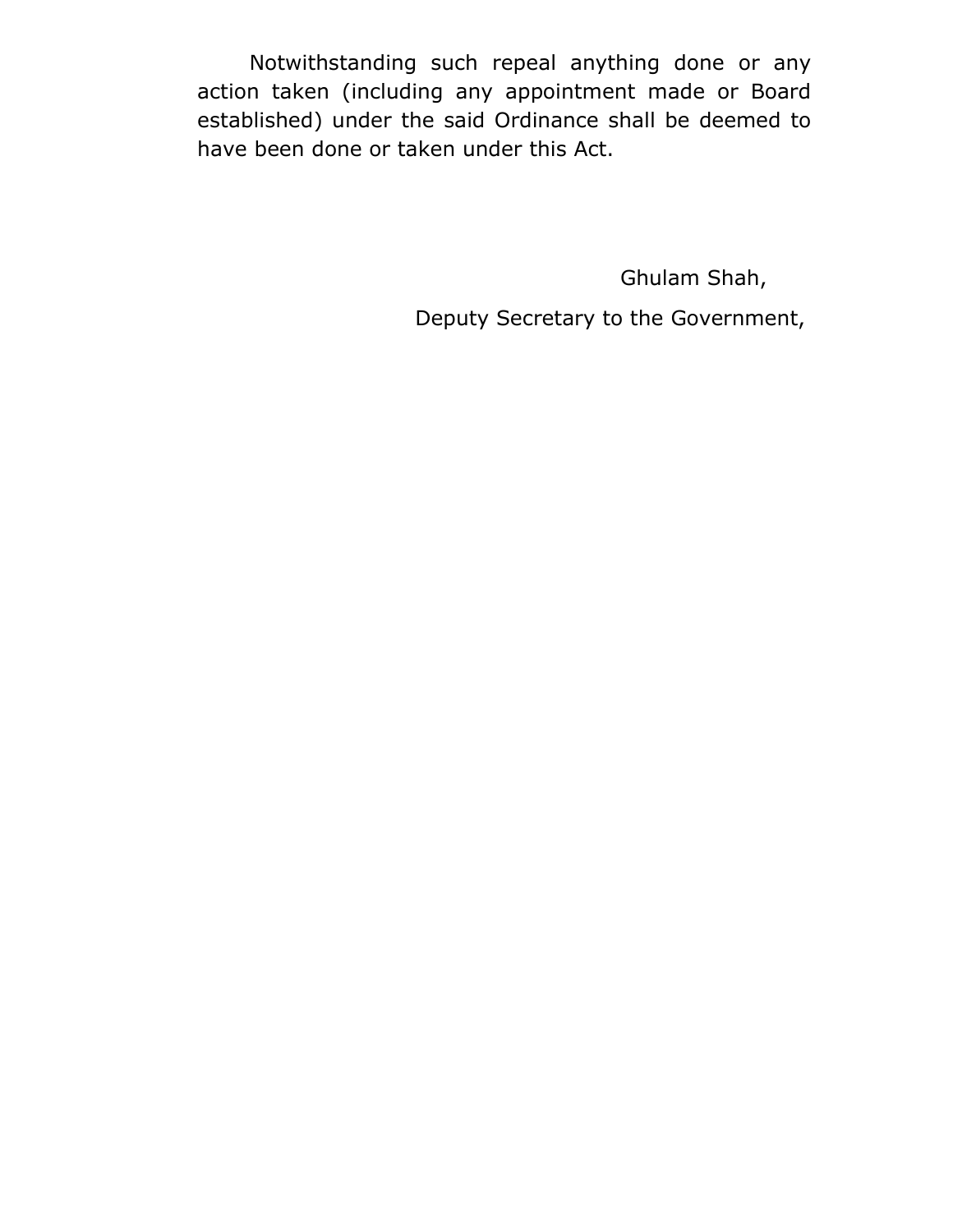# GOVERNMENT OF JAMMU AND KASHMIR LAW DEPARTMENT

Srinagar, the  $12<sup>th</sup>$  May, 1966.

 The following Act passed by the Jammu and Kashmir State Legislature received the assent of the Governor on the  $6<sup>th</sup>$  May, 1966, and is hereby published for general information :-

 The Jammu and Kashmir Khadi and Village Industries Board (Amendment) Act, 1966

ACT No. IV of 1966

 $[6^{th}$  May, 1966]

 An Act to amend the Jammu and Kashmir Khadi and Village Industries Board Act, 1965.

 Be it enacted by the Jammu and Kashmir State Legislature in the Seventeenth year of the Republic of India as follows :-

1. **Short title and commencement**:-(1) This Act may be called the Jammu and Kashmir Khadi and Village Industries Board (Amendment) Act, 1966.

(2) It shall come into force atonce.

2. **Amendment of Section 4, Act XVI of 1965:-**In section 4 of the Jammu and Kashmir Khadi and Village Industries Board Act, 1965 (hereinafter referred to as the principal Act)

(a) For sub-section (1) the following sub-section shall be substituted, namely :-

"(1) The Board shall consist of not more than fifteen members and not less than nine members to be appointed by the Government from time to time, excluding the Member Secretary appointed under sub-section (4). Two thirds of the members including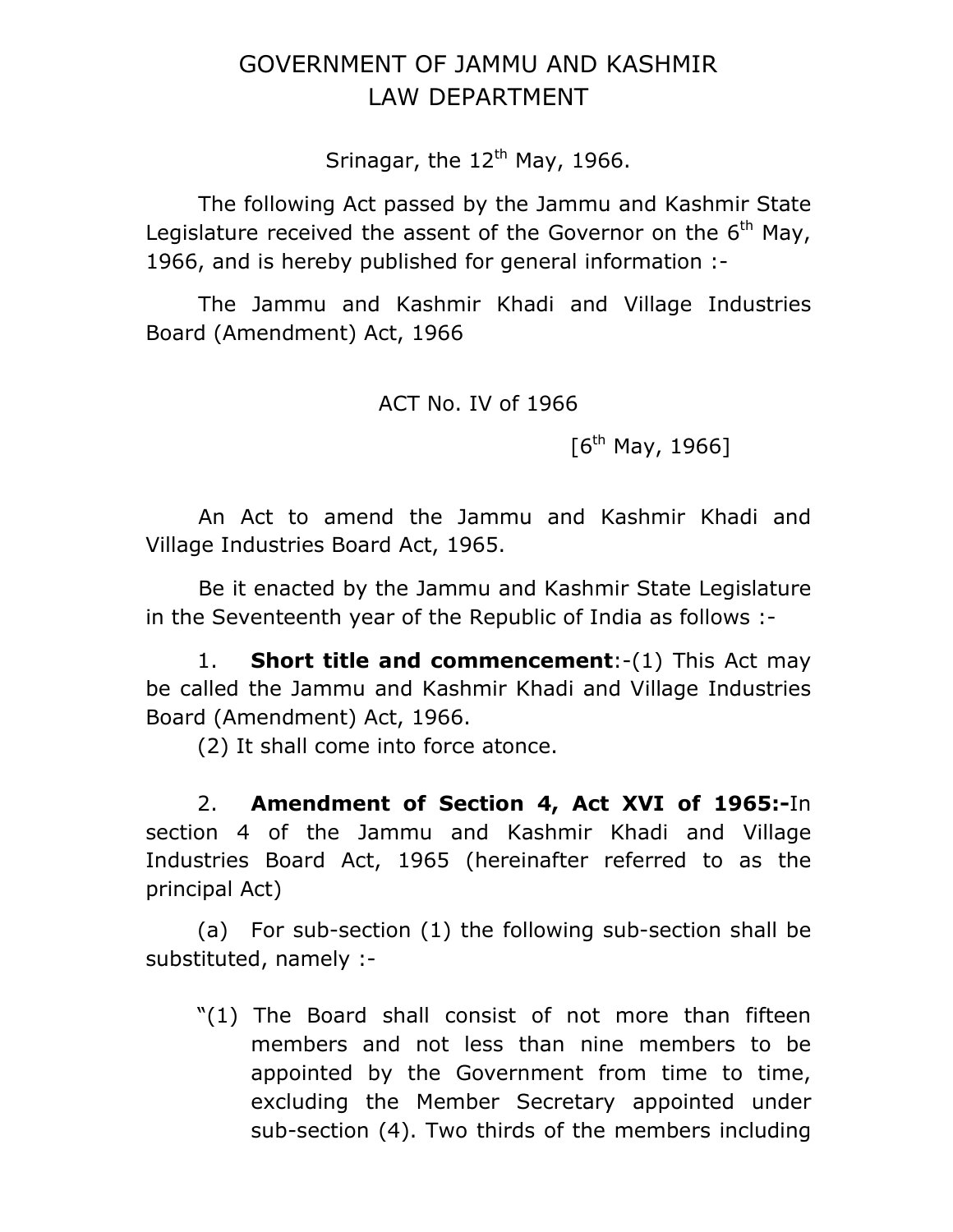Vice-Chairman shall be non-officials who are interested in the constructive activities and who have abiding interest in the Khadi and Village Industries Programmes. From among the official members of the Board, Director Community Development and National Extension Service, Registrar, Co-operative Societies and the Director of Industries and Commerce shall be ex-officio members of the Board"

(b) for sub-section (3) and (4) the following sub-sections shall be substituted, namely :-

- "(3) The Government may appoint one or two Vice-Chairmen from amongst the members and they shall exercise such of the power and perform such of the duties of the Chairman as may be prescribed or as may be delegated to them by the Chairman.
- (4) The Government shall, after consultation with the Board appoint a Secretary of the Board, who shall also be an ex-officio member".

3. **Amendment of Section 9, Act XVI of 1965**:-In Section 9 of the Principal Act, for sub-section (3), the following sub-section shall be constituted namely :-

"(3) The Chairman, or in his absence one of the Vice Chairmen, as may be chosen by the members present at the meeting, or if both the Vice-Chairmen are also absent, such a member as may be chosen by the members present from amongst themselves, shall preside at a meeting of the Board".

4. **Amendment of Act XVI of 1965**:-In the Principal Act, for the words "Vice-Chairman" wherever occurring the words "Vice-Chairmen" shall be substituted.

> **Sd/- T.N. Mattoo Secretary to Government Law Department.**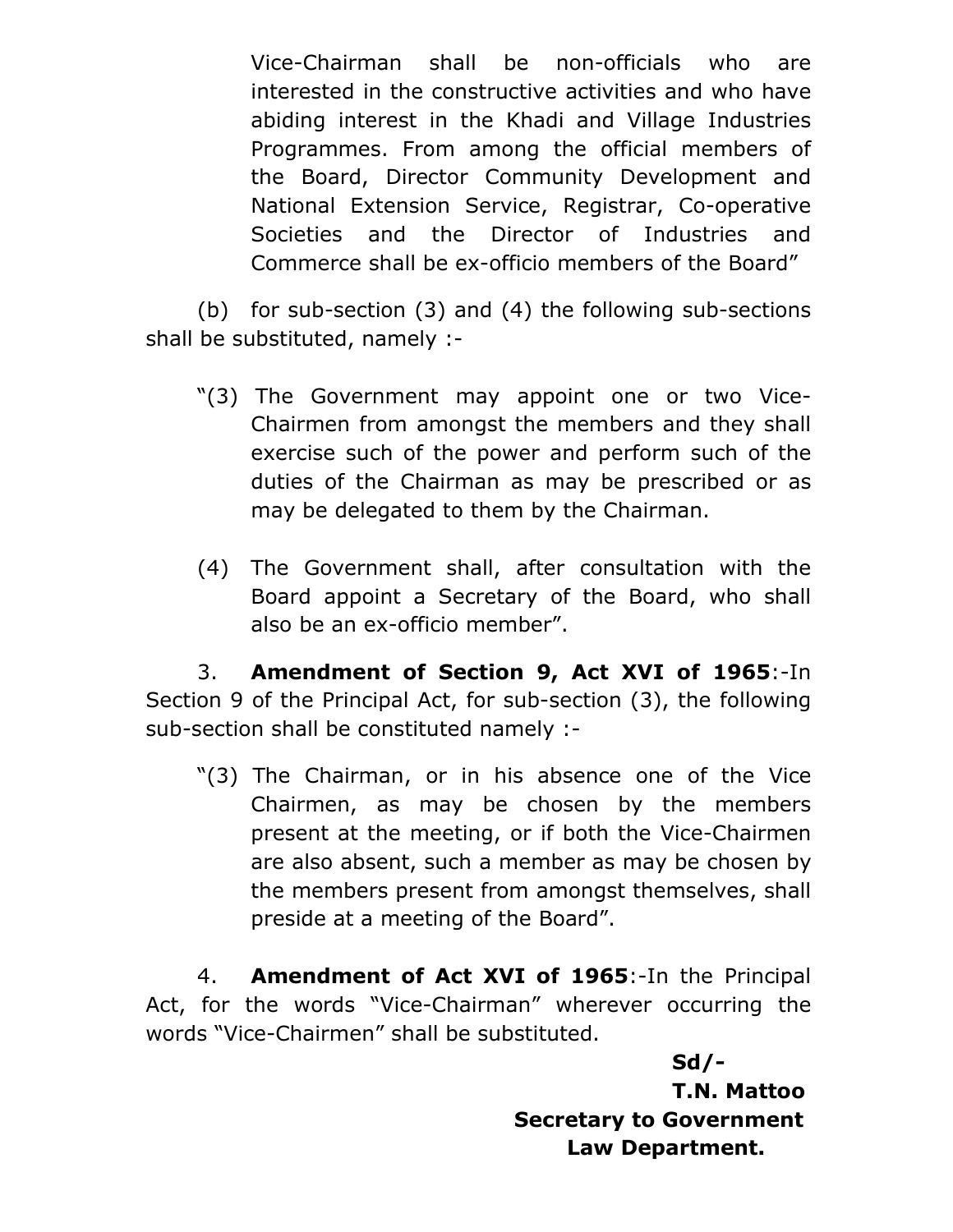### PART III

Laws, Regulations and Rules passed thereunder.

## GOVERNMENT OF JAMMU AND KASHMIR CIVIL SECRETARIAT-LAW DEPARTMENT

Jammu, the 12<sup>th</sup> April 1973

 The following Act as passed by the Jammu and Kashmir State Legislature received the assent of the Governor on  $6<sup>th</sup>$  April, 1973 and is hereby published for general information :-

# THE JAMMU AND KASHMIR KHADI AND VILLAGE INDUSTRIES BOARD (AMENDMENT ACT, 1973

ACT No III OF 1973

 $[6^{th}$  April, 1973]

 An Act to amend the Jammu and Kashmir Khadi and Village Industries Board Act, 1965.

Be it enacted by the Jammu and Kashmir State Legislature in the Twenty-fourth Year of the Republic of India as follow :-

1. **Short title**:-This Act may be called the Jammu and Kashmir Khadi and Village Industries Board (Amendment) Act 1973.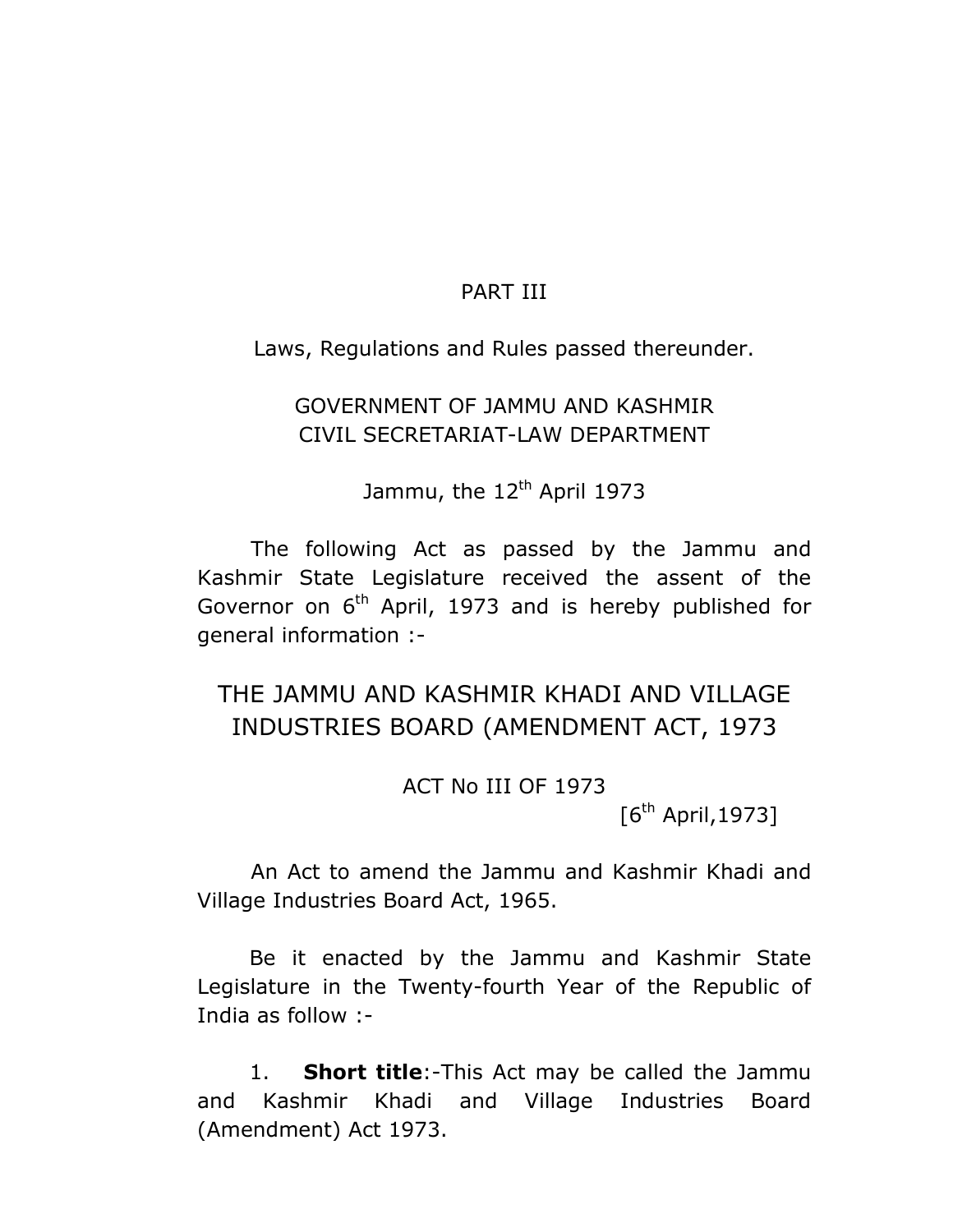2. **Amendment of section 24, Act XVI of 1965**:- In sub-section 24 of the Jammu and Kashmir Khadi and Village Industries Board Act, 1965 (hereinafter referred to the 'principal Act'), the full-stop at the end shall be substituted by a colon and thereafter the following proviso shall be inserted, namely :-

"Provided that the funds received from the Government as grant-in-aid shall be deposited in the Jammu and Kashmir Bank Ltd. Or in its branches."

3. **Substitution of section 36 in Act XVI of 1965**:- For section 36 of the principal Act, the following shall be substituted, namely :-

**"36 Dissolution of the Board-**(1) If at any time the Government is satisfied that-

(a) the Board has, without reasonable cause or excuse, made default in the discharge of its duties or in the performance of its functions imposed or entrusted by or under this Act, or exceeded or abused its powers ; or

(b) circumstances have so arisen that the Board is rendered unable, or may be rendered unable to discharge its duties or perform its functions under this Act ; or

(c) it is otherwise expedient or necessary to dissolve the Board ;

the Government may, by notification in the Government Gazette, direct that the Board shall be dissolved from the date specified in the notification ; and thereupon the Board shall be deemed to be dissolved accordingly ;

 Provided that the Government shall before dissolving the Board, give a reasonable opportunity to it to show cause against the proposed action.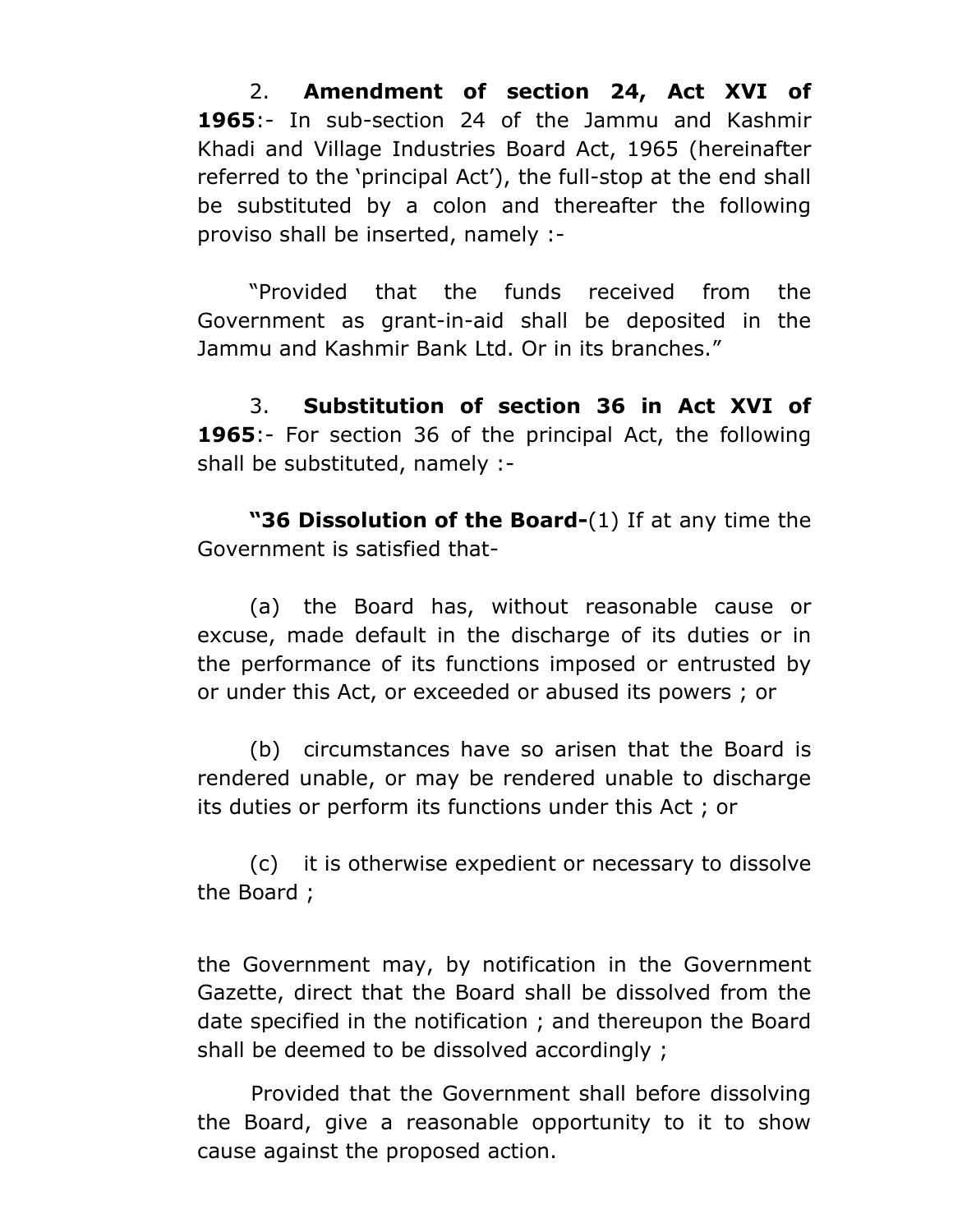(2) on and from the said date of dissolution,-

 (a) all properties and funds, which immediately before the said date were in the possession of the Board for the purposes of this Act shall vest in the Government ;

 (b) all members shall vacate office as members of the Board ; and

 (c) all rights, obligations and liabilities, (including any liabilities under any contract) of the Board shall become the rights, obligations and liabilities of the Government ;

 Provided that the rights, obligations and liabilities of the Government under this clause shall be only so far as they related to the period after  $1<sup>st</sup>$  April, 1971.

 (3) Any notification issued under sub-section (1) shall not be questioned in any Civil Court.

> (Sd/-) G.A. Khan, Assistant Legal Draftsman, Law Department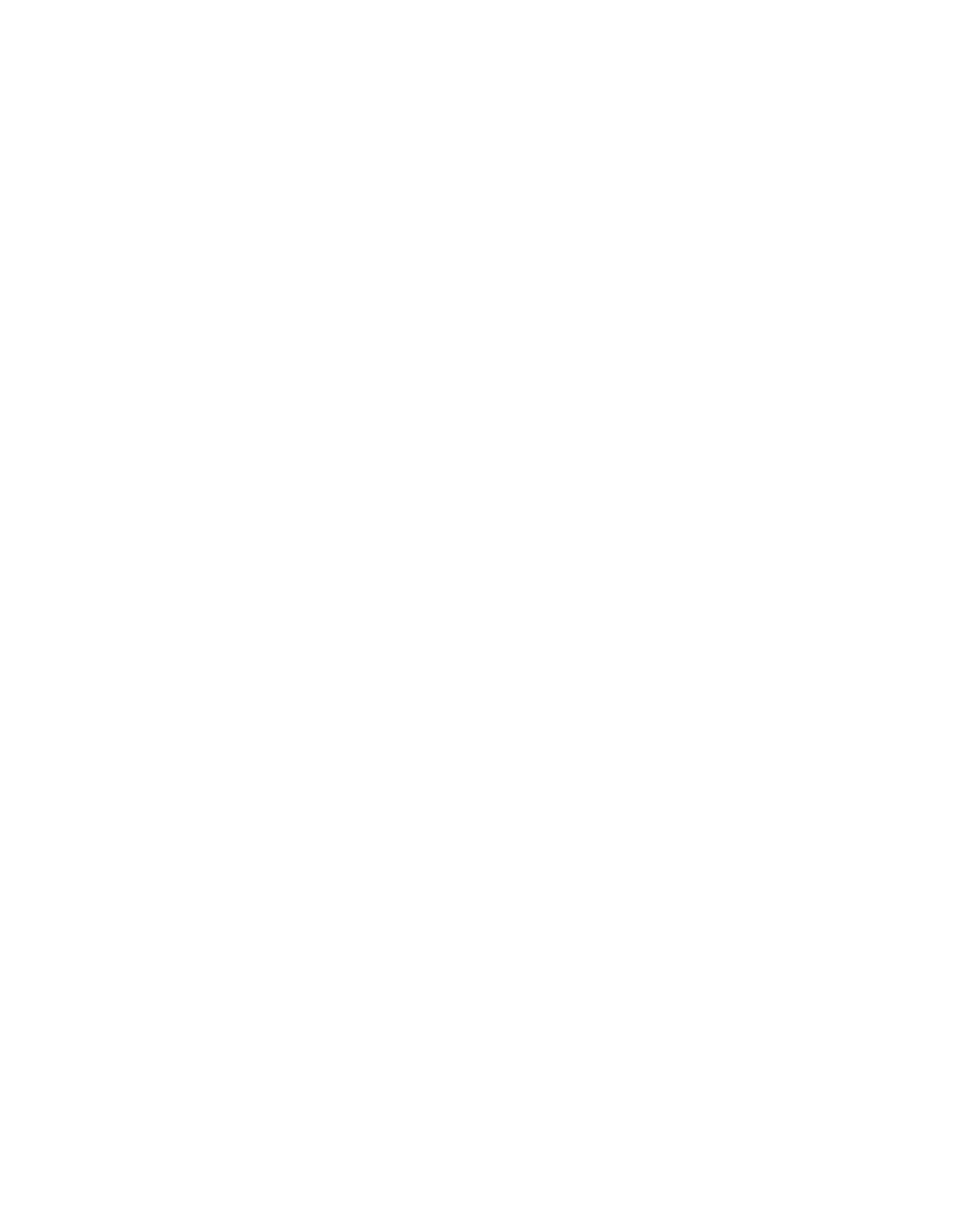### PART III

Laws, Regulations and Rules passed thereunder.

## GOVERNMENT OF JAMMU AND KASHMIR INDUSTRIES AND COMMERCE DEPARTMENT

### NOTIFICATION No

Laws, Regulations and Rules passed thereunder.

 S.R.O No. 237.-In exercise of the powers conferred by Subsection (1) and (2) of section 34 of the Jammu and Kashmir Khadi and Village Industries Board Act, 1965 ; Government hereby make the following rules :-

1. **Short title**.-These rules may be called the Jammu and Kashmir Khadi and Village Industries Board Rules, 1968.

2. **Definitions**.- In these rules, unless the context otherwise requires :-

(a) 'Act' means the Jammu and Kashmir Khadi and Village Industries Board Act, 1965 (XVI of 1965) ;

(b) 'Board' means the Jammu and Kashmir Khadi and Village Industries Board established under section 3 of the Act ;

(c) 'Chairman' means the Chairman of the Board ;

(d) 'Financial year' means the year commencing on the first day of April ;

(e) 'Secretary' means the Secretary of the Board appointed under sub-section (4) of section 4 of the Act ;

(f) 'Vice-Chairman' means the Vice-Chairman of the Board appointed under sub-section (3) of section 4 of the Act ;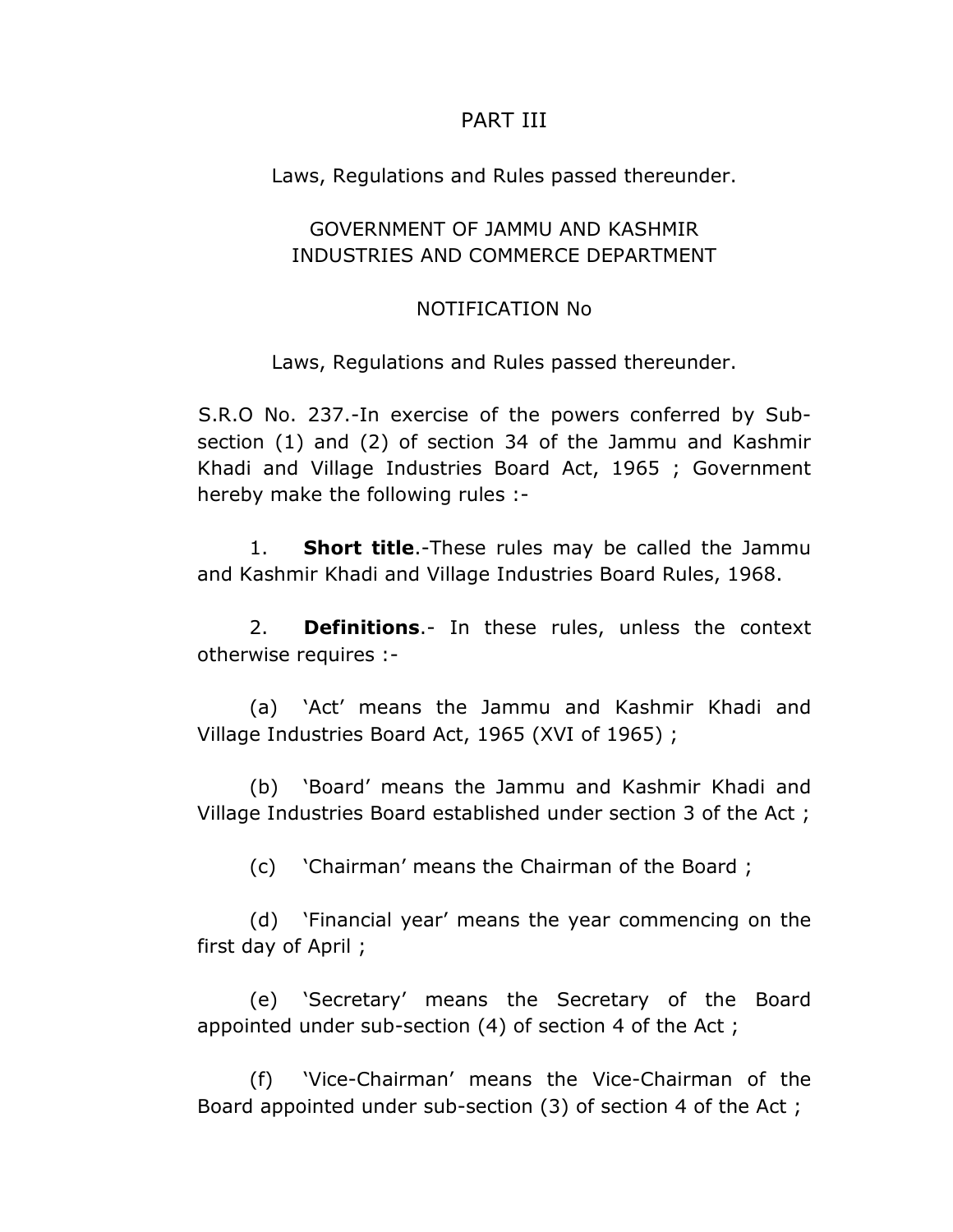(g) 'Financial Adviser' means the Financial Adviser appointed under section 5 of the Act ;

(h) 'Executive Officer' means the Executive Officer appointed under section 12 of the Act.

(i) 'Government' means the Government of Jammu and Kashmir ;

(j) 'Standing Finance Committee' means a Committee constituted under section 13 of the Act.

(ii) all other words used but not defined in these rules shall have the meanings assigned to them in the Act.

**Term of office**:-(1) Save as hereinafter provided a member of the Board shall hold office for such period not exceeding five years as may be prescribed in the notification of his appointment which shall be notified in the Government Gazette and shall be eligible for reappointment.

(2) Any non official member including the Vice-Chairman of the Board, may at any time, resign his office by giving notice in writing to the Chairman of the Board and on its being accepted by the Government he shall be deemed to have vacated his office from the date of such acceptance.

(3) The Chairman, if he is non-official, may at any time resign by giving notice in writing to the Government and on its being accepted by the Government, he shall be deemed to have vacated his office from the date of such acceptance.

3. **Disqualification for membership of the Board**-A person shall be disqualified for being appointed as a member of the Board-

(a) if he is found to be lunatic or a person of unsound mind ; or

(b) if he has been adjudged insolvent ; or

(c) if he has been convicted of an offence involved moral turpitude ; or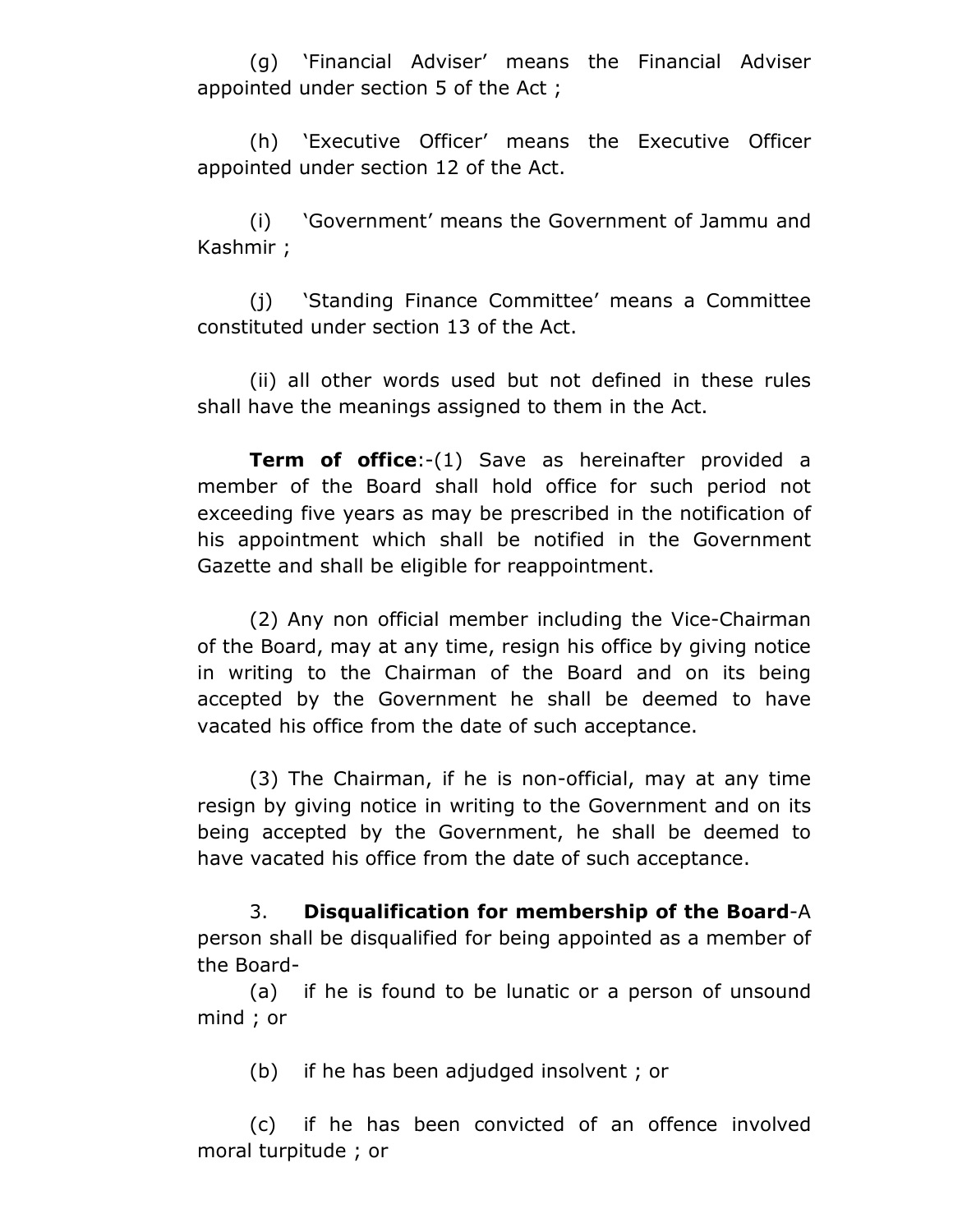(d) if he has any financial interest in any subsisting contract with or in any work being done for the Board except as a share-holder (other than a Director or Managing Agent) in a company as defined in the Companies law for the time being in force, provided that where he is a share-holder, he will disclose to the Government the nature and extent of shares held by him in such a company ' or

(e) if he has any financial interest in any business under-taking dealing with Khadi or any other Village Industry specified or deemed to be specified in the Schedule to the Act ; or

(f) if he has directly or indirectly by himself, by his wife or son, or by any partner any share or interest in any subsisting contract or employment with, by or on behalf of the Board ; or

(g) if he is a Director or a Secretary or a Manager or other salaried officer of any incorporated company or any Cooperative Society which has any share or interest in any contract or employment with, by or on behalf of the Board.

5. **Removal or suspension of a member:-** (1) The Government may by notification in the Government Gazette remove from office any member of the Board, including the Chairman and the Vice Chairman if he-

(a) refuses to act ; or

(b) has become incapable of acting as Chairman, Vice-Chairman or a member of the Board ; or

(c) has so abused his position as Chairman, Vice-Chairman or a member as to render his continuance on the Board detrimental to the interest of the public ; or

(d) is absent without permission from all the meetings of Board for four successive months or for the period in which three successive meetings are held whichever period is longer ; or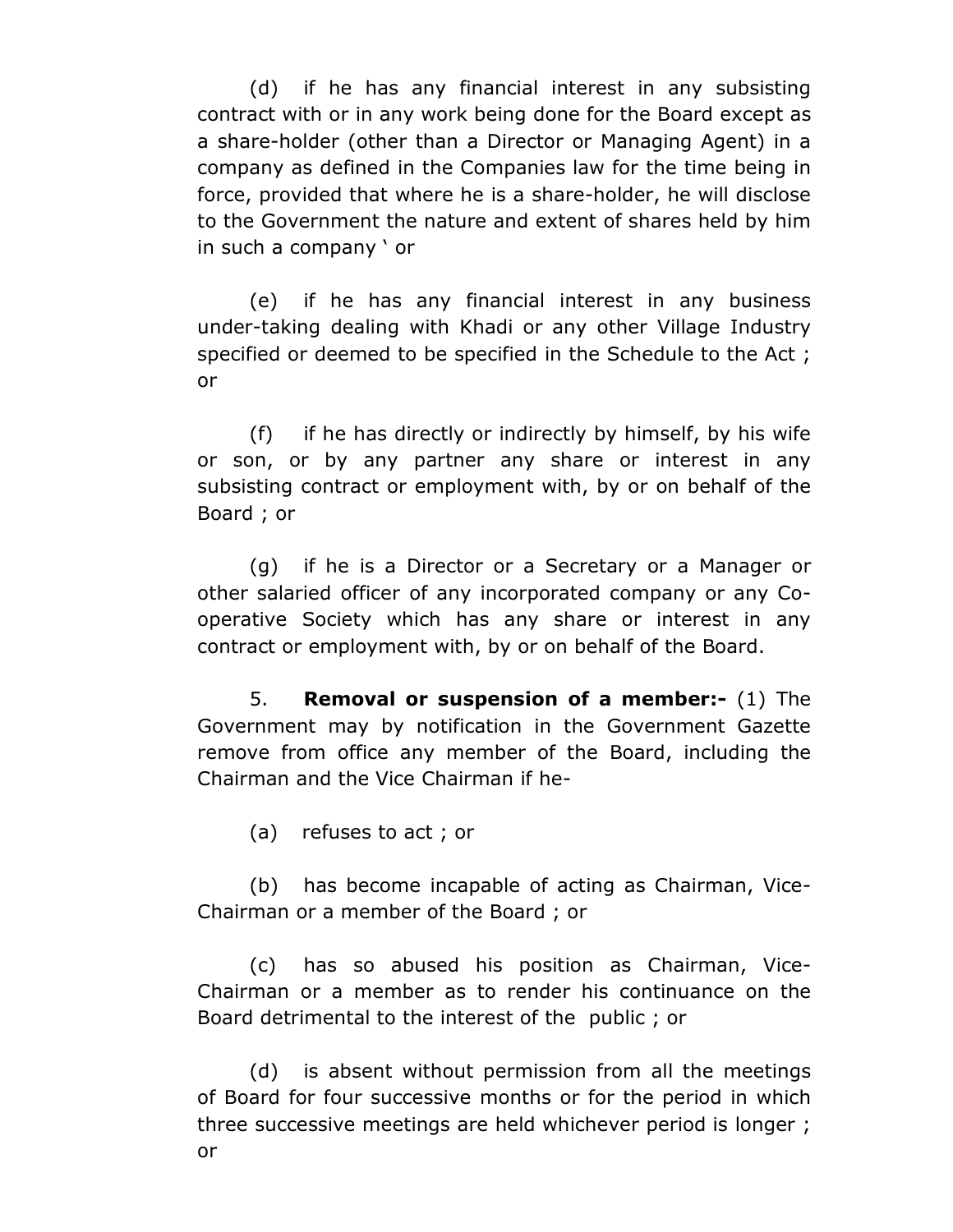(e) ceases to reside in the State ; or

(f) is otherwise unsuitable to continue as a member ; or

(g) is discovered to be or become subject to any of the disqualifications mentioned in rule 4 ;

Provided that no order or removal shall be made under this rule unless the person concerned has been given an opportunity to submit his explanation to the Government.

(2) The Government may fix the period during which an order of removal made under sub-rule (1) shall operate as a bar to the reappointment of the person affected thereby on the Board.

6. **Constitution of the Standing Finance Committee:**-(1) The Board may constitute by a resolution a Standing Finance Committee which shall consist of not less than three members appointed from amongst the members of the Board.

(2) The Chairman or in his absence the Vice-Chairman, if appointed as a member of the Committee, shall be the Chairman of the Committee. In the absence of both the Chairman, and Vice-Chairman, the Committee shall elect a Chairman from amongst its members.

(3) The Committee shall appoint one of the officers of the Board to perform the duties of its Secretary.

7. The Procedure to be followed in the performance of the functions by members of the Boards, would be such as may be determined by the Board from time to time.

8. **Terms and conditions of service**:-(1) The terms and conditions of the service of the Chairman, Vice Chairman, the Secretary and other members of the Board including honoraria and allowances to be paid to them shall be such as may be notified by the Government from time to time.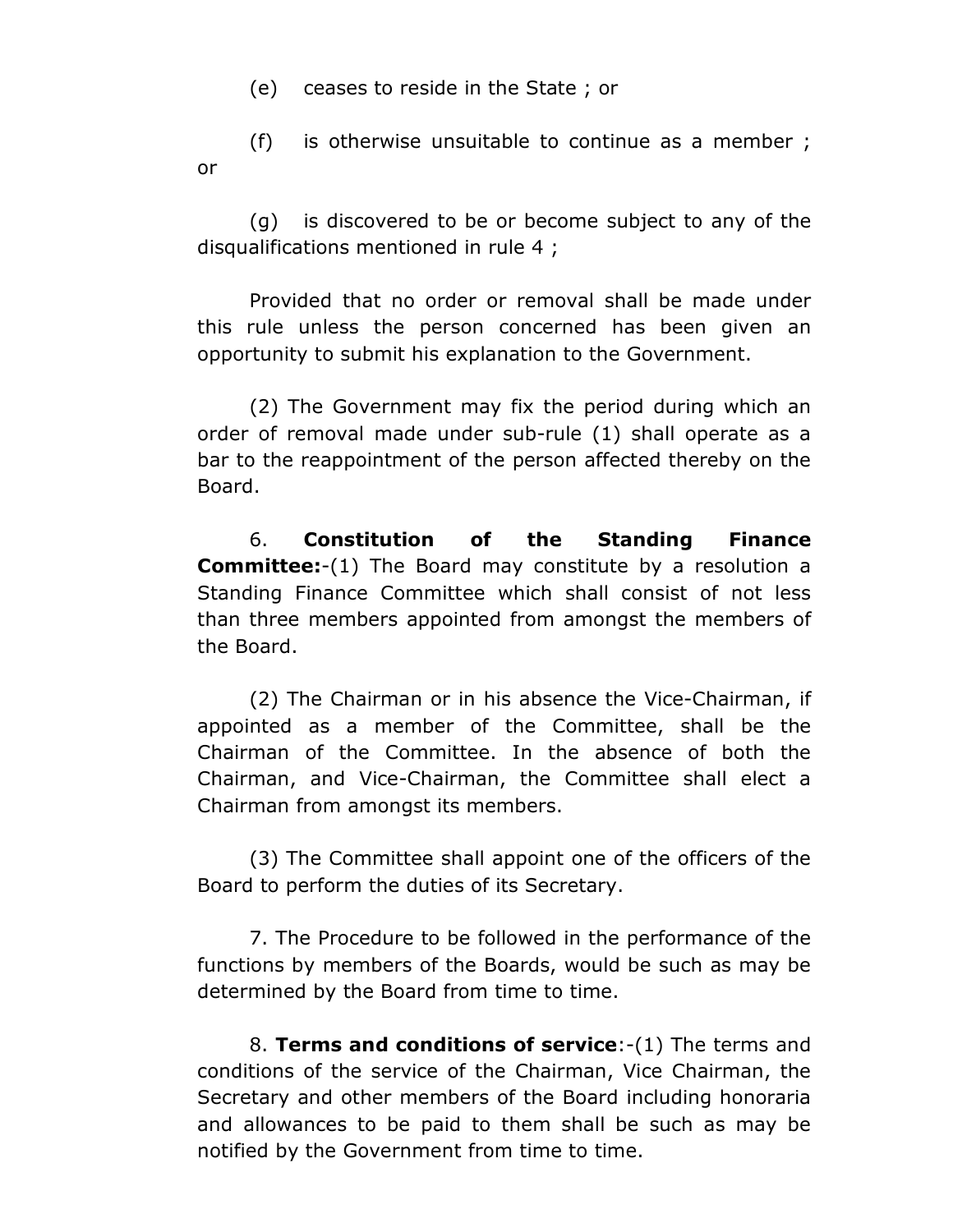(2) For journeys performed by them for attending the meetings of the Board or for discharging such other duties as may be assigned to them by the Board-

(a) the Chairman, the Vice-Chairman and the other nonofficial members shall be paid travelling and daily allowances at such rates as may be fixed by the Government.

(b) the ex-officio members shall be paid such allowances at the rates admissible to Government servants of their rank.

9. **Powers of the Chairman**:-(1) The Chairman shall be responsible for the proper functioning of the Board and the implementation of its decision and discharge of its duties under the Act.

(2) Subject to such delegation as may be made under the Act or rules or regulations made thereunder, the Chairman shall :-

(a) cause the important papers and matters to be presented to the Board as early as practicable ;

(b) issue directions as to the method of carrying out the decisions of the Board ;

(c) maintain or cause to present a draft annual report of the working of the Board to the Board for approval and submit a report approved by the Board to the Government. The report approved by the Board should also be circulated to the members of the Board for their information.

3. The Chairman shall exercise administrative control over all officers of the Board.

4. The chairman may sanction reappropriation of expenditure on contingencies, supplies and services and purchase of articles required for the working of the office of the Board and for the execution of measures in furtherance of the objects of the Act, subject to necessary provisions in the budget.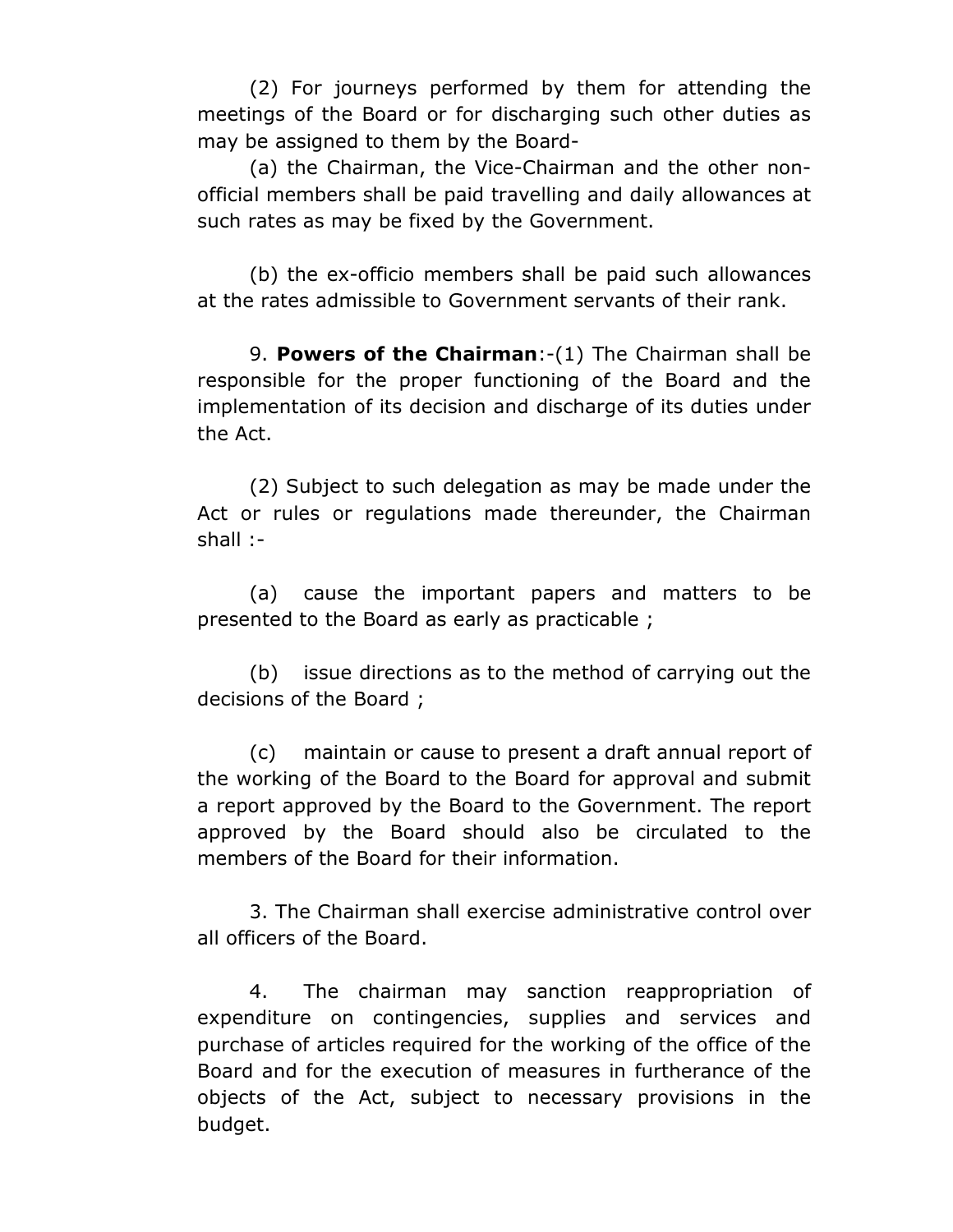10. **Duties and functions of Vice-Chairman:**-The Vice-Chairman shall assist the Chairman in proper functioning of the Board, the implementation of its various decisions and the discharges of its duties under the Act. He shall also perform such duties and carry out such functions as may be assigned to him by the Board or by the Chairman.

11. **Powers of the Secretary:**-(1) The Secretary shall be the Chief Executive Officer of the Board and shall work under the general control of the Chairman. In addition to the powers and duties delegated to him under section II of the Act shall exercise the powers and perform the duties enumerated below:-

- (i) convening of meetings of the Board under the direction of the Chairman ;
- (ii) drawing up the agenda for each meeting under the Chairman's directions and to supply the same to each member of the Board alongwith the notice of the meeting ;
- (iii) maintenance of the minutes of the meeting of the Board ;
- (iv) furnishing to the Government and the Khadi and Village documents required under Act or the rules ;
- (v) preparation of the annual budget of the Board in consultation with the Financial Adviser ;

2. The secretary shall keep a record of the members of the Board and their address. In case a member of the Board changes his address, he shall notify his new address to the Secretary of the Board who shall thereupon enter his new address but if he fails to notify his new address the address in the official record shall for all purposes be deemed to be the member's address.

12 **Powers and functions of the Financial Adviser and Chief Accounts Officer:-(1)** The Financial Adviser shall advise the Board on all matters relating to receipts and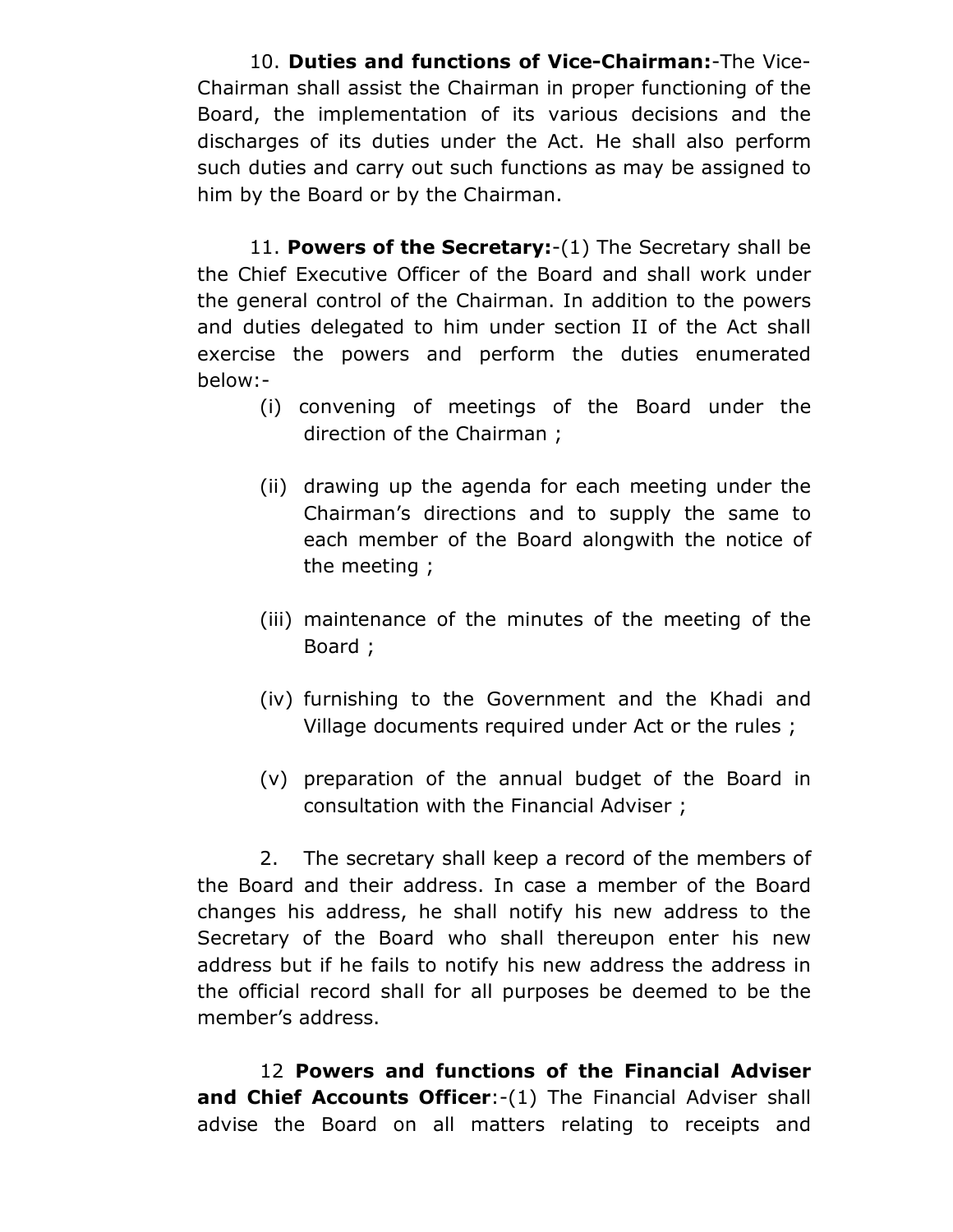expenditure.And such other matters involving financial implications as may be referred to him.

2. The Financial Adviser shall have the right to attend every meeting of the Board and of a Standing Finance Committee but shall not have the right to vote there at. He shall also have the right to refer to the Board any matter having financial implications which in his opinion ought to be brought to its notice.

3. The Financial Adviser shall scrutinise and supervise the preparation of budget of the Board the compilation of the annual and other financial statements and the manner in which the accounts of the Board are maintained and made available to audit, the Commission and the Government.

4. The Financial Adviser shall have the right to accord his views on every proposal involving expenditure from the funds of the Board prior to the consideration and approval of such proposals by the standing Finance Committee or by the Board.

5. The financial Adviser shall have authority to advise the Board and the Standing Finance Committee that a particular decision effecting the general financial policy of the Government should be referred to Government for consideration.

6. The Chief Accounts Officer of the Board and the Financial Adviser when so acting shall exercise the power and discharge the duties as below :-

- (i) He shall be in over-all charge of accounts.
- (ii) He shall make payments in accordance with the direction of the Board or other competent authority although in his capacity of Financial Advisor, he may record his disagreement in regard to a financial proposal.
- (iii) He shall be in over-all charge of cash, valuable and stocks.
- (iv) He shall maintain the accounts of the Board in the manner prescribed by the Government or Commission from time to time.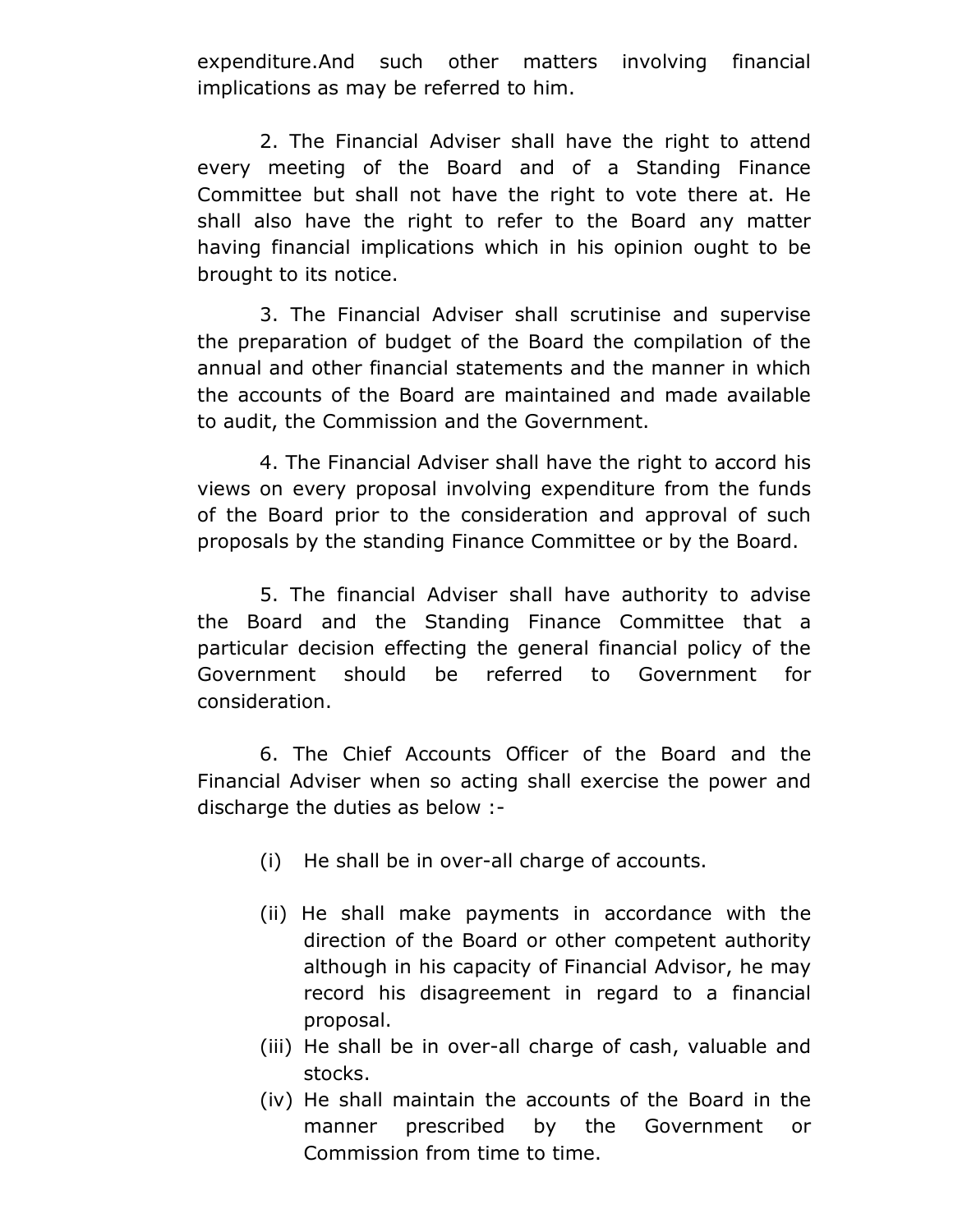(v) (a) He shall pay recurring charges, such as electricity charges, telephone charges, office rent, etc. and leave salary and pension contribution.

(b)He shall issue receipts on behalf of the Board for amount received by the Board.

©He shall pass bills on basis of sanctions accorded by the competent authority.

d) He shall conduct internal audit of the expenditure incurred out of funds of the Board in order to ensure that the expenditure is strictly in accordance with the rules and regulations and with orders and instructions issued by the Board and other competent authorities from time to time.

12. **Powers and duties of the Executive Officer:-** The Executive Officer shall work under the control of the Chairman. He will be entitled to attend meetings of the Board and its committees but will not be entitled to vote. His functions, duties and powers shall be such as may be assigned to him by the Board with the approval of the Government under section 12 of the Act. In addition, his powers and duties will be :-

- (i) to implement the decisions taken by the Board ;
- (ii) to frame annual budget estimates and supplementary budget estimates under the directions of the secretary and in consultation with the Chief Accounts Officer ;
- (iii) to administer the contributory provident funds of the Board in consultation with the Chief Accounts Officer;
- (iv) to carry on day to day routine administration of the Board and its affairs particularly in regard to schemes, works or institutions run by or administered by the Board and exercise such powers as may be necessary in the proper discharge of his duties and responsibility ;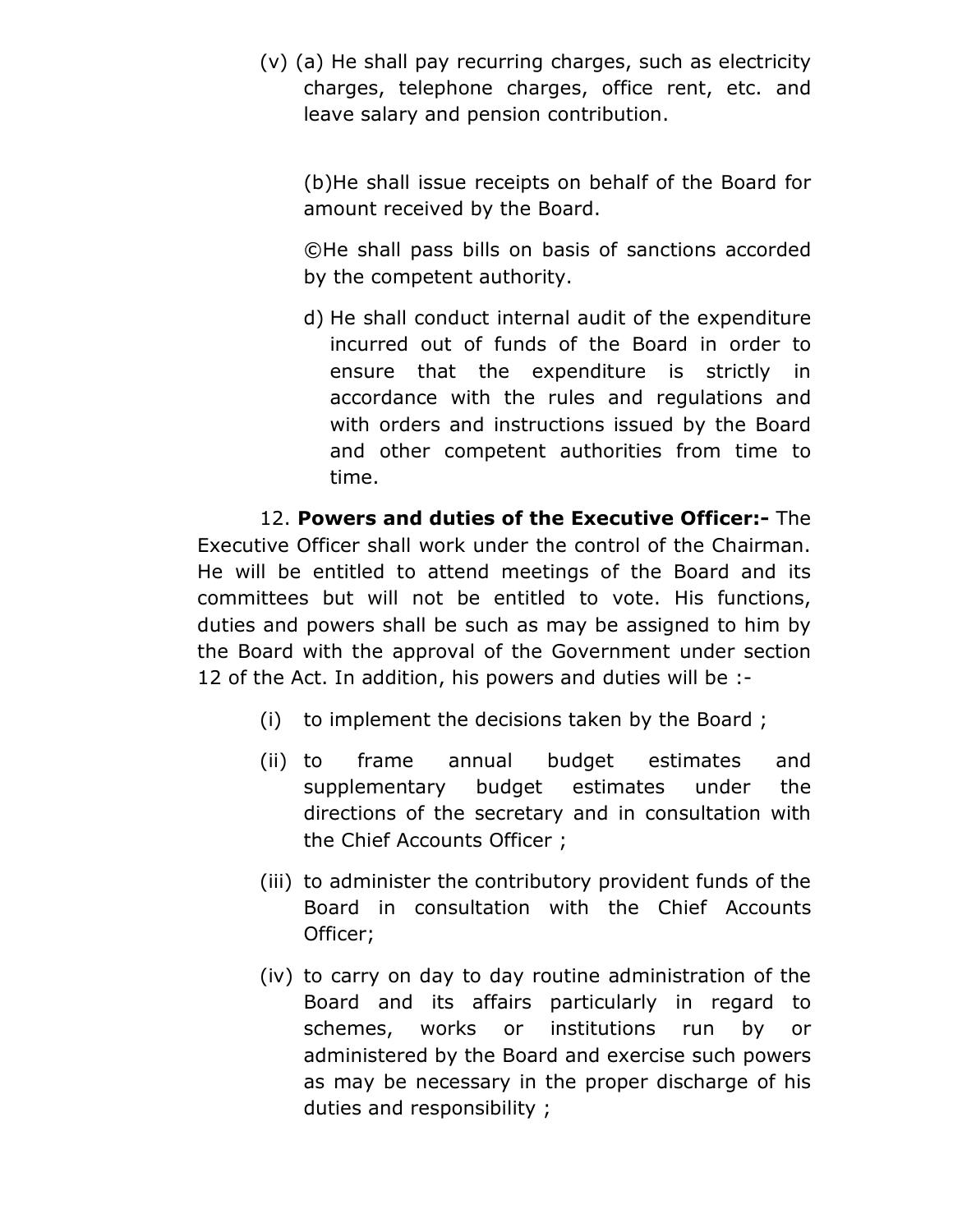- (v) to look after the property and other contractual obligations of the Board.
- (vi) to administer the funds of the Board in accordance with the Rules and Regulations ;
- (vii) to assign duties to the Assistant Executive Officers, and other servants of the Board working under it subject to any general directions issued by the Secretary, the Chairman or the Board ;
- (viii) to carry on any other work assigned to him by the Secretary the Chairman or the Board.

14. **Powers and duties of Assistant Executive Officer.-** The Board may from time to time appoint as many Assistant Executive Officers as it considers necessary and determine the area within which they may function as such. The Assistant Executive Officers shall work under the general supervision of the Executive Officers shall exercise the following powers and perform the following duties :-

- 1. They shall initiate and encourage programmes for development of Khadi and Village Industries in the areas to which they are appointed and also supervise and implement programmes approved for such development in these areas.
- 2. They shall carry out day to day routine administration of their offices and discharge duties in this behalf including maintenance of proper registers, accounts and other necessary records.
- 3. They shall supervise and inspect the working of Cooperative Societies Departmental Centres, and other institutions financed by the Board in their areas and render technical assistance to such centres and institutions through the field staff.
- 4. They shall organise new units of village industries which fall under the purview of the Board or the Commission and expedite the registration, etc. of such units, as may be allotted to their areas or as directed from time to time.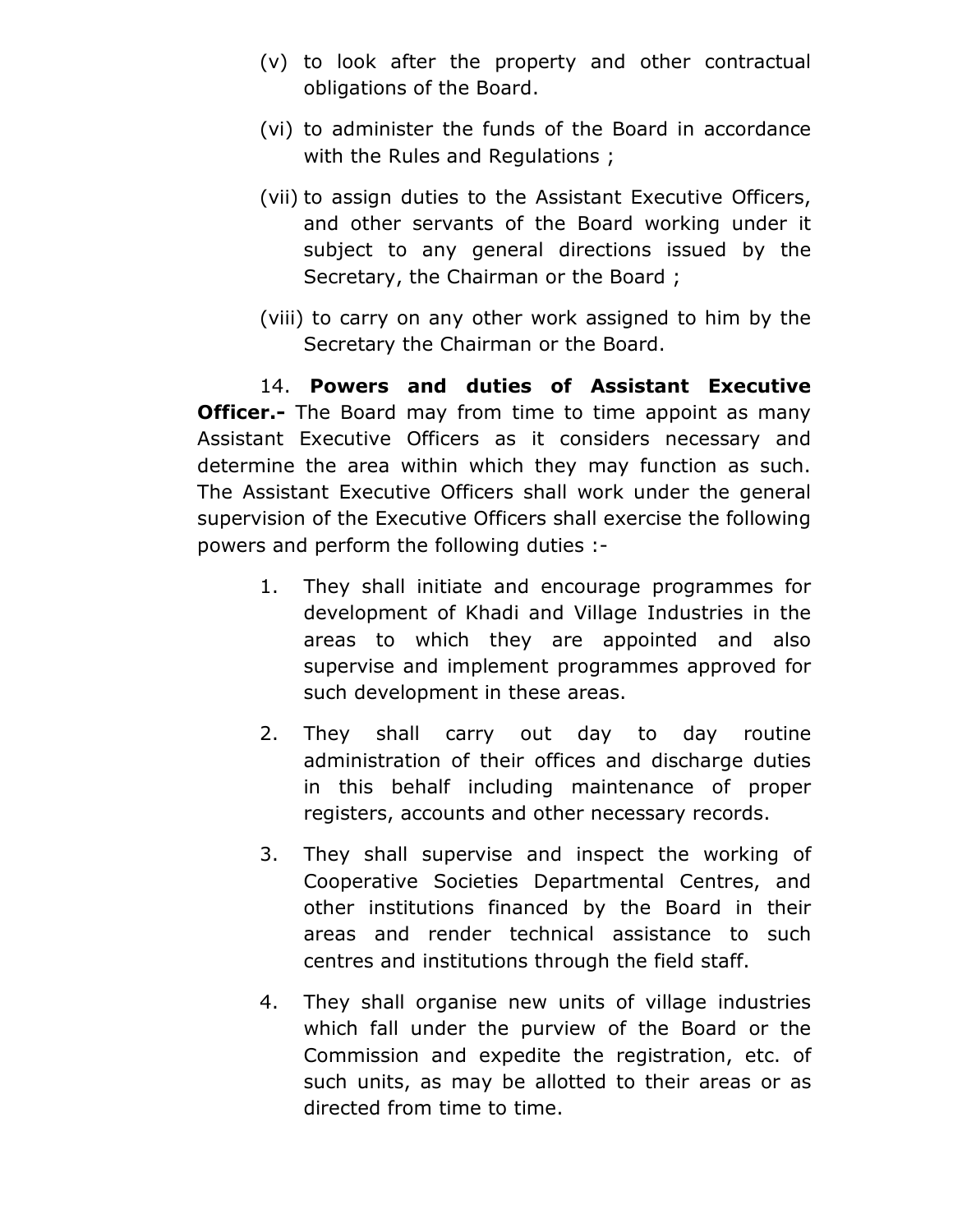- 5. They shall look after the property and other contractual obligations of the Board in their areas.
- 6. They shall assign duties to the staff under them subject to general directives of the Executive Officer.

15. **Contracts:-** Every contract or agreement on behalf of the Board shall be in writing and shall be signed and sealed with the common seal of the Board;

Provided that where the value of such contract or agreement does not exceed Rs.500/- the same may be made or entered into in any other form or manner.

16. **Preparation and submission of annual budget estimates:**-(1) The budget estimates of the Board for every financial year beginning on the  $1<sup>st</sup>$  day of April and ending on the 31st day of March following shall be prepared by the Secretary of such officers as may be empowered by him or by the Chairman in this behalf sufficiently in advance of the date fixed in sub-rule (4) in accordance with sub-rule (6) The Budget estimates so prepared shall be forwarded to the Commission for information and remarks, if any.

(2) A copy of the budget estimates so prepared alongwith the remarks of the Commission shall be sent to each member of the Board at least fourteen days before the meeting of the Board at which such estimates are to be considered.

(3) The Board shall consider and approve in consultation with the Financial Adviser, the budget estimates with such changes as it thinks fit at the meeting to which the consideration of the budget estimates is fixed by a resolution of the Board.

(4) The budget estimates as approved by the Board shall be submitted to the Government normally during first week of September but in no case later than the  $20<sup>th</sup>$  of September of each year. Provided that Government may on the request of the Board extend the date of submission of the budget estimates by such period not exceeding fifteen days as the Government think fit.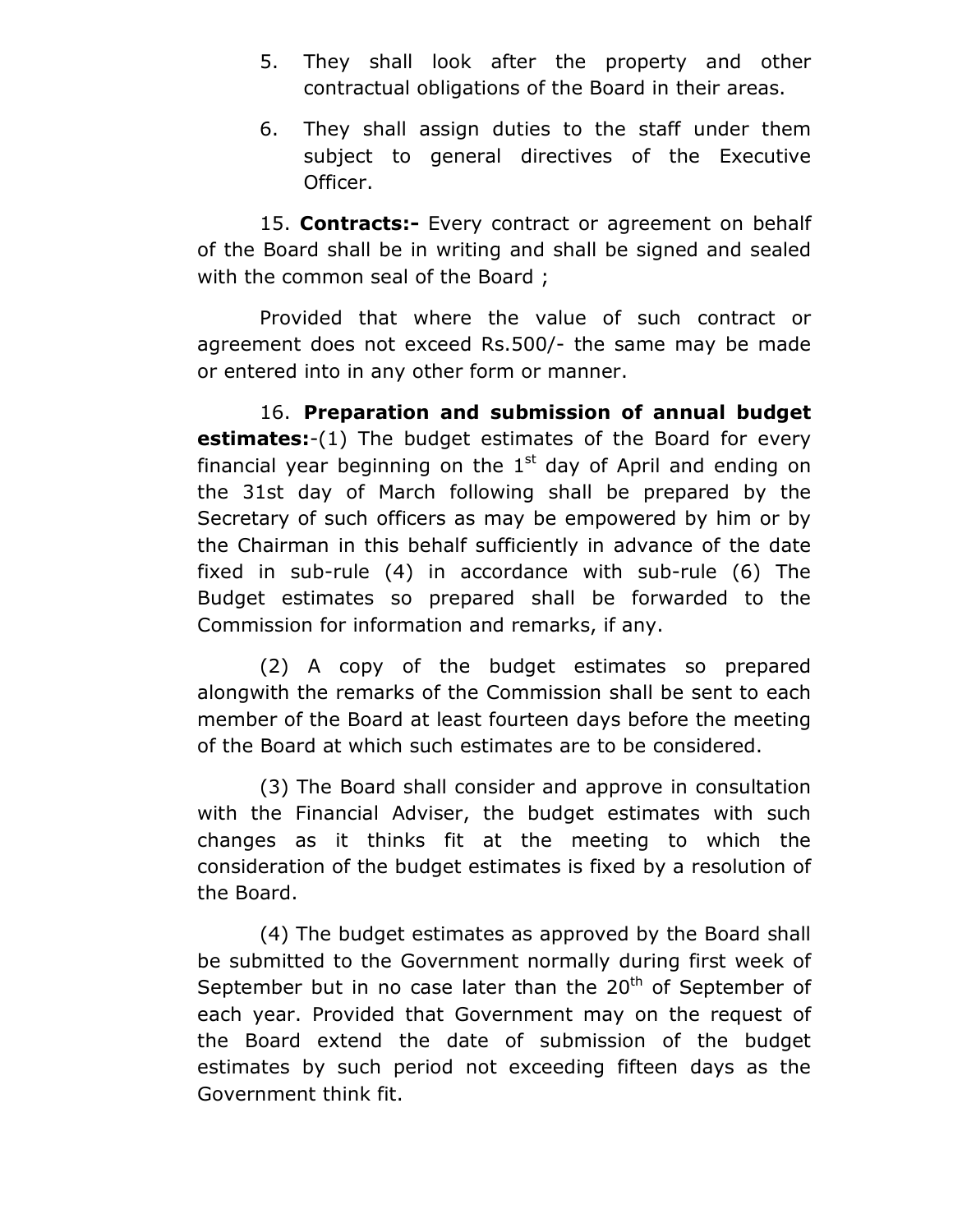(5) Subject to such orders as may be issued by the Government from time to time, no expenditure shall be incurred until the budget is sanctioned by the Government and expenditure authorised by a competent authority of the Board.

- (6) The budget shall, among other matters, include-
- (i) The estimated opening balance ;
- (ii) the estimated receipts by way of funds to be released by the Commission, recovery of interest, refund of loans and other miscellaneous ;
- (iii) the proposed expenditure separately under 'khadi' (including Ambar Charkha Scheme) and "Village Industries" classified under the following heads or such other heads or sub-heads the Government/ Commission, may direct :-
	- (a) Administration
	- (b) Subsidies and Grants
	- (c) Loans
	- (d) Trading Account
	- (e) Accounts for the purchase of cotton and other materials or the manufacture of Ambar Charkhas.
	- (f) Research
	- (g) Training
	- (h) Propaganda
	- (i) Exhibition
	- (j) Conferences and Seminars

17. **Supplementary Estimates**:**-** If during any financial year for any reason, substantial modification of the budget estimates as finally approved by Government is likely to be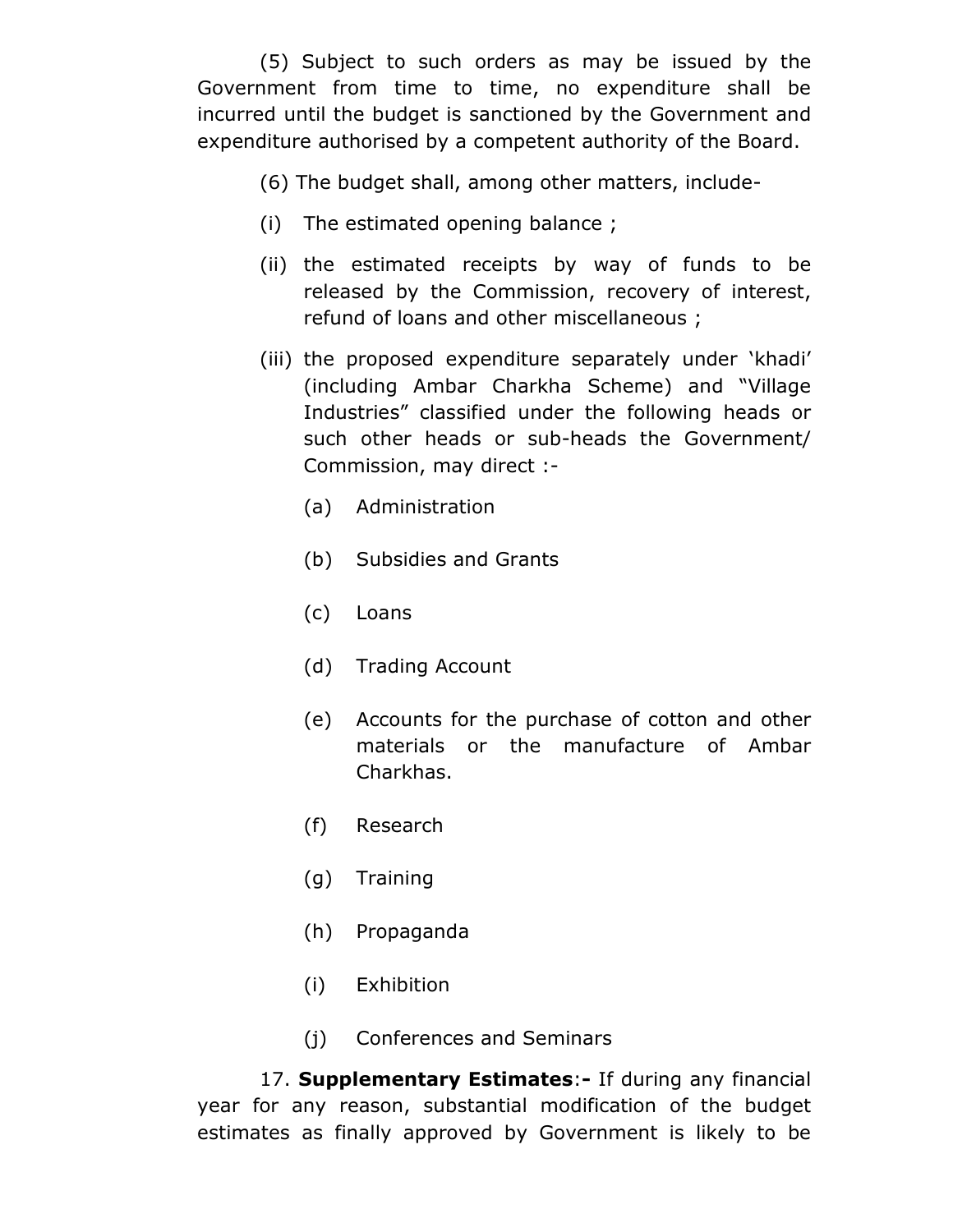involved the Board shall submit for approval to the Government supplementary estimates in such form and on such dates as the Government may by order from time to time direct.

18. **Powers to sanction grants and subsidies**:-(1) The Board shall disburse grants and subsidies in accordance with and at the rates and on the terms sanctioned by the Commission, in respect of each industry from time to time. The Commission may on its own motion or on the recommendations of the Board modify or supersede the financial rates and terms previously sanctioned.

(2) The Board may reduce the rates at which grants and subsidies are payable in individual cases to such extent, as it thinks necessary, but shall not enhance such rates except with the prior approval of the Commission.

(3) Grants and subsidies shall be paid only to :-

- (a) a Co-operative society registered under the Cooperative Societies Act or under any other law for the time being in force in the State ;
- (b) a Gram or Village Panchayat established under any State law for the time being in force ;
	- (c) an authority set-up under any law for the time being in force relating to Bhoodan or Gramdan;
	- (d) a trust created for public purposes of a clodifacie on religious nature ;
	- (e) an individual or institution engaged in research in Khadi and Village Industries subject to the condition that a grant or subsidy to an individual should not exceed Rs. 5000/- in any one case and to an institution it should not exceed Rs. 25,000/- in any one case. The ceiling of Rs. 5000/- for an individual and Rs. 25,000/- for an institution may, however, be exceeded with prior approval of the Commission, or the State Government whoever necessary.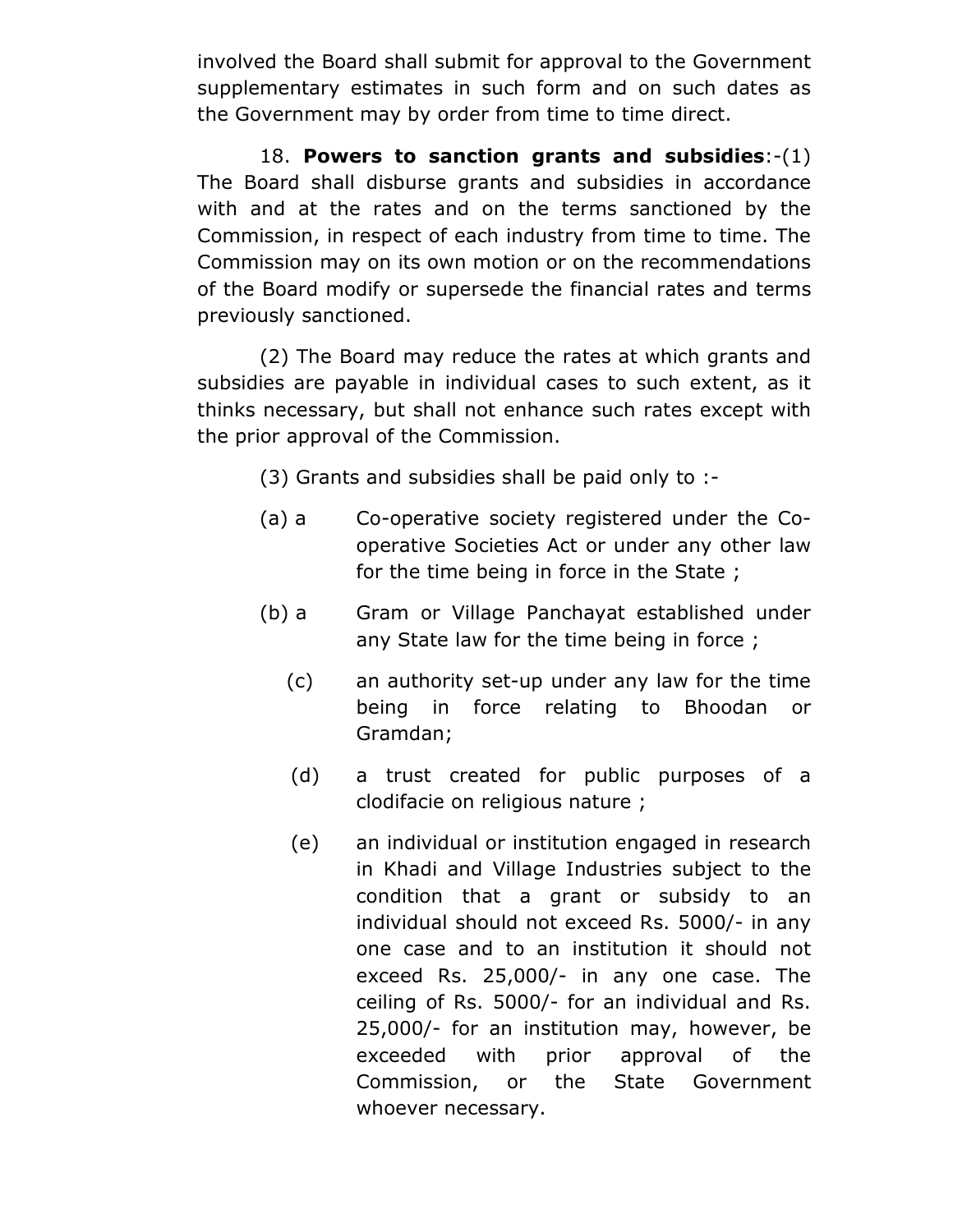- (f) any other individual, authority or body in accordance with approved pattern within the ceiling communicated by the Government or the Commission to the Board.
- Note :- An "individual" means an artisan or any other worker undertaking activities falling under the purview of the Commission for which grants and subsidies are given.

19. **Power to grant loans**:-The Board shall grant loans in accordance with the provisions of the loan rules for Khadi and Village Industries made by the appropriate Government from time to time and the rates and on the terms sanctioned by such Government in respect of each industry from time to time.

Explanation :- In this rule 'appropriate Government' shall in relation to loans and grants received from the Jammu and Kashmir Government means the Jammu and Kashmir Government and in relation to such loans and grants received from the Central Government.

20. **Powers to grant loans**:-The Board may, with the previous sanction of the Government borrow on the security of its funds on action for all or any of the purposes of the Act.

21. **Reports**:-(1) The annual report to be submitted by the Board to the Government under section 29 of the Act shall be in such form and contain such particulars as the Government may from time to time direct. The report shall be submitted to the government through the Head of the Department associated with the development of Khadi and Village Industries in the State.

(2) The Board shall submit to the Government and to the Head of the Department associated with the development of Khadi and Village Industries in the State quarterly progress reports in such form and manner as the Government may from time to time direct.

(3) Notwithstanding anything contained in sub-rules (1) and (2) the Government may require special reports from the Board and lay down the manner and the form in which such reports shall be made or may require from the Board answers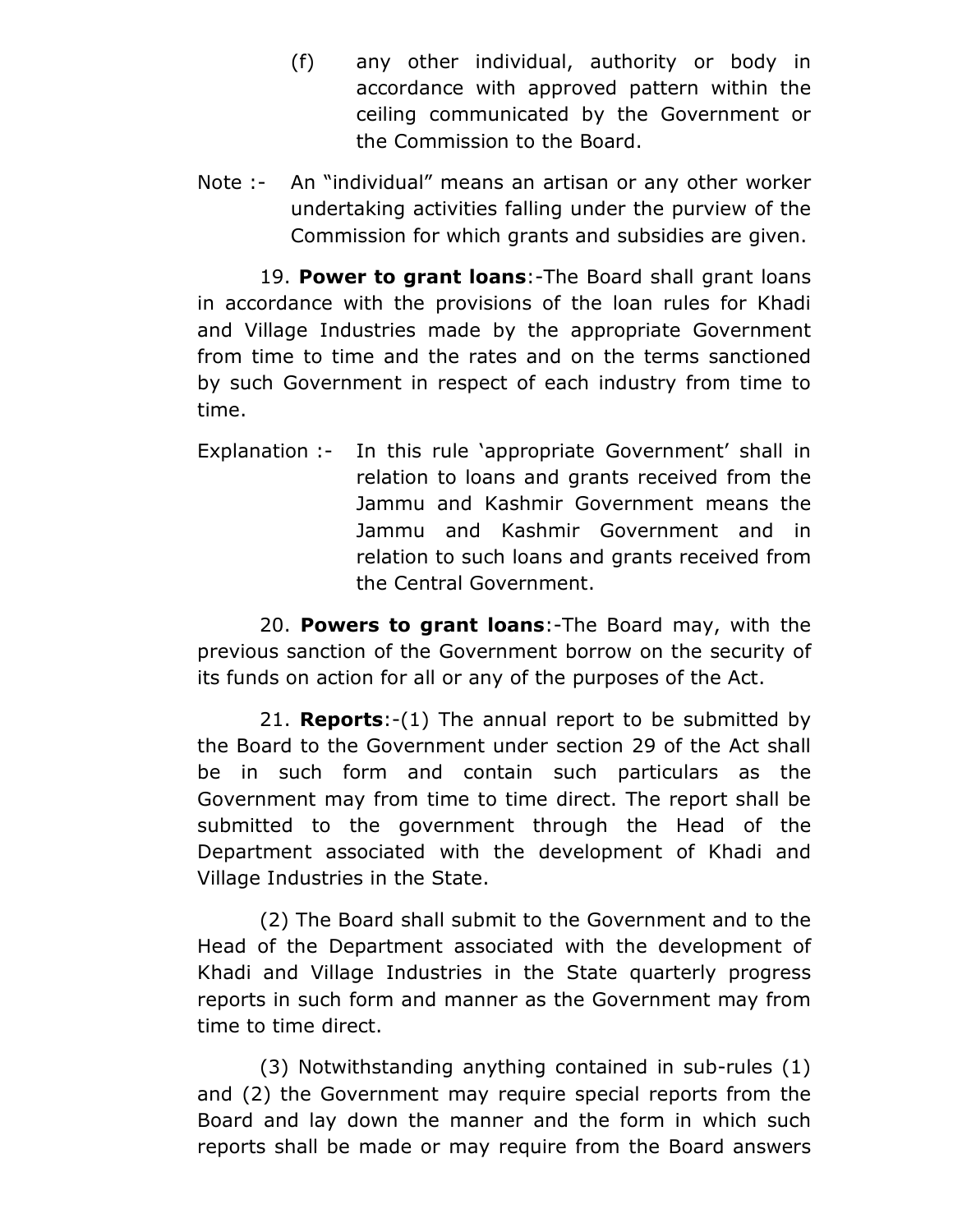to questions upon which the Government may need information. The Government may also require the Board to furnish a true copy of each or any contract agreement understanding or agreement between the Board and any other party.

22. **Accounts**:-(1) The receipts and expenditure of the Board shall be classified under such major, minor and subordinate heads of Account as the Government may in consultation with the Board direct and shall be shown under such further detailed heads again as the Board may deem necessary for the purpose of administration and control.

(2) Within the six months of the close of each year the annual statement of accounts referred to in the Section 31 of the Act shall be prepared showing the financial results of any scheme or works undertaken by the Board in that year.

23. **Powers to writeoff losses**:-(1) The Board may, after prior consultation with Financial Adviser, write off losses upto Rs. 5,000/- falling under any or all the following categories :-

- (a) loss or irrevocable value of stores or of public money due to theft, fraud, fire etc.
- (b) loss or irrecoverable advances other than loans; and
- (c) deficiency and depreciation in the value of stores.

(2) The Board shall take suitable action against the persons responsible for the loss and shall also send to the Government a detailed report together with the action taken against the persons, if any, responsible for the loss. The cases involving losses not exceeding Rs. 500/- shall not be reported to the Government unless there are in any case important features which merit detailed investigation and consideration.

 Exception :- Nothing contained in this rule shall apply to losses occasioned by irrecoverable loans. Sanctioned of the Commission or the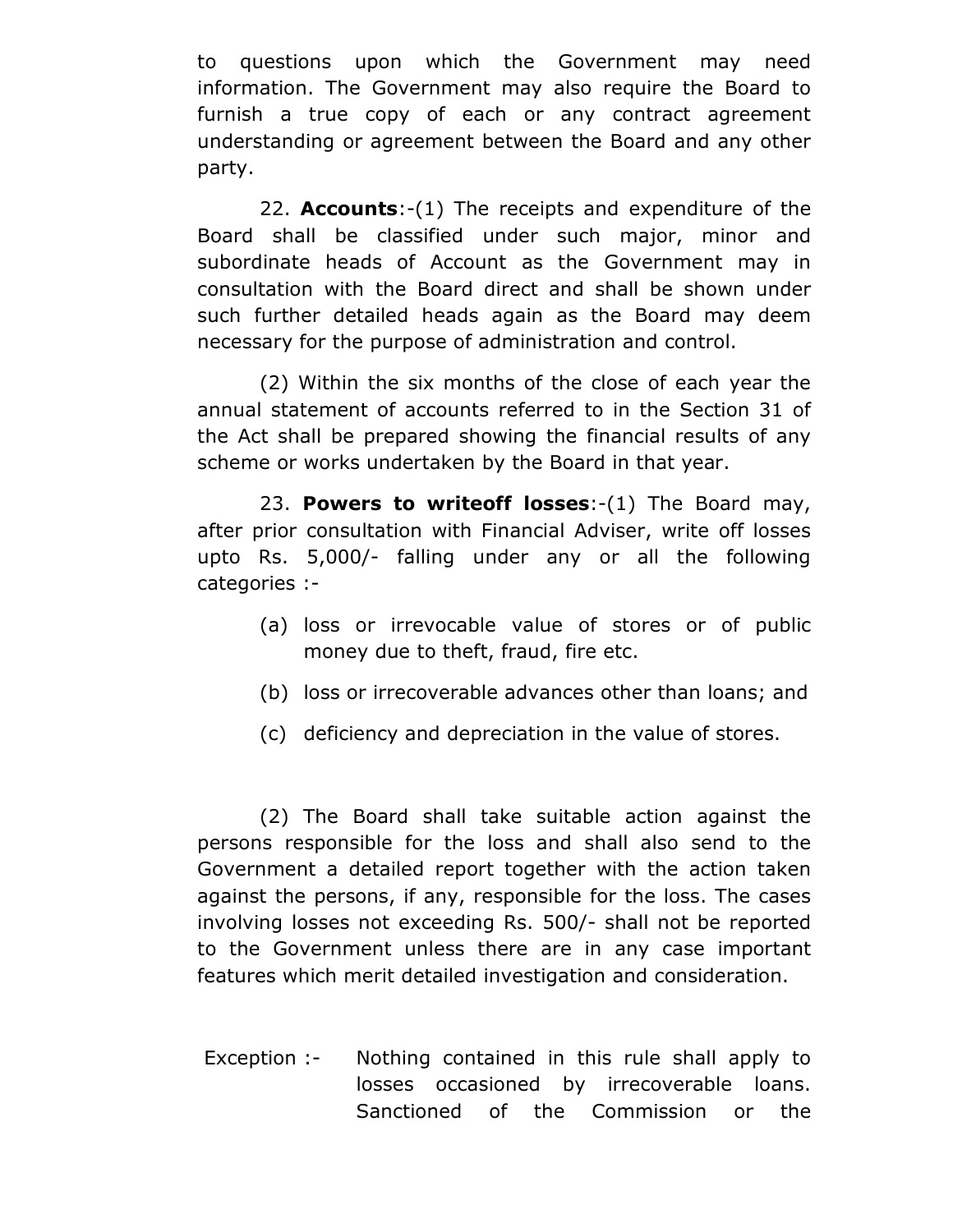Government as the case may be, shall be obtained before such losses are writtenoff.

(3) The Chairman, the secretary and Executive Officer duly authorised by the Board may, after prior consultation with the Financial Adviser, write off losses up to an amount indicated below against each falling under any or all of the categories mentioned under sub-rule (1) above.

| Chairman upto          | Rs. 2000/- |
|------------------------|------------|
| Secretary upto         | Rs. 500/-  |
| Executive Officer upto | Rs 200/-   |

24. **Custody of Common Seal:**-The Common Seal of the Board shall remain in the custody of the Secretary of the Board.

25. **Location of the Board Office:-** The Headquarters of the Board shall be at Srinagar and Jammu from such date to such dates as the Chairman may from time to time determine.

By order of Government of Jammu and Kashmir.

(Sd.)

 Secretary to Government. Industries & Commerce Department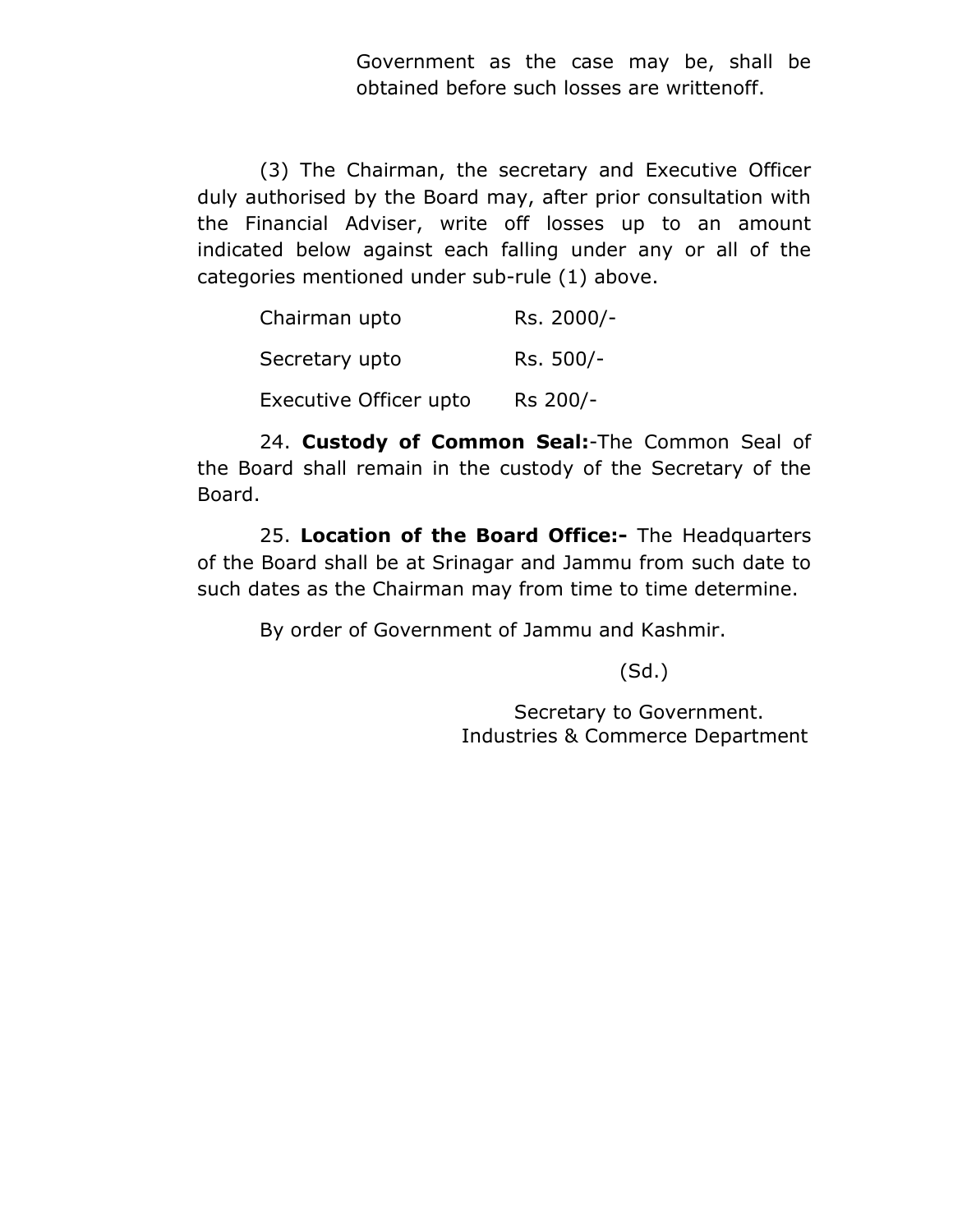### JAMMU AND KASHMIR KHADI AND VILLAGE INDUSTRIES BOARD REGULATIONS

In exercise of the powers conferred by section 35 of the Jammu and Kashmir Khadi and Village Industries Board Act, 1965 (Act No. XVI of 1965) the Jammu and Kashmir Khadi and Village Industries Board with the previous sanction of the Government hereby makes the following regulations:-

1. **Short title** :- These Regulations may be called the Jammu and Kashmir Khadi and Village Industries Board Regulations, 1967.

2. **Definitions** :-In these regulations, unless the context otherwise requires-

> (a) "Act" means the Jammu and Kashmir Khadi and Village Industries Board Act, 1965 (Act No. XVI of 1965)

"Board" means the Board constituted under section 4 of the Act;

- (c) "Chairman" means the Chairman of the Board;
	- d) "Vice Chairman" means the Vice-Chairman of the Board.
	- e) "Secretary: means the Board of the Board;
	- f) "Executive Officer" means the Executive Officer appointed under section 12 of the Act;
	- g) "Government" means the Government of Jammu and Kashmir;
	- h) (i) "Financial Advisor" means the Financial Advisor appointed under section 5 of the Act;

(ii) "Standing Finance Committee" means Standing Finance Committee constituted under section 13 of the Act;

(iii) "Committee" means a Committee constituted under section 14 of the Act;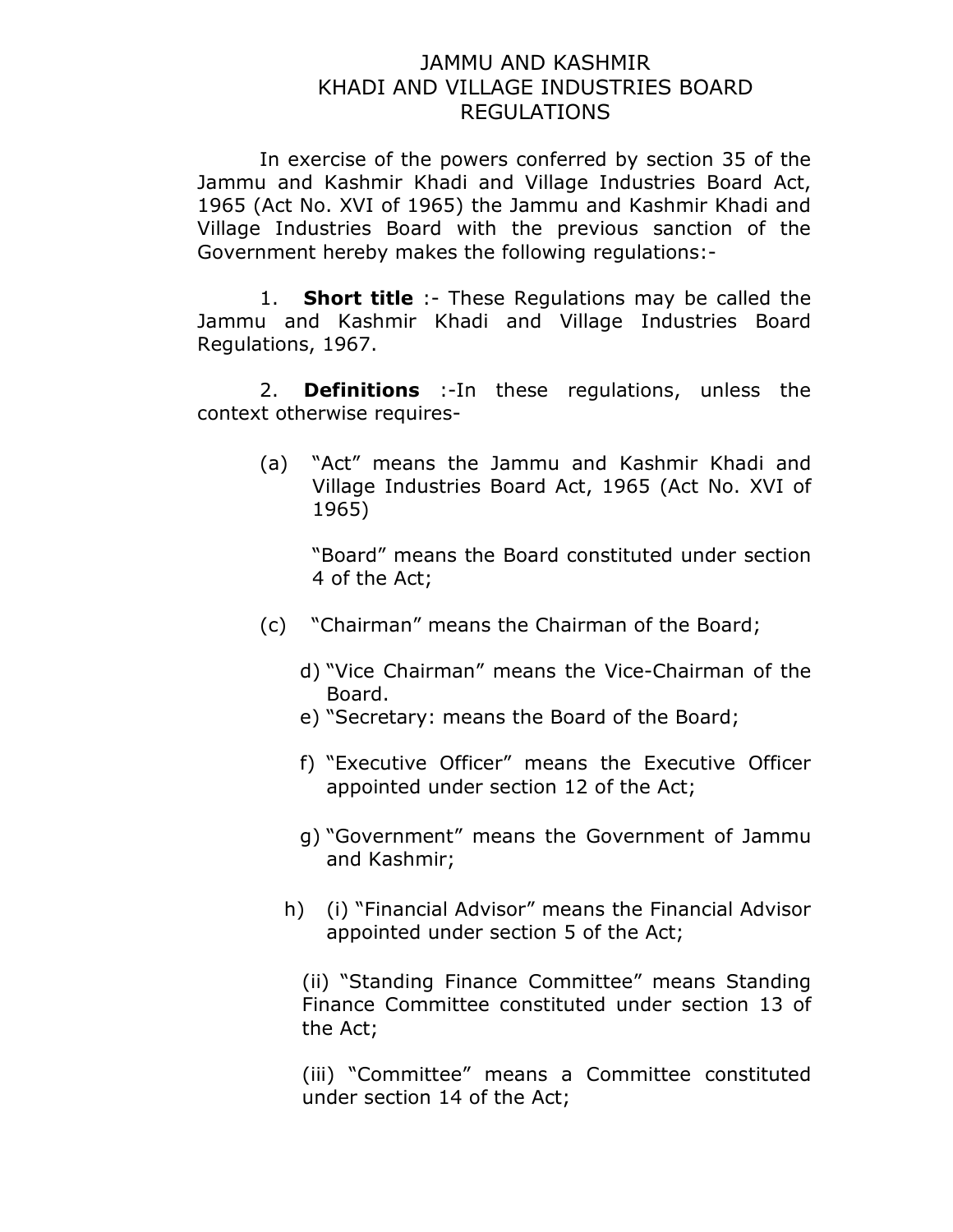(iv) "Commission" means Khadi and Village Industries Commission constituted under section 4 of the Khadi and Village Industries Commission Act, 1956 (61 of 1956)

i) "Rules" means the rules made by the Government under section 34 of the Act.

 **3.The terms and conditions of appointment and service and the scale of officers and servants of the Board** :-The Board may adopt for its employees scales of pay and allowances taking into account the rates fixed by the Government for employees of similar categories provided that the prior sanction of Government shall be taken in fixing scales of pay in respect of posts the maximum of the pay of which exceeds Rs. 400/- p.m.

 4.The Board may employ persons, wherever necessary, on fixed monthly renumeration (including allowances) or on daily wages. Prior sanction of Government in such cases shall be taken if such monthly renumeration exceeds Rs. 400/- p.m. or daily wages exceed Rs. 10/-

 5.The Board may appoint honorary workers if it is necessary to do so in the interest of the work of the Board and may pay them such honoraria and travelling and daily allowances as it considers necessary. The appointment of honorary workers shall be subject to such terms and conditions as may be settled with prior approval of Government. Prior sanction of Government shall be taken where the amount of the honorarium exceeds Rs. 400/- p.m. or the fixed amount of honorarium exceeds Rs. 500/ in any case.

 6.Subject to the provisions of the Act, rules and those regulations, the Board shall lay down the terms and conditions of service of all its employees and honorary workers (other than the Secretary, the Financial Advisor.) **Inter alia** these terms and conditions shall cover matters such as age limits at the time of appointment in case of any employee or class of employees, etc. The board may by order in writing relax any of these terms and conditions wherever it thinks it necessary to do so in the interest of the work of the Board.

 7.In the case of permanent servants of the Central Government or any State Government including the State of Jammu and Kashmir or the Commission, whose services are lent to the Board, the terms and conditions of service (including their pay,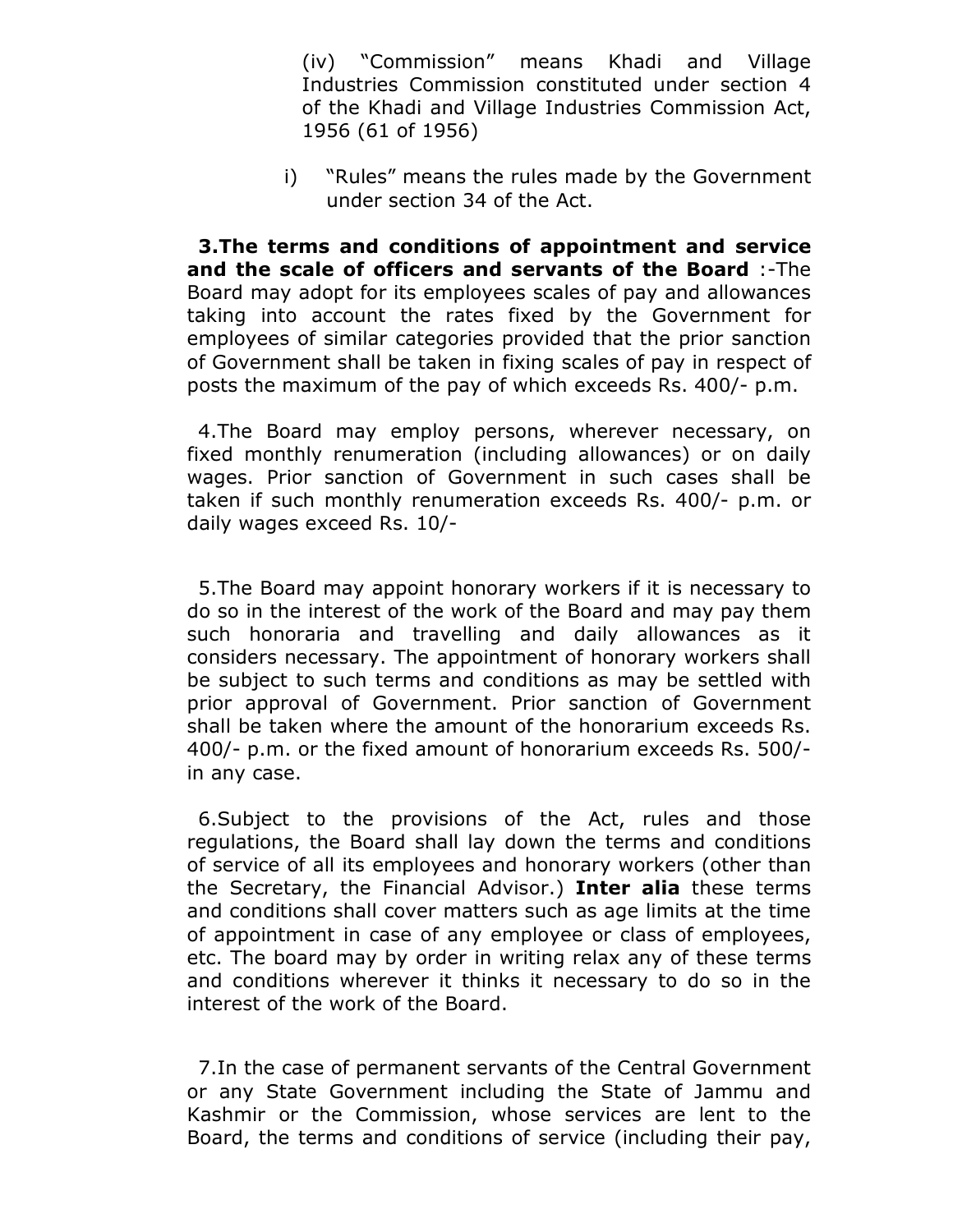travelling allowance, daily allowance leave, provident fund, leave salary, and pension contribution) shall be such as may be laid down at the time of their deputation to the Board.

 8.The Board may grant study leave to its employees in order to enable them to undertake study or research or to obtain specialised training in scientific, technical or economic subjects connected with the work of the Board subject to such terms and conditions as may be prescribed by the Board.

- 9. The Board may, with the prior approval of the Government make regulations regarding.
	- (a) The grant of gratuity to its permanent servants;
	- (b) Medical aid to be given to its employees from the fund of the Board;
	- (c) The Institution of contributory provident funds for the employees ; and
	- (d) Conduct and discipline of its employees and appeals from orders in relation thereto.
- 10. **Certificate of Health:**-Every employee of the Board shall produce a medical certificate of health from such authority as may be prescribed by the Board from time to time. Such certificates shall be produced within one month from the date of appointment ;

Provided that an employee is transferred from the Central Government or any State Government including the Government of Jammu and Kashmir or the Commission shall not be required to produce such certificate, if he has already produced it during the period of his service under the Government or the commission.

11. The Board, may by order in writing, waive the condition regarding the production of health certificate altogether in special cases if it deems it necessary to do so in the interests of the work of the Board.

12. The Board may for sufficient cause extend the period within which the medical certificate has to be produced.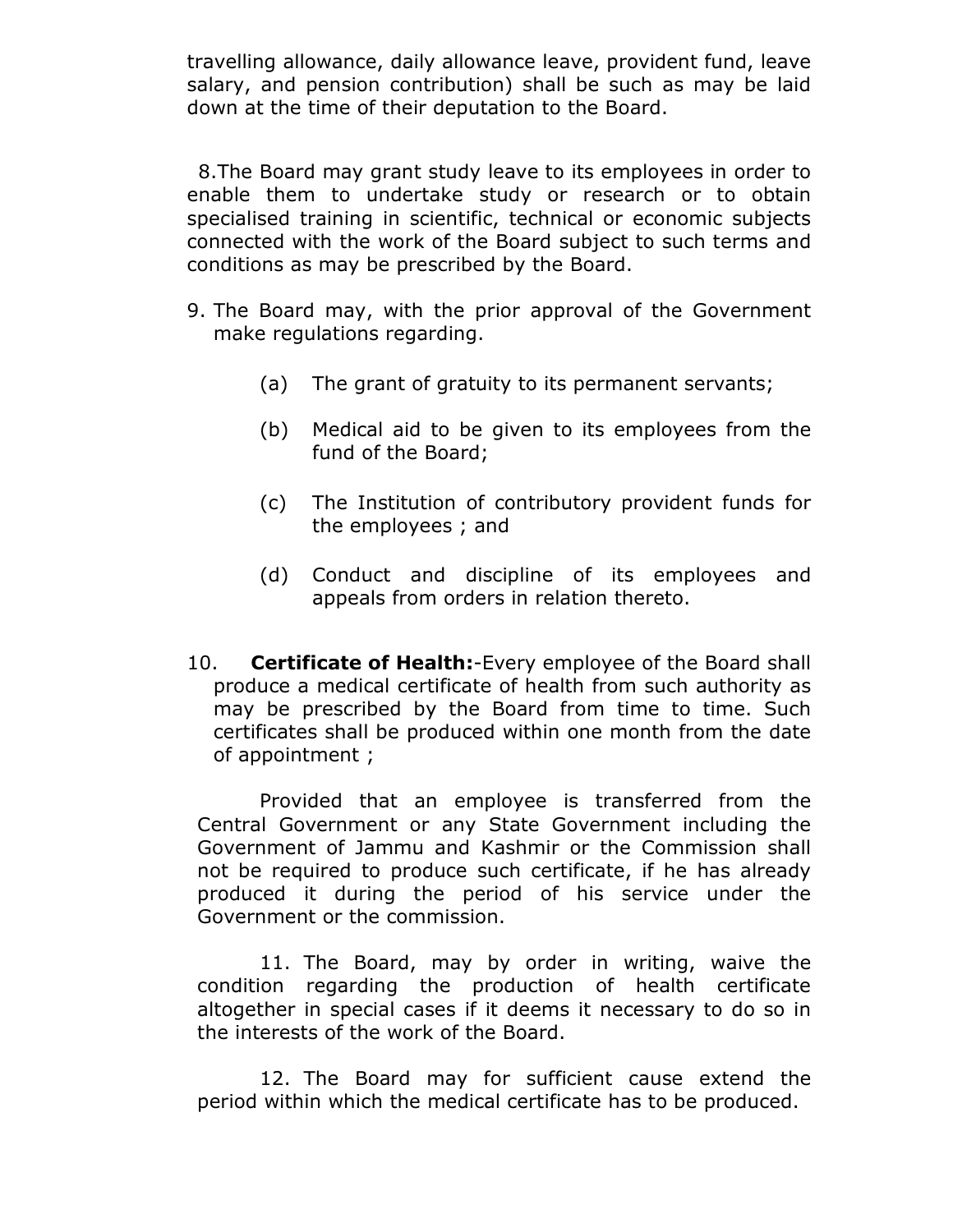13. An employee discharged due to inability to secure the necessary medical certificate shall not be Re-employed under the Board without his producing such certificate in advance.

14. A fresh certificate of health shall not be needed if a discharged person is re-employed under the Board within six months of the date of the certificate produced during the previous period of service.

#### **Probation and Trial period, confirmation and superannuation**

15. All employees of the Board recruited against permanent vacancies shall be on probation for twelve months and all such employees recruited against temporary vacancies shall be on a period of trial for three months. Such period of probation on trail may be extended by six months in individual cases by the appointment authority if he considers it necessary to do so, but in every such case, the officer issuing the order, shall within ten days of the issue of the order inform the Executive Officer of the action taken.

16. (1) After satisfactory completion of the trial period employees will be continued in the temporary posts.

(2) Employees recruited against permanent vacancies will be confirmed therein after satisfactory completion of probation, provided that the work and conduct of the employee has remained satisfactory.

17. (a) All employees of the Board (other than honorary workers and permanent Government servants) shall ordinarily retire on the date of completion of the age of 55 years :

Provided that the Board may extend their services upto the age of 60 years or later, by a special resolution in each case or re-employ them on specific fresh terms of service.

Provided further that the period of extension or reemployment after the age of 55 years shall not exceed one year at a time.

(b) The Board may also make fresh appointment of person aged over 55 years for a period not exceeding one year at a time.

### **Terminations of Services-**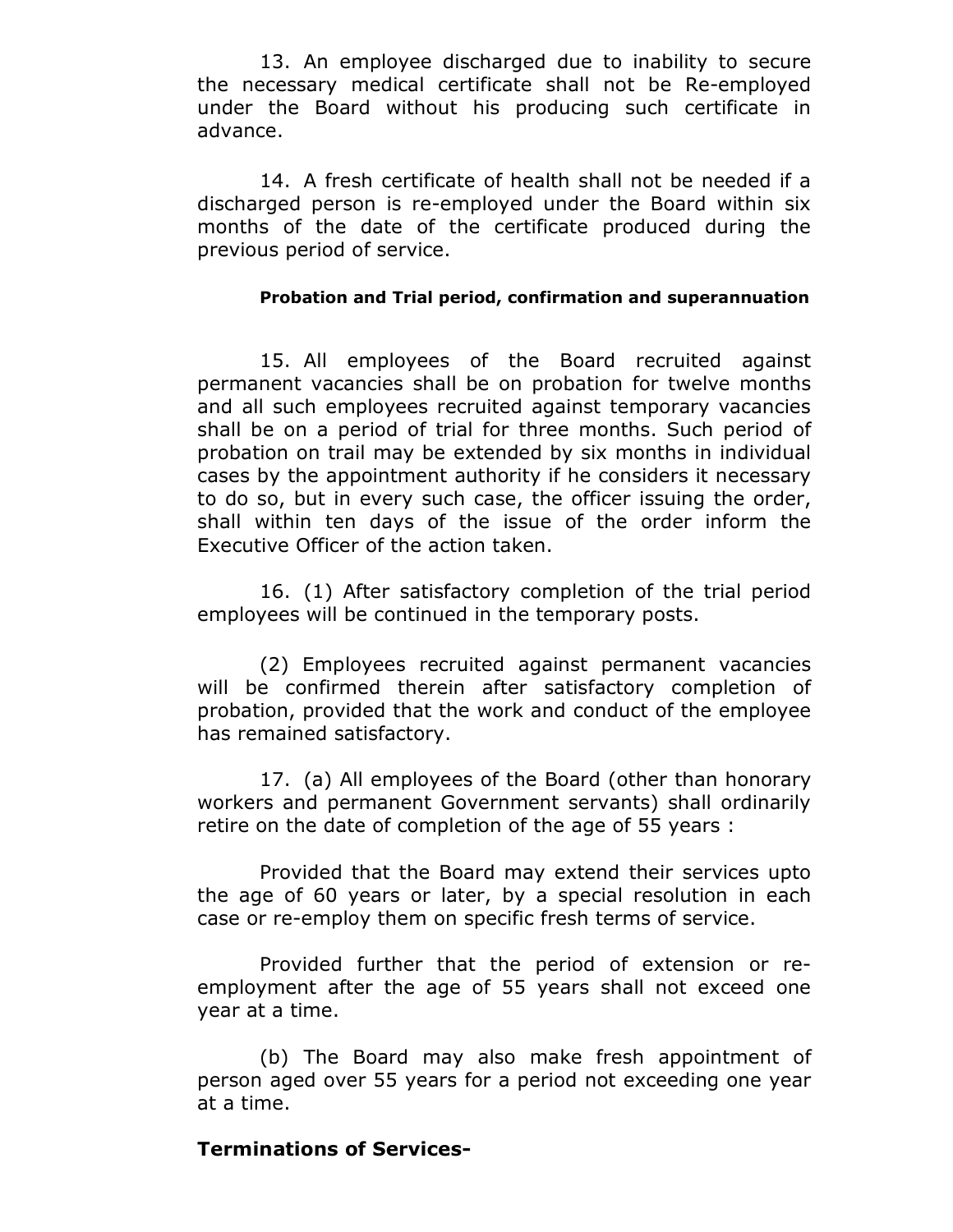18. During the period of trial, the services of a temporary employee may be terminated by the appointing authority or an authority superior to the appointing authority without notice and without assigning any reasons.

19. After satisfactory completion of the period of trial , the services of temporary employees may be terminated without assigning any reason by notice of one month or by payment of salary of one month (with allowance) in lieu of notice.

20. The service of an employee appointed on probation against a permanent post may be terminated by the appointing authority or an authority superior to the appointing authority during the period of probation without notice and without assigning any reason.

21. After satisfactory completion of the period of probation the service of an employee in permanent employment may be terminated if his post is abolished.

Provided that the services of an employee in permanent service shall not be liable to termination under this regulation, so long as any post of the same grade and class or cadre and under the same appointing authority continues to be held by any person junior to him :

Provided further that such an employee may be offered an alternative appointment, if vacant, suitable to his qualifications and experience and if he accepts that appointment, his services shall not be terminated.

22. (a) No employee in permanent service shall quit his service under the Board without first having his resignation accepted by the competent authority.

(b) When, owing to the abolition of permanent post an employee in the permanent service of the Board is discharged from the Board's service, he shall be entitled to three calendar months notice signifying the Board's intention to terminate his appointment or in lieu thereof of sum equivalent to his pay for the period by which the notice actually given falls short of the prescribed period.

23. **Travelling Allowance**:- Employee of the Board shall be eligible for travelling and daily allowance for journeys on tour or on transfer at such rates and according to such condition as may be prescribed by the Board with the prior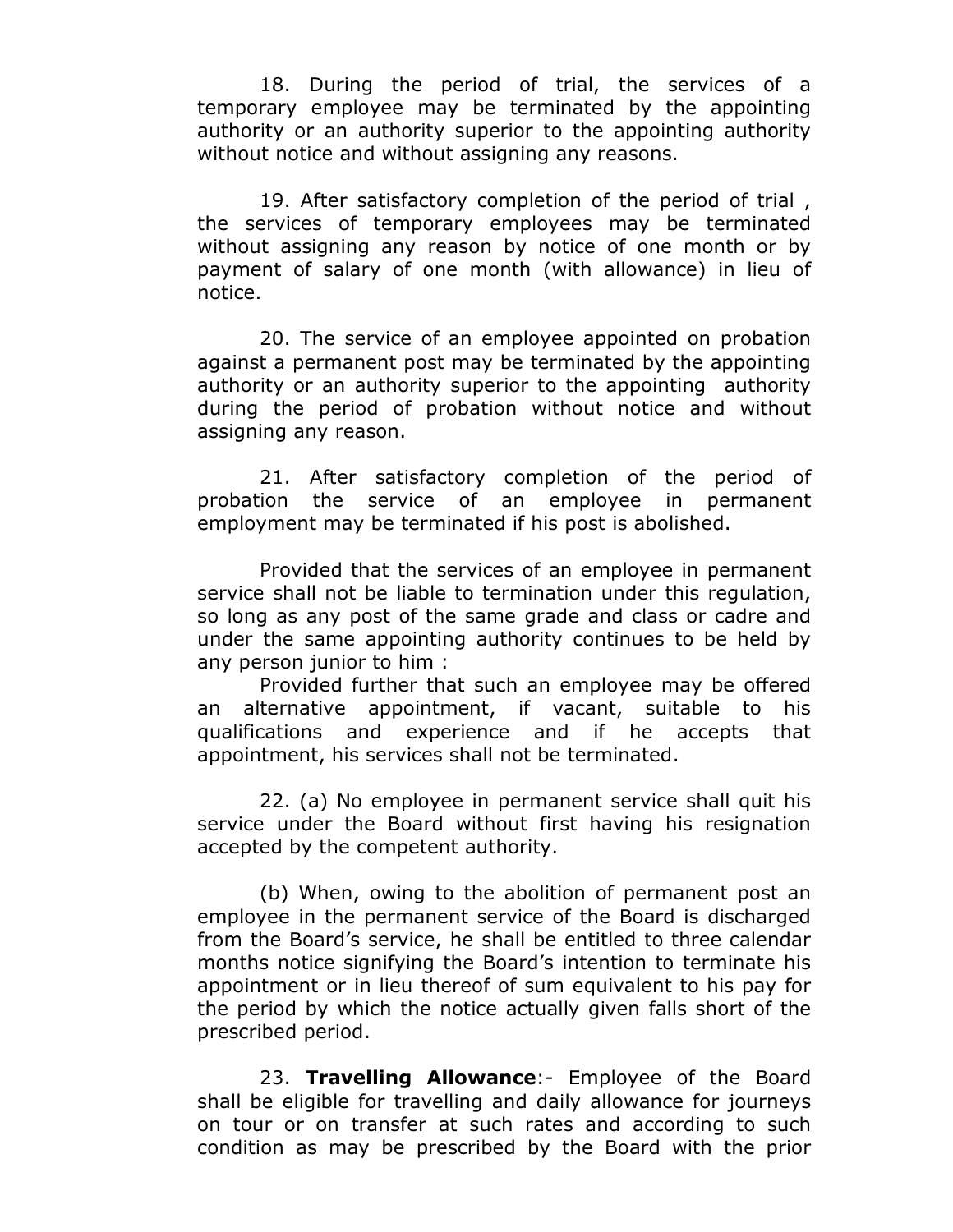approval of the Government. Until such rates and conditions are prescribed by the board. The employees of the board shall draw travelling and daily allowances at rates and condition prescribed by the employees of corresponding grades.

### **Controlling Officer:**

24. (i) The Chairman shall be the controlling officer in respect of own travelling land daily allowances bills.

(ii) The Chairman shall be controlling office in respect of travelling and daily allowances bills of the Vice-Chairman, Members and the Secretary of the Board.

(iii) The Financial Adviser and Chief Accounts Officer shall be the controlling officer in respect of the Travelling and daily allowance bills of the officer and other staff of the Account wing.

(iv) The Secretary, shall be the controlling officer in respect of the travelling and daily allowance bills of the Financial Adviser and Executive Officer.

(v) The Executive Officer shall be the controlling Officer in respect of the travelling and daily allowance bills of the employees of the Board other than the employees of the accounts wing and non-officials other than employees of the members of the Board.

### **Daily Allowance** :

25. Daily allowance shall not be drawn at full rate any of the employees of the Board for a continuous half of more than 10 days at anyone place while on tour :

Provided that the Chairman may by order in writing, grant general or individual exemption from the operation of his regulation if he thinks it necessary in respect of the following officers, if prolonged halts are necessary in the interest of the work of the Board :-

- 1. Secretary
- 2. Financial Adviser
- 3. Executive Officer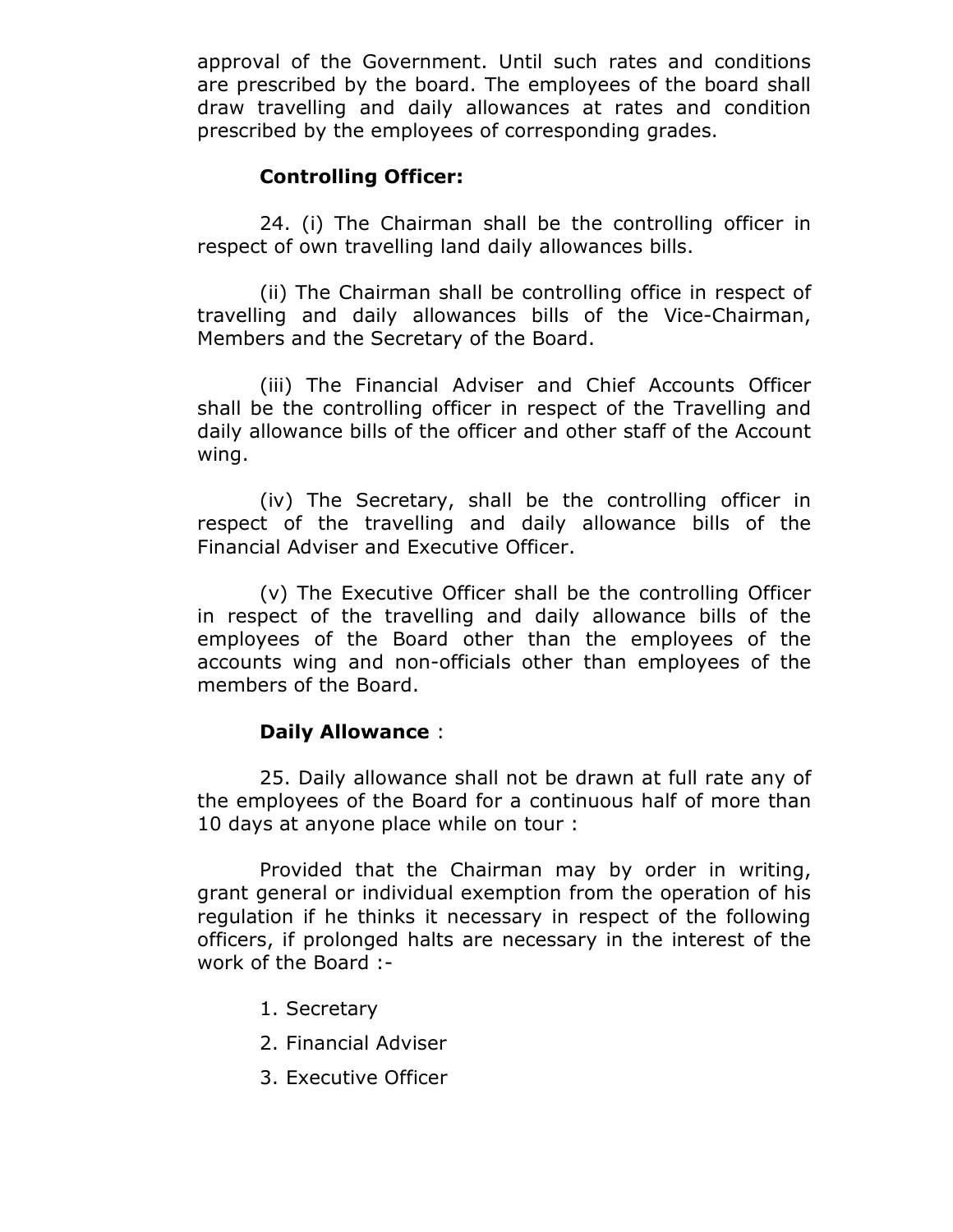26. The power to grant general or individual exemption from the operation of regulation 25 shall be exerciseable by the Secretary in respect of all other employees.

#### **Leave and leave allowance :**

27. Leave and leave allowances of the employees of the Board shall be regulated according to the rules and orders applicable to the employees of the Government who are in receipt of corresponding scales of pay :-

Provided that the Board may, with the prior approval of Government either frame fresh rules on the subject or make necessary changes in the rules and orders aforesaid.

### **Promotions and advance increments :**

28. (i) Promotions shall ordinarily be made strictly on the basis of seniority, provided the senior most person is also suitable on the basis of merit.

(ii) The Board may grant higher initial salary or sanction advance increments in favour of an employee of the Board;

Provided that in case of grant of advance increments the concurrence of the Financial Advise shall be obtained.

### **Deputation abroad in connection with work of the Board:**

29. The Board may, with the prior sanction of Government depute any member of the Board or any of its employees to proceed outside India in connection with its work. The Board, may issue orders, with the prior approval of Government regarding the grant of funds to persons deputed outside India.

#### **Time and place of the meeting of the Board :**

30. (i) Subject to the provision of section 9 of the Act, the Board shall hold an ordinary meeting on such date and at such time and place as may be fixed by the Chairman.

(ii) The Secretary shall send an intimation of the date, time and place and also a copy of the agenda of the ordinary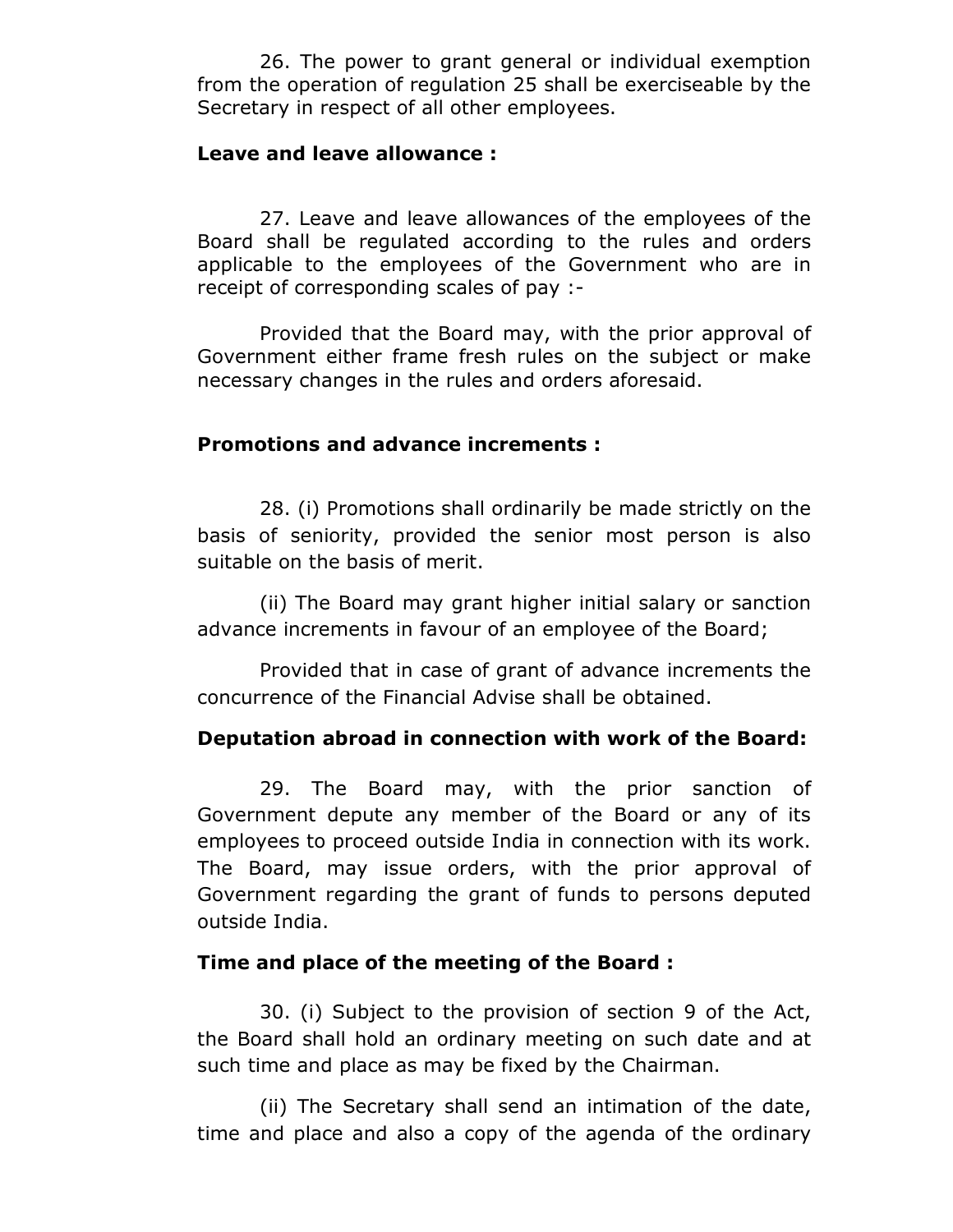meeting to the members of the Board at least 15 days before the date fixed for the meeting.

(iii) Notice sent by ordinary post on the address of the member as maintained in the books of the ordinary meeting shall be considered to be a sufficient compliance of subregulation (ii).

32. **Special meetings**.- The Chairman may, whenever he considers necessary so to do, call a special meeting of the Board.

(ii) The Chairman shall call atleast one special meeting every year for the purpose of preparing the budget and the programme for the next financial year in the month of July or August. A special meeting may also be called if two third of the members of the Board in writing so desire. The desire, time and place of every such special meeting shall be fixed by the Chairman.

(iii) The Secretary shall send telegraphic intimations of every special meeting to all the members atleast five years clear days before the date fixed for the meeting.

32. One third of the total number of members of the Board shall form a quorum for every meeting of the Board;

Provided that where a meeting is adjourned for want of quorum it shall be lawful to dispose of the business at such an adjourned meeting irrespective of the number of the members attending at the adjourned meeting.

33. The Chairman, Vice-Chairman or any other member presiding may bring or allow to be brought for the consideration of the Board any matter not included in the agenda of a meeting of the Board on which the advice is required and the Board may consider the matter at such meeting.

34. The minutes of the proceedings of each meeting shall be recorded and complied by the Secretary and shall be placed by him for confirmation before the Board in its next meeting.

35. **Summoning and holding of meetings and the conduct of business of a Committee constituted under section 14 of the Act.**-(1) The date, time and place of every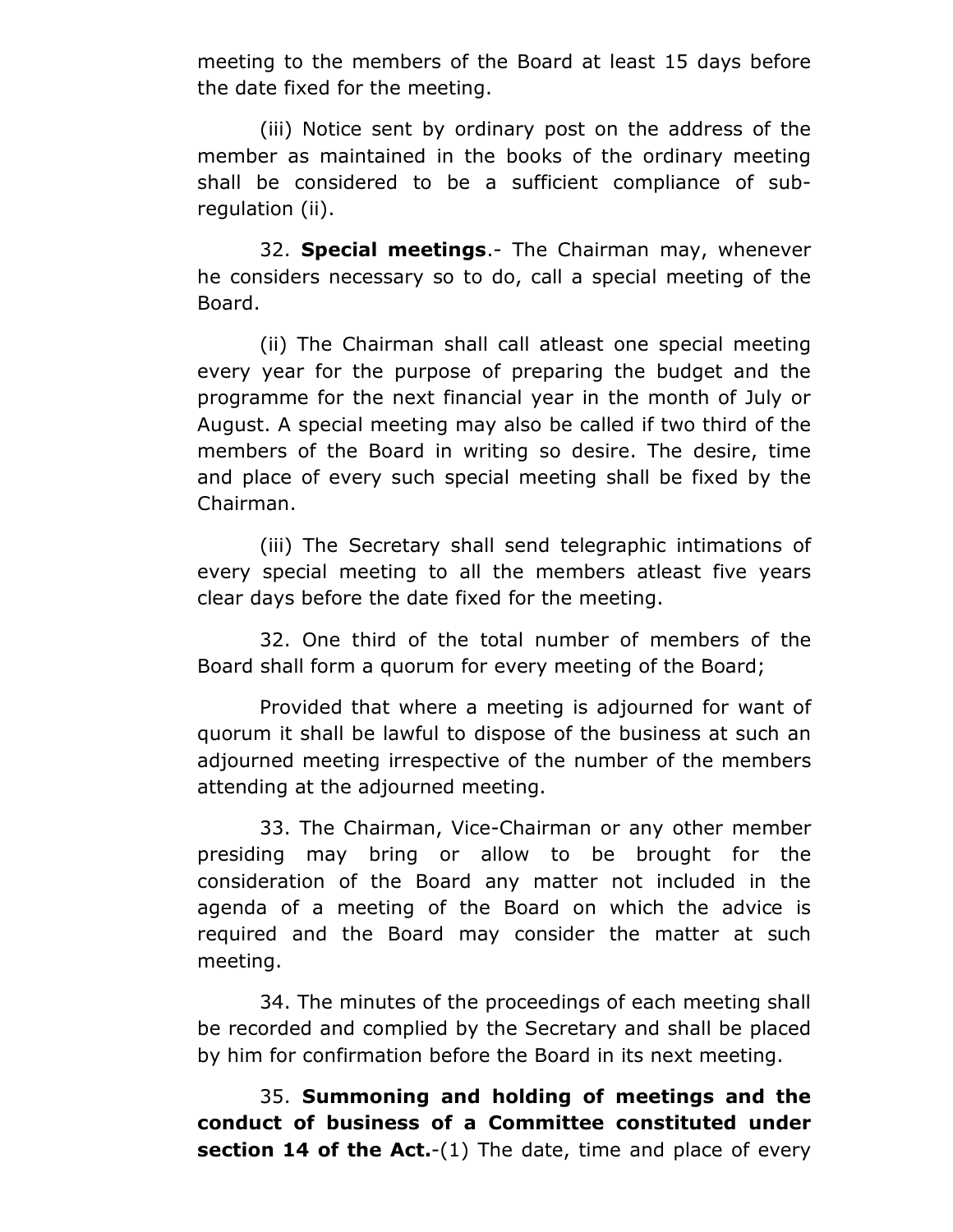meeting of a Committee constituted under section 14 of the act shall be fixed by its Chairman and shall be communicated by the Secretary to the Committee to all members of the Committee together with a list of business to be transacted at the meeting and no business which is not shown in the list may be transacted except with the permission of the Chairman of the Committee.

(ii)  $2/3^{rd}$  of the members of such Committee shall form quorum for a meeting except for an adjourned meeting for which no quorum shall be necessary; if at any meeting there is no quorum the Chairman, or the person presiding at such meeting shall adjourn the meeting and fix any other time on the same day or another day for the adjourned meeting.

(iii) All matters coming before the Committee shall be decided by the majority of the members present. In case of equality of votes, the Chairman or the member presiding shall exercise a second or a casting vote.

(iv) The Committee shall forward its recommendations to the Chairman of the Board to place the same before the Board, as soon as may be thereafter, for consideration of the Board.

36. **Custody of money required for current expenditure of the Board and invest money not so required**:-(i) All money of the Board with exception of petty cash kept at deposit in accordance with these Regulations shall be paid in the fund of the Board which shall be deposited or invested in accordance with section 24 of the Act.

(ii) The petty cash required for meeting current expenditure shall be in the custody of the Executive Officer. The Board may decide the amount of petty cash thus maintained from time to time.

(iii) The Board may advance an imprest small amount of money not exceeding Rs. 500/- in any one case to any of the officers for incurring petty expenditure within the powers delegated to them. The officers to whom such amounts are advanced shall be personally responsible for them and they shall also be responsible for maintaining proper accounts, in the form prescribed by the Board.